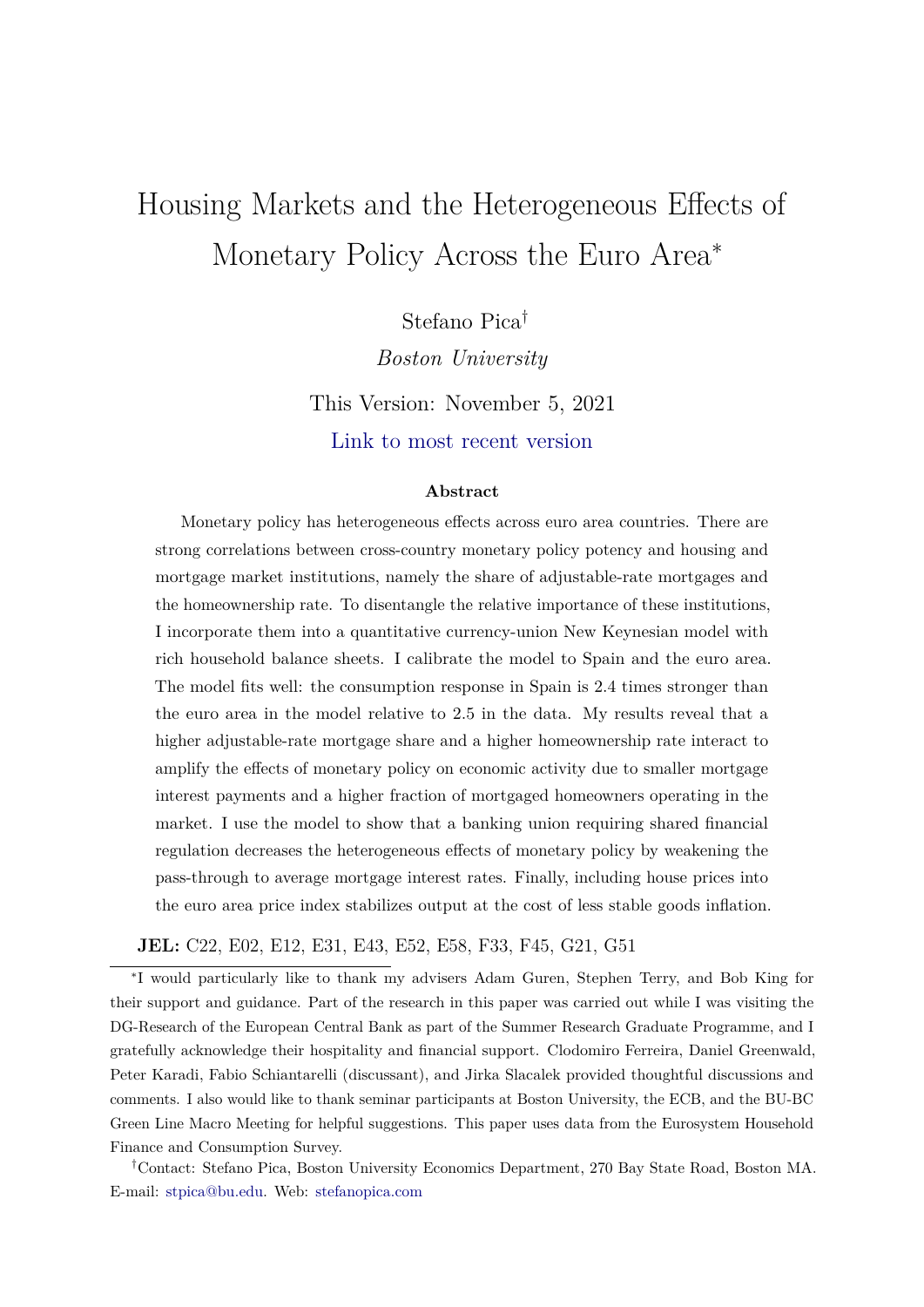# <span id="page-1-0"></span>**1 Introduction**

Monetary policy has heterogeneous effects across countries in the euro area. For example, following a policy rate increase, aggregate consumption in Spain decreases more strongly than in Germany.<sup>[1](#page-0-0)</sup> This has crucial policy implications because it means that the monetary authority stabilization properties are not uniform across the euro area.

Recent evidence suggests that housing wealth effects are an important driver of the euro area heterogeneous consumption responses to monetary policy [\(Slacalek, Tristani,](#page-43-0) [and Violante \(2020\)\)](#page-43-0). The literature, however, still lacks an understanding of what the specific mechanisms are behind the differential cross-country responses. In this paper, I link these heterogeneous responses to structural differences of the housing and mortgage markets. A novel focus of my work is to quantify in a structural model the role of the homeownership rate (HoR) and the share of adjustable-rate mortgages (ARMs), two features that are extremely different across European countries and that I show drive the empirical responses to monetary policy shocks.<sup>[2](#page-0-0)</sup>

First, I provide refined evidence at the country level on the role of the housing and mortgage market institutions in the monetary transmission mechanism in the euro area. I show that countries that react the most to monetary policy shocks are those with higher HoR and higher ARM share. Second, I construct a quantitative model that pays particular attention to institutional details for the eurozone country-specific markets. A higher ARM share interact with a higher HoR to increase the potency of monetary policy through a stronger pass-through to average mortgage interest rates and a higher fraction of households that are active in the mortgage markets. Third, I use the model to argue that a euro-area-wide mortgage market requiring to issue the same ARM share across countries drastically reduces the heterogeneous effects of monetary policy. I finally discuss and quantify the output-inflation trade-off arising from introducing house prices into the euro area price index. While the monetary authority is able to stabilize output more effectively, it does so at the cost of higher goods inflation volatility.

Empirically, I perform an econometric analysis of monetary policy shocks across euro area countries using local projection methods [\(Jordà \(2005\)\)](#page-42-0). I use high-frequency movements of the Overnight Indexed Swap (OIS) rates around policy announcements as identified monetary policy shocks. An expansionary monetary policy shock makes

<sup>&</sup>lt;sup>1</sup>[Corsetti, Duarte, and Mann \(2021\)](#page-41-0) find that a 25-basis-point increase in the policy rate decreases aggregate consumption in Spain by as much as 0*.*6% compared to a maximum decrease of about 0*.*05% in Germany. [Slacalek, Tristani, and Violante \(2020\),](#page-43-0) with a different empirical methodology, reach a similar quantitative conclusion.

<sup>&</sup>lt;sup>2</sup>To give a sense of the underlying cross-sectional heterogeneity, in 2014 the ARM share in Spain was around 90% compared to 45% in the euro area and 11% in Germany. By the same token, the HoR in Spain was 80% compared to 60% in the euro area and 44% in Germany.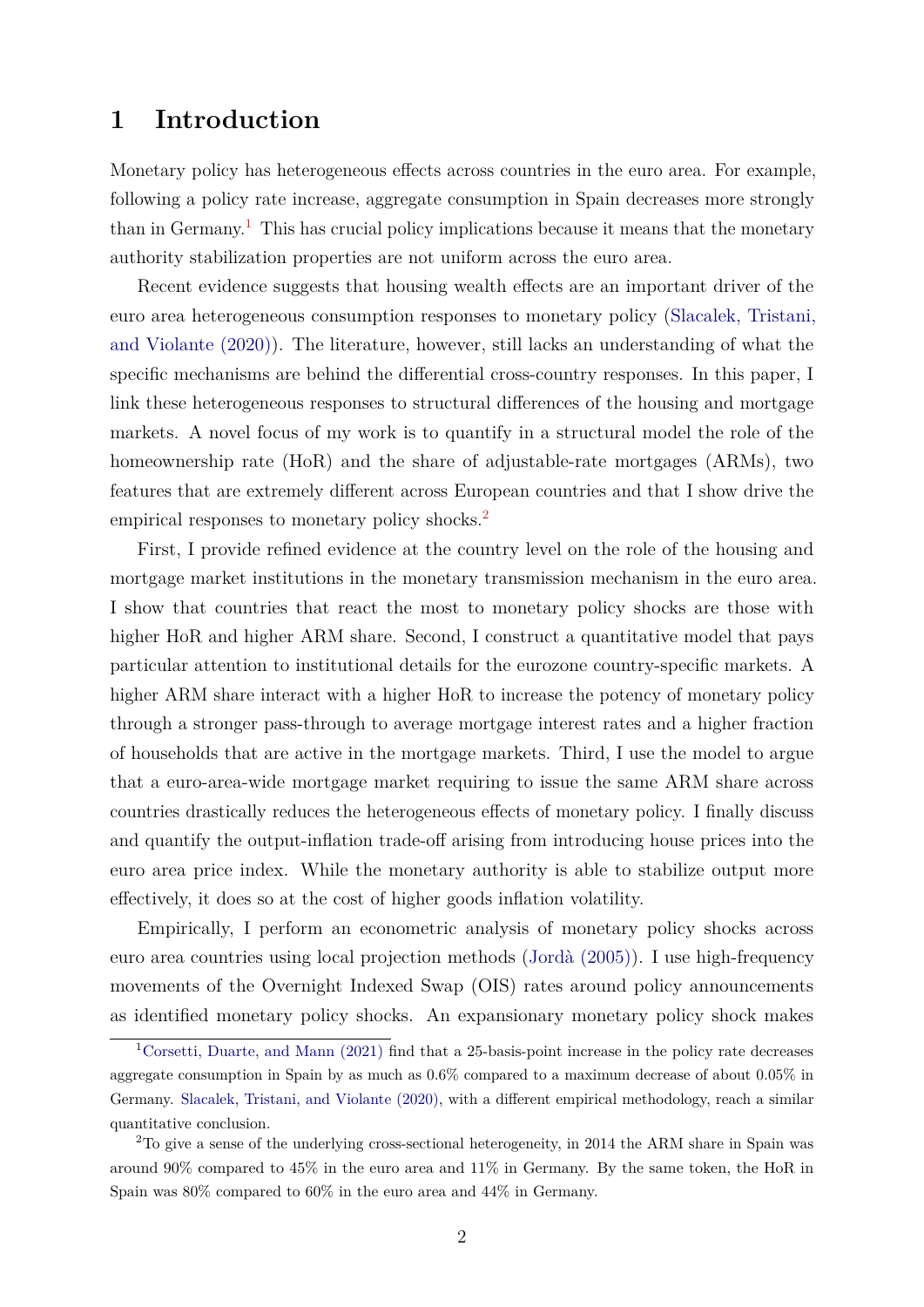<span id="page-2-0"></span>some countries (Spain, Ireland, Finland) react two to four times more strongly than some others (Germany, France) which often do not have significant responses. I provide evidence of economically sizable and statistically significant correlations between the strength of monetary policy responses and country-specific housing and mortgage market institutions.

Countries that react the most in terms of aggregate consumption, house prices, newly issued mortgage loans, and mortgage interest rates are those that have a) a higher ARM share relative to total outstanding mortgages; b) higher HoR; and c) bigger fractions of homeowners with mortgages. The features of the housing and mortgage markets I focus on, however, do not necessarily jointly explain the heterogeneous monetary transmission mechanism. Countries that have a higher ARM share are also those that have higher HoR. Hence, an identification problem arises: it might well be that only one of these features explains the heterogeneity in practice, and not all of them.

To quantify the relative importance of ARM share and the HoR, I turn to a quantitative currency-union two-agents New Keynesian model. The model has a Home-Foreign structure as in [Faia and Monacelli \(2008\).](#page-41-1) The Foreign country is a closed economy and can be thought of as a currency union: the euro area. The Home country is a small open economy and can be interpreted as any given euro area country. Within each country, households have rich balance sheets: they decide on long-term mortgage amounts and house size as in [Greenwald \(2018\).](#page-42-1) The population is made of constrained borrowers and patient savers, while landlords provide rental units to the borrowers. The monetary authority employs a Taylor rule at the euro-area-level and equalizes the short interest rates across countries.

The novelty of this framework is that it allows me to analyze and compare the effects of specific features of the housing and mortgage markets in the transmission mechanism of monetary policy across the different euro area countries. In particular, the countries in the model economy crucially differ in two key housing and mortgage market institutions.

Firstly, borrowers are subject to within-period heterogeneity in utility from owning, leading them to endogenously choose whether to be homeowner or renter as in [Greenwald](#page-42-2) [and Guren \(2019\).](#page-42-2) This heterogeneity stems from true housing preference as well as household demographic characteristics not otherwise captured in the model. A country has a higher fraction of homeowners with mortgages than another one because households have on average a higher utility from owning. This difference in the distribution of owning utility across countries stands in for the quality of the rental market and ownership subsidies.[3](#page-0-0)

Secondly, I assume that in each country households hold an exogenous fraction of fixed-rate mortgages (FRMs) and ARMs. While the mortgage type choice is in principle an

<sup>3</sup>Looking at the past few decades, Germany and France have traditionally had a strong social housing sector compared to Italy and especially to Spain. On the other hand, subsidies to owner-occupiers have been mostly absent in Germany but strongly present in Spain. For a more detailed quantitative comparison across a few countries, see [Kaas et al. \(2021\).](#page-42-3)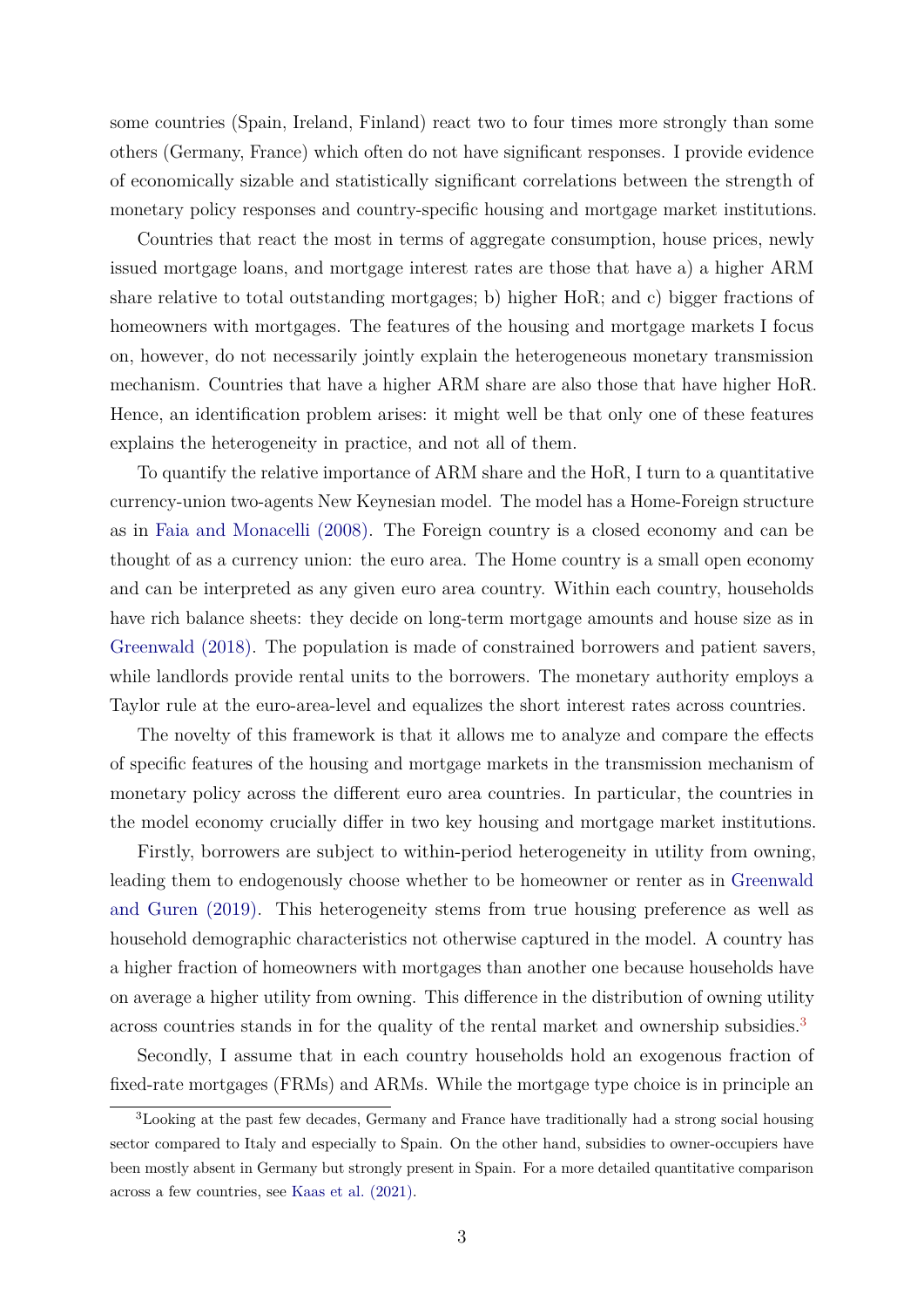<span id="page-3-0"></span>endogenous household decision, I model it as exogenous because it is in practice influenced by country-specific housing finance regulation.<sup>[4](#page-0-0)</sup> Importantly, countries with a higher ARM share display a stronger pass-through to average mortgage interest rates, which is also a correlation I demonstrate empirically.

I calibrate the Home economy to Spain and the Foreign economy to the euro area. I calibrate Spain to have a 90% ARM share and 80% HoR, with the proportion of homeowners with mortgages being 30%. Similarly, I calibrate the euro area to have a 45% ARM share and 60% HoR, with the proportion of homeowners with mortgages being 20%. As the main monetary policy experiment, I consider a near-permanent decrease of 1% in interest rates which shifts downward the whole term structure, and compare the monetary transmission mechanism across Spain and the euro area.<sup>[5](#page-0-0)</sup>

As in the data, the model results show that Spain reacts more strongly than the euro area. Comparing the impulse response function peaks and troughs over a 15Q horizon, the average mortgage interest rate on the outstanding stock of mortgages in Spain reacts about 1.9 times more than the euro area relative to 1.8 in the data. Spanish households pay lower mortgage interest payments, and are thus able to leverage up relatively more than the euro area households. These effects combined deliver an aggregate consumption response in Spain which is 2.4 times stronger than the euro area relative to 2.5 in the data.

To understand the channels behind these responses, I use the model to disentangle how much of the monetary-policy-induced responses come from the differential ARM share as opposed to the differential HoR. The presence of a higher ARM share in Spain determines a stronger pass-through to the average mortgage interest rates. This is a cash-flow effect on borrowers, who can leverage up through new mortgages. Conversely, a higher HoR means that more mortgaged homeowners are active in the market and can therefore increase their mortgage stock.

Turning to aggregate consumption, however, I find that neither the ARM share nor the HoR can explain the aggregate consumption response of Spain relative to the euro area that I find in the baseline economy. However, when both channels are active together, more households can borrow against their houses while also paying less interests on their mortgages. This situation leads borrowers to spend relatively more on their non-durable consumption. Therefore, housing and mortgage market institutions interact to amplify the potency of monetary policy on economic activity.

Lastly, I use my quantitative model as a laboratory to study policy-relevant changes to

<sup>4</sup>For example, [Bank of Spain \(2017\)](#page-40-0) makes it clear that the lack of long-term swap contracts available to banks prior to 2015 led them to only issue ARMs, as they couldn't hedge the interest rate risk.

<sup>&</sup>lt;sup>5</sup>The permanent shock used in this paper stands for expected and persistent changes in the stance of the monetary authority. The relevant example is the one of the European Central Bank reducing the policy rates in 2008 in a persistent fashion.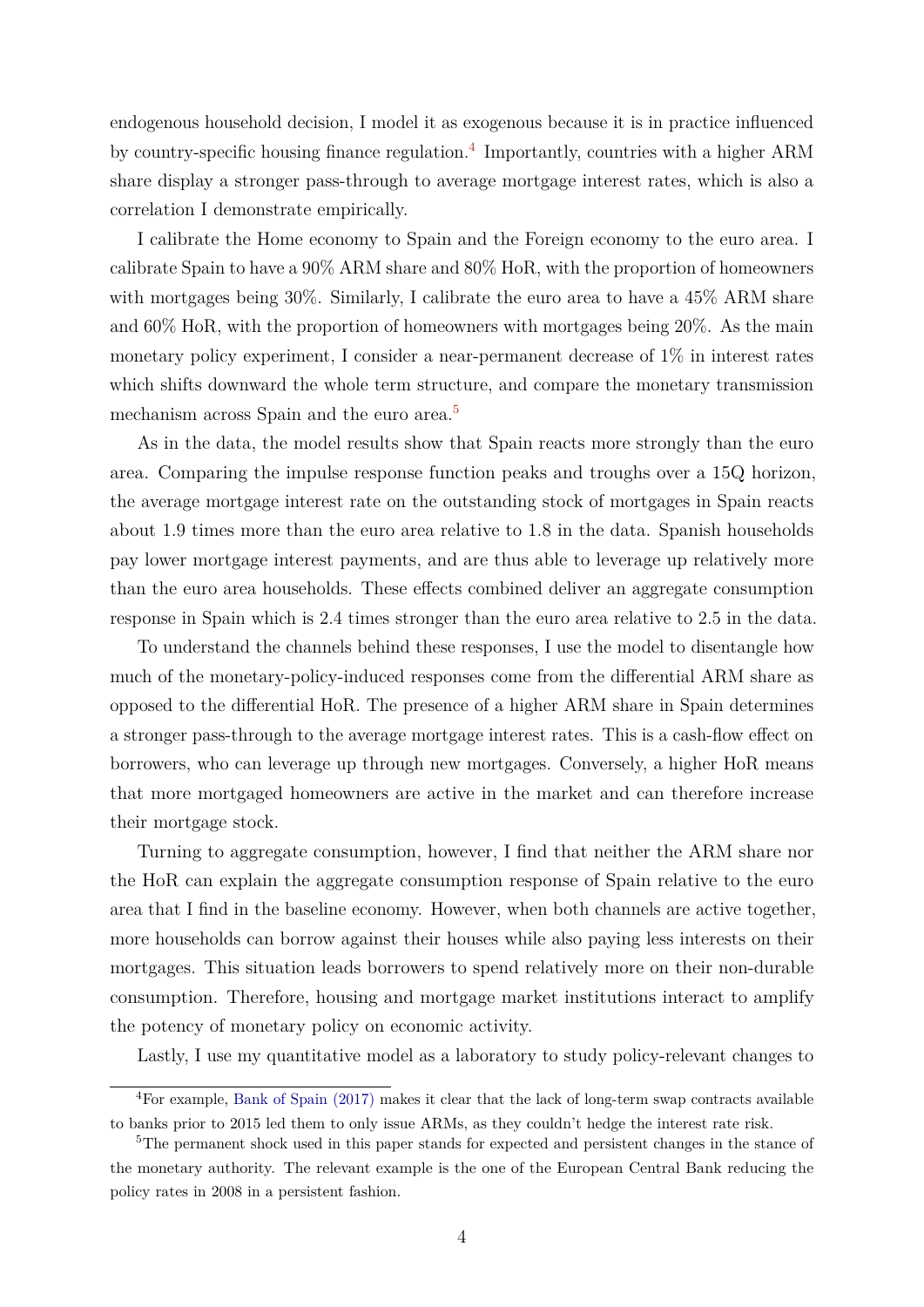<span id="page-4-0"></span>the economic environment. In a first counterfactual, I analyze how a banking union alters the stabilization properties of the monetary authority. A banking union, modeled as a euro-area-wide mortgage market, is successful in decreasing the heterogeneous transmission mechanism of monetary policy when countries face similar financial regulations. If Spain is required to cut the ARM share difference with the euro area by half (from  $90\%$  to  $70\%$ ), the aggregate consumption response differential between Spain and the euro area drops by around 40%. The consumption response differential vanishes completely when Spain is required to share the same mix of ARMs and FRMs as the euro area. Under these banking arrangements, the monetary authority faces a trade-off between a weakened heterogeneous transmission and a movement of resources towards the richer households of the economy.

In a second experiment, I build on the recent European Central Bank (ECB) monetary policy strategy review [\(ECB \(2021\)\)](#page-41-2) according to which the euro area price index will include house prices in the near future. In the model, house prices are more volatile than goods prices. Therefore, including house price inflation into the Taylor rule forces the monetary authority to move interest rates less. Because of this, the volatility of output is mechanically reduced. At the same time, the monetary authority weights goods inflation less, therefore determining a higher goods inflation volatility.

**Relation to the Literature.** Empirically, this paper relates to existing work analyzing the effects of monetary policy across countries in the euro area including [Lenza and Slacalek](#page-43-1) [\(2018\),](#page-43-1) [Almgren et al. \(2019\),](#page-40-1) [Slacalek, Tristani, and Violante \(2020\),](#page-43-0) and [Koeniger,](#page-42-4) [Lennartz, and Ramelet \(2021\).](#page-42-4) Relative to these papers and given that my focus is on mortgage contracts, I show heterogeneous responses of aggregate variables to monetary shocks at the *longer end of the yield curve*. [Corsetti, Duarte, and Mann \(2021\)](#page-41-0) show that consumption and house price reactions across countries strongly correlate empirically with the ARM share and HoR after a conventional monetary policy shock. My results complement theirs in two dimensions: firstly, by showing that this is true for newly issued mortgages and mortgage interest rates as well, pointing to the importance of mortgages in the transmission mechanism; and secondly, by analyzing a time period over which the ECB has faced the zero lower bound on short rates.

Turning to theoretical models, my work builds on papers focusing on small open economies and currency unions such as [Gali and Monacelli \(2005\),](#page-41-3) [Faia and Monacelli](#page-41-1) [\(2008\),](#page-41-1) [Gali and Monacelli \(2008\),](#page-41-4) [De Paoli \(2009\)](#page-41-5) , [Corsetti, Dedola, and Leduc \(2010\),](#page-41-6) and [Gali and Monacelli \(2016\).](#page-41-7) This class of models features a representative agent in each country and derives closed-form solutions to study optimal monetary policy and different exchange rate policies. I instead build a quantitative model with rich within-country household balance sheets such as long-term mortgages and rental contracts in order to compare the effects of a common interest rate movement across countries for varying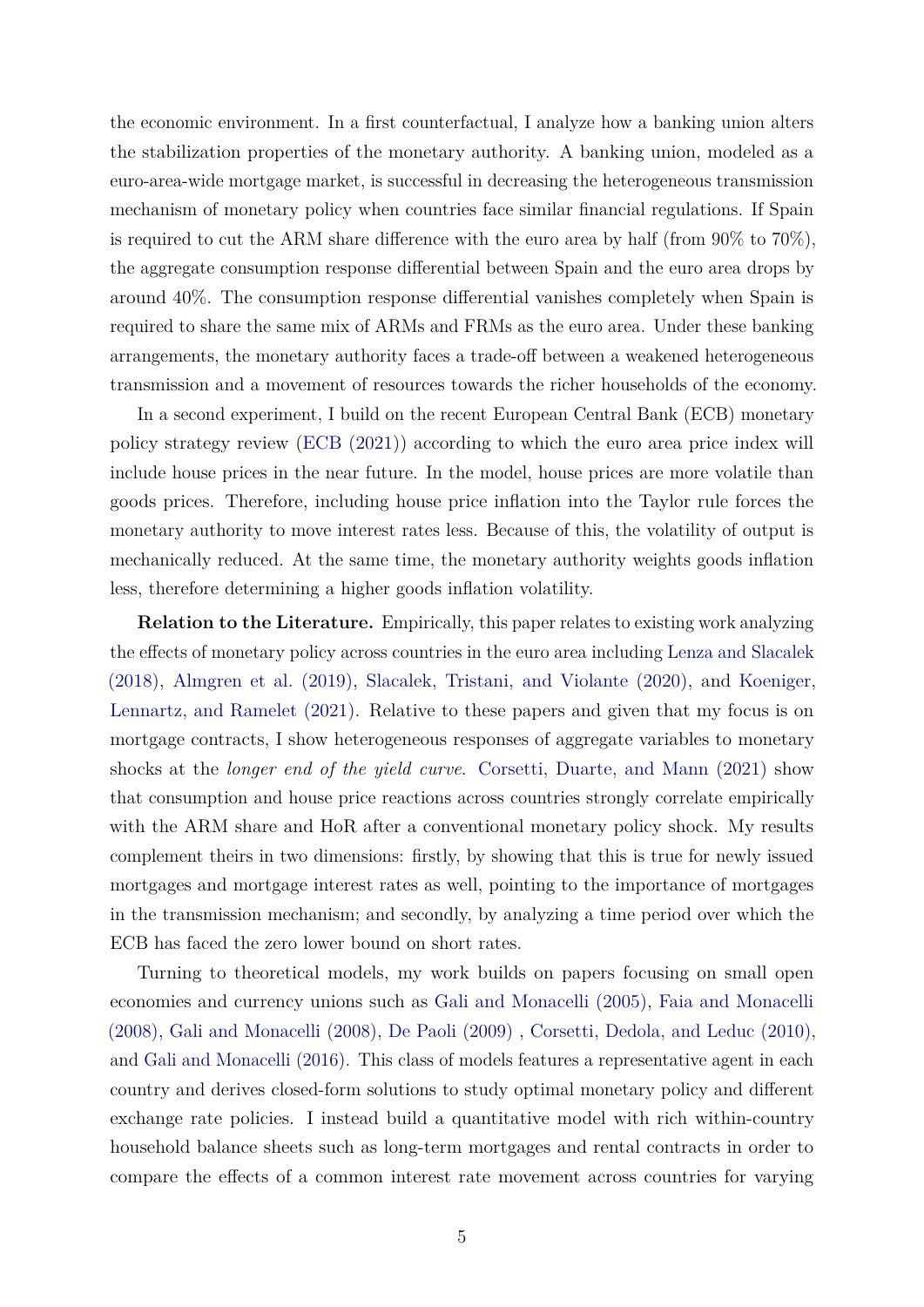<span id="page-5-0"></span>housing institutions.<sup>[67](#page-0-0)</sup>

This work also relates to the class of New Keynesian models featuring housing and mortgage debt such as [Iacoviello \(2005\),](#page-42-5) [Iacoviello and Neri \(2010\),](#page-42-6) [Rubio \(2011\),](#page-43-2) [Calza,](#page-40-2) [Monacelli, and Stracca \(2013\),](#page-40-2) [Greenwald \(2018\),](#page-42-1) and [Garriga, Kydland, and Šustek](#page-42-7) [\(2021\).](#page-42-7) While these papers focus on a closed economy (usually the US), I study the dynamics to monetary policy shocks across countries in a currency union. The common interest rate is set by the central bank at the union level, and countries with different characteristics display heterogeneous effects to monetary policy.

A different strand of the literature uses heterogeneous agent models with rich specifications in terms of idiosyncratic risk and long-term mortgages. The downside of these models is that they cannot often incorporate monetary policy, endogenous prices, or endogenous output for computational reasons.<sup>[8](#page-0-0)</sup> In this sense, my paper is closest to Greenwald  $(2018)$ , which models rich household balance sheet with long-term FRMs. I extend that paper in two ways: a) by modeling both AMRs and FRMs in order to match data on euro area countries (which typically feature a mix of both mortgage types); and b) by modeling multiple countries in a currency-union.

# <span id="page-5-1"></span>**2 The Empirical Relevance of Housing and Mortgage Markets in the Monetary Transmission**

In this section I study the effects of monetary policy shocks across the early adopters of the euro for a variety of variables of interest. I then correlate the country-specific strength of monetary policy responses with the housing and mortgage institutions, namely the ARM share and the HoR.

There are two points worth stressing at this stage, stemming from the fact that the focus of the paper is on the housing and mortgage market. Firstly, I place particular emphasis on the responses to monetary policy shocks on price-to-rent ratios, mortgage interest rates,

<sup>&</sup>lt;sup>6</sup>An older working paper version of [Corsetti, Duarte, and Mann \(2021\)](#page-41-0) included a Home-Foreign framework to study changes in ARM share and loan-to-value constraints in a small open economy calibrated to Spain. Differently from that paper, I model long-term mortgages as well as the rental market both at the euro-area-level and at the small economy country level. Such a framework allows me to analyze the differential monetary policy transmission mechanism stemming from the dissimilar housing and mortgage market institutions alone, and also allows me to study the consequences at the country level of a euro-area-wide mortgage market.

<sup>&</sup>lt;sup>7</sup>In my model, the Home and Foreign countries only differ in their housing institutions. In a similar fashion, [Costain, Nuño, and Thomas \(2021\)](#page-41-8) build a currency-union model where the countries differ in their sovereign default risk.

<sup>8</sup>See, e.g., [Chatterjee and Eyigungor \(2015\),](#page-40-3) [Beraja et al. \(2018\),](#page-40-4) [Berger et al. \(2018\),](#page-40-5) [Eichenbaum,](#page-41-9) [Rebelo, and Wong \(2018\),](#page-41-9) [Wong \(2019\),](#page-43-3) [Kaplan, Mitman, and Violante \(2020\).](#page-42-8)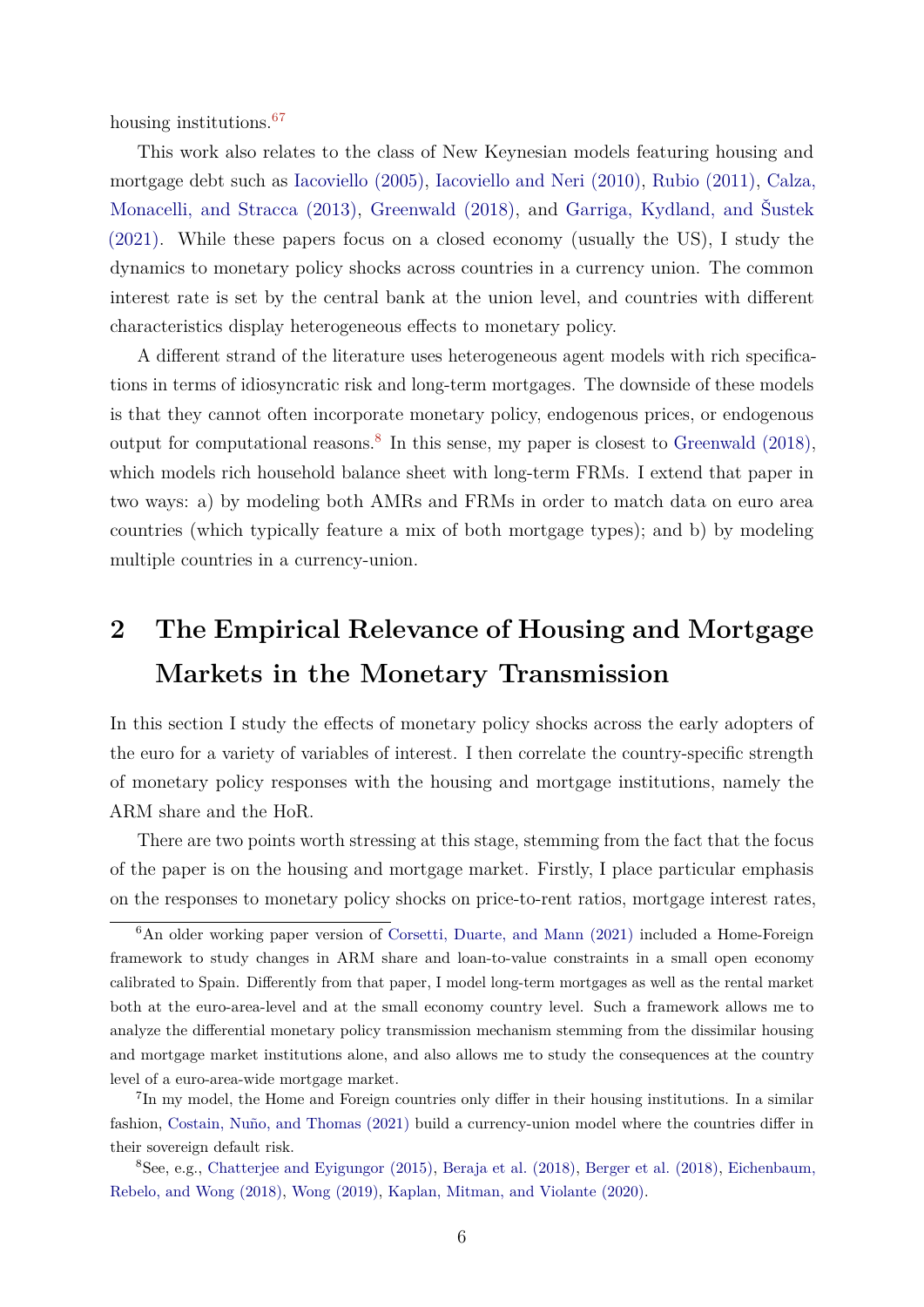<span id="page-6-0"></span>newly issued mortgages, and aggregate consumption. Secondly, I study monetary shocks to the longer end of the yield curve because my focus is on long-term mortgage contracts. As a consequence, my main empirical analysis looks over the "unconventional" time period 2007-201[9](#page-0-0), over which the ECB reached the zero-lower-bound on short rates.<sup>9</sup> The results in this section do not change quantitatively if I start the analysis in 2003 instead than in 2007.

### **2.1 Identification**

My empirical analysis relies on high frequency identification of monetary policy shocks (an approach initiated by [Kuttner \(2001\)\)](#page-42-9) and uses local projection methods [\(Jordà \(2005\)\)](#page-42-0).

In the context of high frequency identification in the US, monetary policy shocks have been identified as changes in Federal Funds futures around Federal Reserve announcements. In Europe, a few recent papers have adopted this approach by relying on movements in the Overnight Indexed Swap (OIS) rates around ECB announcements. The OIS is an interest rate swap over a specific maturity (say, 1 year) whereby two parties exchange a fixed interest rate for the floating European overnight interest rate. In essence, it is a measure of expectations about future overnight interest rates in the European interbank market. Hence, changes in OIS around ECB press conferences can be interpreted as *caused by* monetary policy.[10](#page-0-0) I make use of the "Euro Area Monetary Policy Event Study Database" constructed by [Altavilla et al. \(2019\),](#page-40-6) which provides changes in the median price of OIS rates at different maturities between the 10-minute window preceding each ECB announcement and the 10-minute window following it. The identifying assumptions are that a) OIS rates before and after the announcements are only moved by monetary policy, and b) the ECB does not respond to changes in OIS rates.<sup>[11](#page-0-0)</sup>

Given that the focus of this paper is on the role of mortgages in the transmission mechanism, I make use of unexpected movements in the longer end of the yield curve. I therefore pick the 2-year OIS changes, the longer yield curve maturity available in high frequency since the early 2000s. My results are robust to a conventional monetary policy analysis relying on movements on the shorter end of the yield curve, as shown in Appendix

 $9$ Over this period, the ECB has employed a variety of measures aimed at stimulating the economy without the possibility of moving the short rates. These measures include forward guidance and several programmes of asset purchases and long-term liquidity provision.

 $10$ The same identification approach for the euro area has been employed by [Almgren et al. \(2019\)](#page-40-1) in the context of local projection instrumental variables methods, by [Slacalek, Tristani, and Violante \(2020\)](#page-43-0) in the context of a BVAR, and by [Corsetti, Duarte, and Mann \(2021\)](#page-41-0) in the context of a dynamic factor model. For a more detailed discussion on OIS rates, see [Almgren et al. \(2019\).](#page-40-1)

<sup>11</sup>[Jarociński and Karadi \(2020\)](#page-42-10) separate monetary policy shocks from central bank information shocks. I abstract from this distinction in my analysis in order to focus on a broader measure of monetary shocks.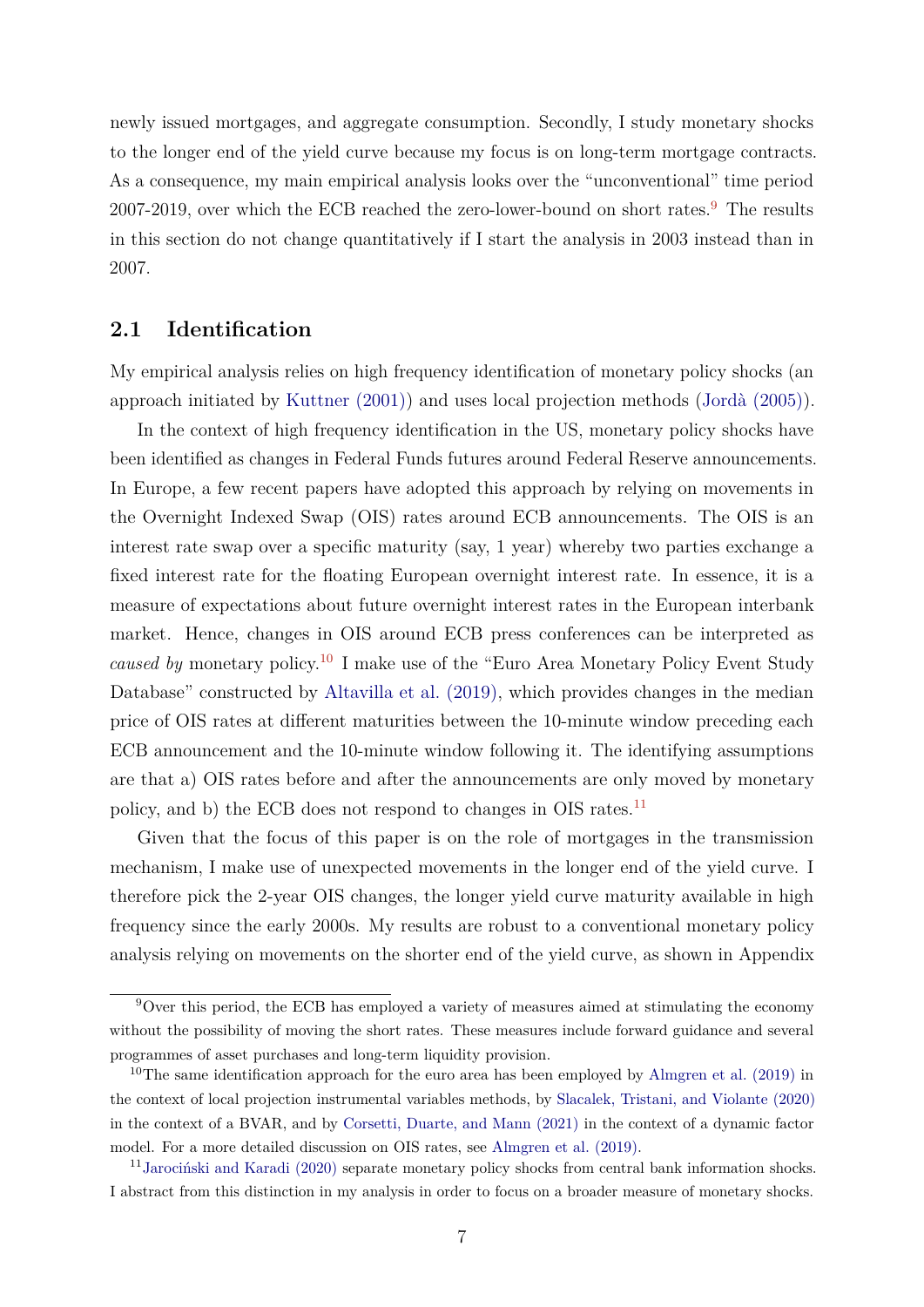### <span id="page-7-2"></span>[A.3.](#page-46-0) [12](#page-0-0)

### <span id="page-7-3"></span>**2.2 Data and Empirical Specification**

The main analysis runs from 2007 Q1 to 2019 Q3 for the eleven early adopters of the euro: Austria, Belgium, Finland, France, Germany, Ireland, Italy, Luxembourg, the Netherlands, Portugal, and Spain.<sup>[13](#page-0-0)</sup> The variables of interest are aggregate consumption, price-to-rent ratios, quantity of newly issued mortgages, and mortgage interest rates on outstanding mortgages. Relevant euro area control variables are the harmonized index of consumer prices (HICP) and aggregate output. Mortgage interest rates are measured in annualized percentage terms, while all other variables are measured in log-levels.

Monetary policy shocks at the quarterly level are constructed by summing up the 2Y OIS changes within quarters. Data sources are outlined in Appendix [B.](#page-54-0)

I estimate the response of the relevant variables to monetary policy shocks using local projections methods [\(Jordà \(2005\)\)](#page-42-0). For each country *c* and each horizon *h*=0,*. . . , H*, I estimate the following specification:

<span id="page-7-0"></span>
$$
y_{t+h}^c - y_{t-1}^c = \alpha^{h,c} + \beta^{h,c} \epsilon_t^{MP} + \sum_{k=1}^K \gamma_k^{h,c} X_{t-k}^{h,c} + u_t^{h,c}
$$
 (1)

where y is the variable of interest,  $\epsilon^{MP}$  is the monetary policy shock, and X is a set of control variables. The impulse response functions are constructed, for each country *c*, from the sequence of the coefficients on the monetary policy shocks, that is  $\{\beta^{h,c}\}_{h=0}^H$ .

As a benchmark, I set the number of lags to *K*=2 quarters and the horizon of the impulse response function to  $H=10$  quarters. The set of lagged controls X includes the left-hand-side variable, the monetary shock, the euro area mortgage interest rate, the euro area HICP, the euro area aggregate output, and the euro area price-to-rent ratio.

# <span id="page-7-1"></span>**2.3 Heterogeneous Impulse Response Functions Across the Euro Area**

In this section I present impulse response functions for each country to an expansionary shock of one standard deviation, as in [Almgren et al. \(2019\).](#page-40-1) I construct 95% confidence intervals using Newey-West standard errors.

<sup>&</sup>lt;sup>12</sup>Countries react more strongly following conventional policy shocks. This is true for all variables considered except for mortgage interest rates, which instead tend to react more severely following shocks to the longer end of the yield curve.

<sup>&</sup>lt;sup>13</sup>The sample of countries with data on newly issued mortgages is a bit smaller, with Austria, Ireland, and Luxembourg missing.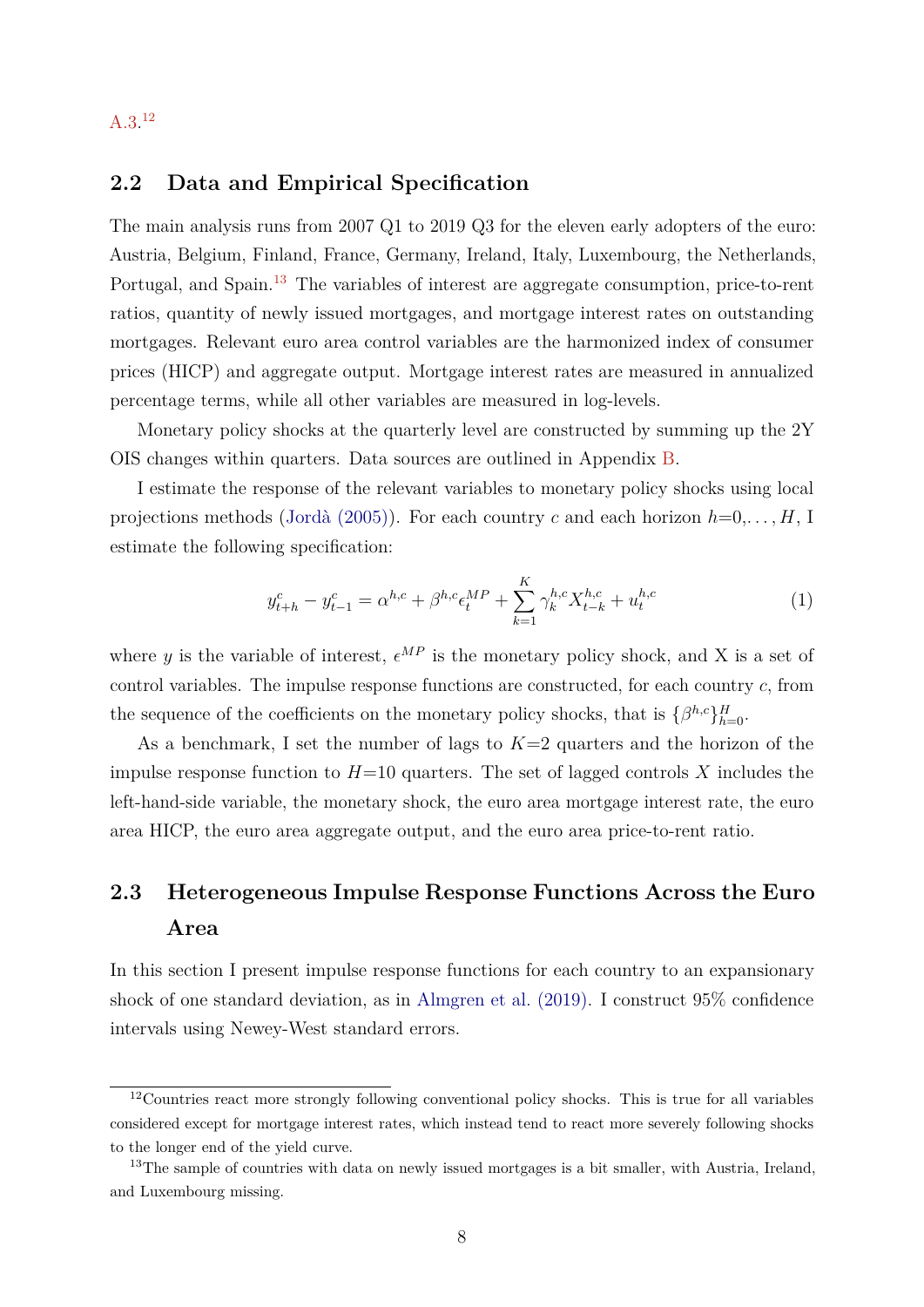<span id="page-8-0"></span>

**Figure 1:** Impulse response functions of newly issued mortgages to an expansionary monetary policy shock of one standard deviation.

*Note*: For each country, the response is estimated using equation [\(1\)](#page-7-0). The light blue shaded areas represent the 95% confidence intervals constructed using Newey-West standard errors. The estimation is performed over the period 2007 Q1 to 2019 Q3, with the 2Y OIS changes as identified monetary policy shocks.

Figures [1](#page-8-0) and [2](#page-9-0) present two of the main empirical results of this paper. They show the impulse response functions of newly issued mortgages and outstanding mortgage interest rates, respectively. The results imply that a one standard deviation expansionary shock causes an increase in newly issued mortgages across the euro area, but that some countries react much more strongly than others. Spain, Portugal, Italy, and the Netherlands increase their flow of new mortgages by about 5%, while some other countries are less responsive. For example, the euro area peaks at around  $1.8\%$  and Germany at less than  $1\%$ .

The results on newly issued mortgages are echoed in the mortgage interest rate responses: rates decrease following a monetary expansion, highlighting a strong pass-through for some countries and a much weaker one for some others. Again, Spain and Portugal are among the countries that react the most, reaching a trough of about  $0.1\%$ .<sup>[14](#page-0-0)</sup>

<sup>&</sup>lt;sup>14</sup>Results on aggregate consumption and price-to-rent ratios are more standard and therefore provided in Appendix [A.1.](#page-44-0) In terms of aggregate consumption, an expansionary monetary policy shock of one standard deviation leads to an increase in Spain of about 0*.*5%, which is more than double the response of the euro area. By the same token, the price-to-rent ratio increase in Spain by 1%, more than twice as much as in the euro area. I decide to focus on price-to-rent ratios instead of on house prices because these ratios are widely understood to be the basis of household decisions about whether to rent or to buy. However, the results of my analysis are virtually unchanged if I substitute price-to-rent ratios with house prices. This is because monetary policy in the euro area barely moves rents relative to house prices.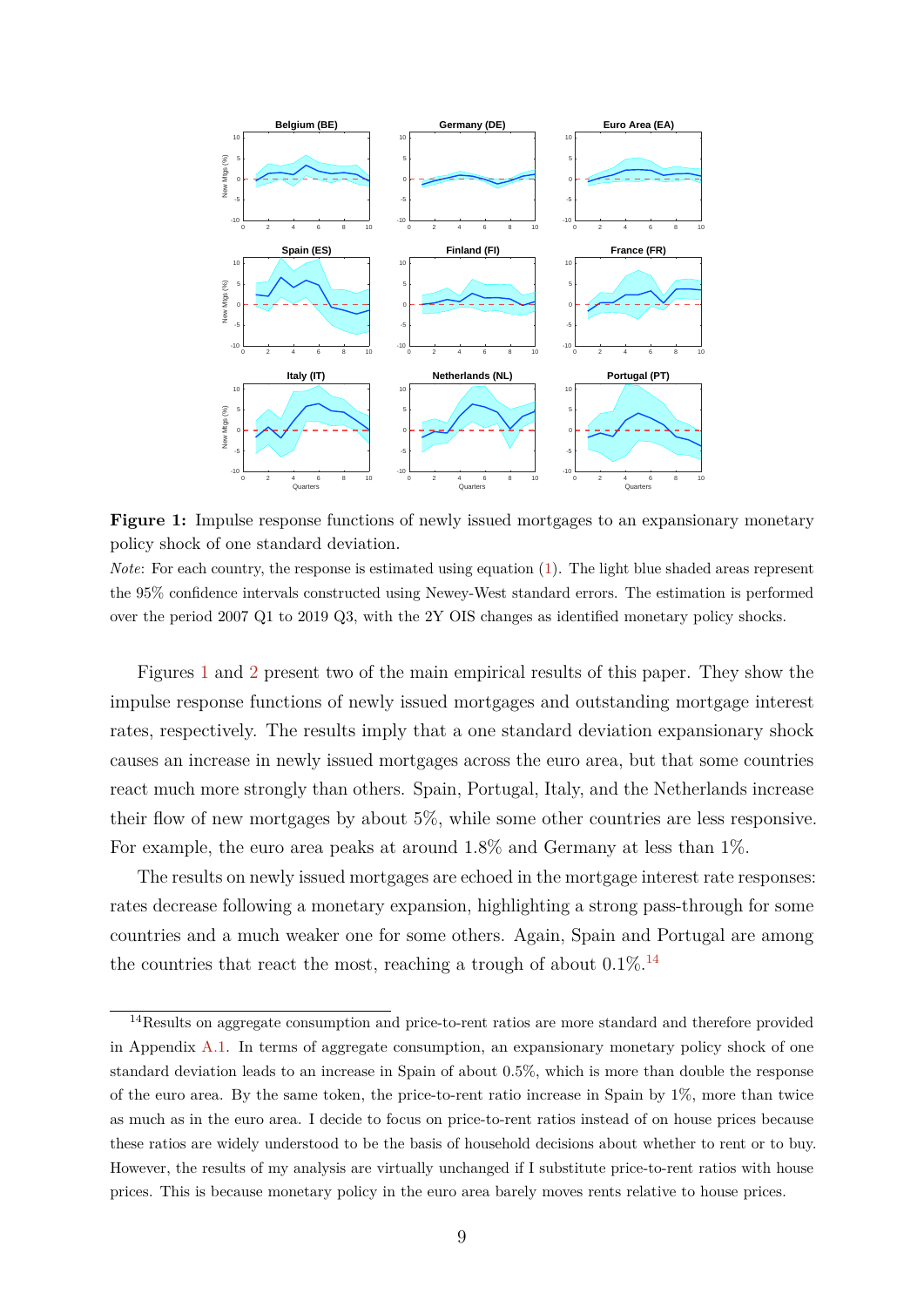<span id="page-9-2"></span><span id="page-9-0"></span>

**Figure 2:** Impulse response functions of outstanding mortgage interest rates to an expansionary monetary policy shock of one standard deviation.

*Note*: For each country, the response is estimated using equation [\(1\)](#page-7-0). The light blue shaded areas represent the 95% confidence intervals constructed using Newey-West standard errors. The estimation is performed over the period 2007 Q1 to 2019 Q3, with the 2Y OIS changes as identified monetary policy shocks.

Heterogeneity in the transmission of monetary shocks across the euro area has been recently quantified by [Corsetti, Duarte, and Mann \(2021\)](#page-41-0) using a dynamic factor model. They find significant heterogeneity in consumption, consumer prices, house prices, and unemployment. While I confirm their results on aggregate consumption and house prices, my analysis provides new evidence of heterogeneous responses in mortgage market variables (figures [1](#page-8-0) and [2\)](#page-9-0).

My model in Section [3](#page-13-0) shows that the heterogeneous responses to mortgage-related variables are essential to explain the differential responses in aggregate consumption across euro area countries.

# <span id="page-9-1"></span>**2.4 The Role of Housing and Mortgage Markets in the Monetary Transmission Mechanism**

I next correlate the country-specific strength of monetary policy responses discussed in the previous section with key housing and mortgage market institutions. My data source is the second wave of the Eurosystem Household Finance and Consumption Survey (HFCS), which was administered between 2013 and 2015 and contains around 75 thousands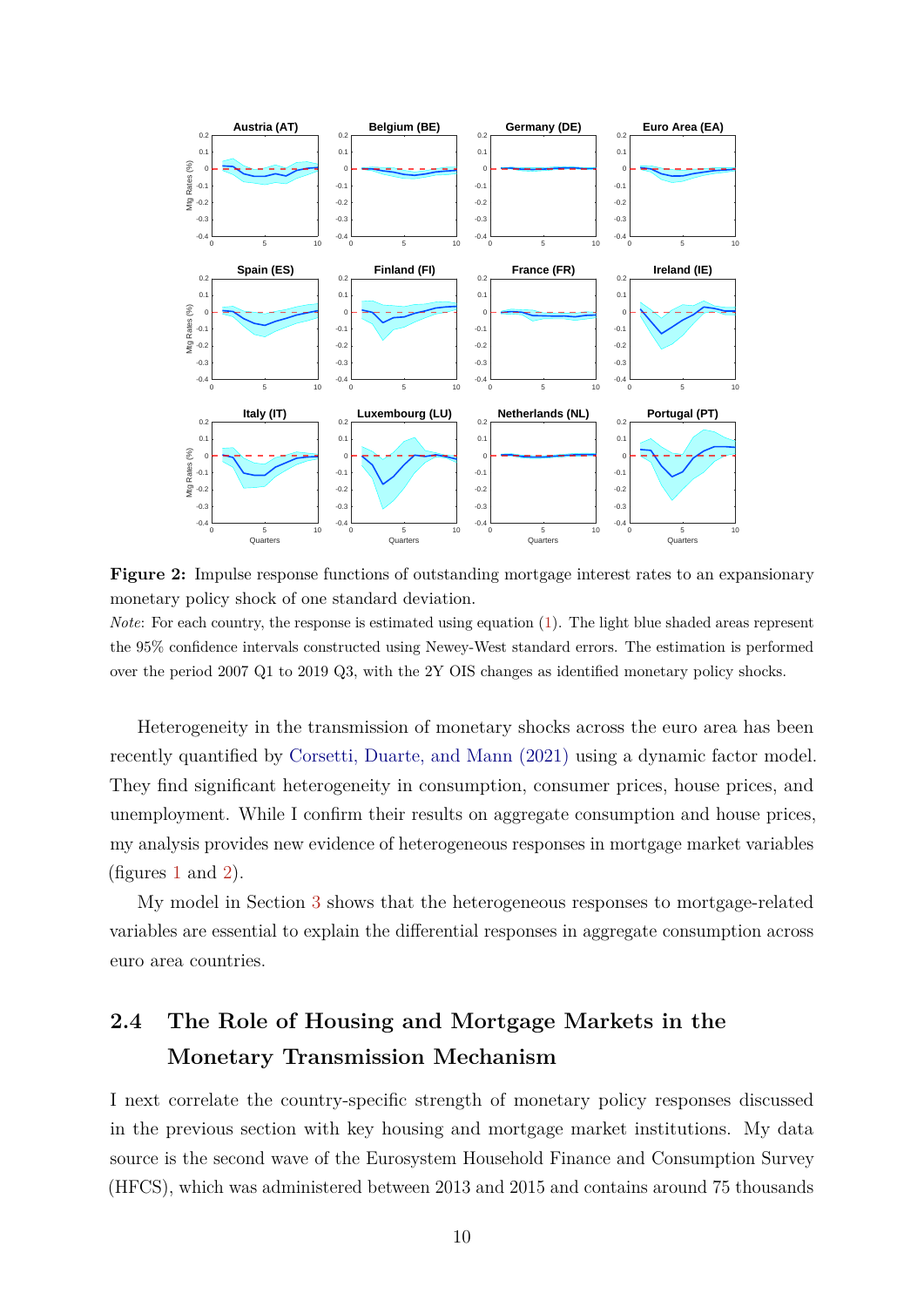<span id="page-10-1"></span><span id="page-10-0"></span>

**Figure 3:** Scatter plots of impulse response function intensities and housing and mortgage market characteristics.

*Note*: On the y-axis, I measure the strength of monetary policy by means of peak responses for both aggregate consumption and price-to-rent ratios. On the x-axis of each subplot, I make use of ARM shares and of various homeownership measures. For each country, the impulse response functions are estimated using equation [\(1\)](#page-7-0) over the period 2007 Q1 to 2019 Q3, with the 2Y OIS changes as identified monetary policy shocks. The corresponding impulse response functions are shown in Figures [A.1](#page-44-1) and [A.2](#page-45-0) of Appendix [A.1.](#page-44-0) Calculations of housing and mortgage market characteristics are based on the Eurosystem Household Finance and Consumption Survey.

#### families.<sup>[15](#page-0-0)</sup>

For each country I compute the ARM share over the total outstanding mortgage stock. There are striking differences in this measure across euro area countries. Most notably, while the ARM share in Ireland, Spain, Finland, and Portugal is about 90%, the share in Germany and France is around 10%.

I define the homeownership rate as the fraction of households who own their main residence. I further distinguish between two related measures: The fraction of homeowners with mortgages and the fraction of them without mortgages (outright homeowners).<sup>[16](#page-0-0)</sup>

Figures [3](#page-10-0) and [4](#page-11-0) display the relationships between the strength of monetary policy transmission in each country (monetary policy "effectiveness") and the previously discussed measures of housing and mortgage market characteristics. As in [Burriel and Galesi \(2018\),](#page-40-7) [Almgren et al. \(2019\),](#page-40-1) and [Corsetti, Duarte, and Mann \(2021\),](#page-41-0) I measure country-specific

<sup>&</sup>lt;sup>15</sup>The HFCS is coordinated by the ECB and conducted in a decentralized manner, with each national central bank conducting the survey. The strength of the survey is that it is harmonized across countries, and contains detailed household-level data on assets, liabilities, and income. The HFCS is conducted every three years in most of the countries starting in 2010.

<sup>16</sup>[Cloyne, Ferreira, and Surico \(2019\)](#page-41-10) provide evidence for the US and the UK that mortgagors respond more strongly to interest rate changes relative to renters and outright homeowners.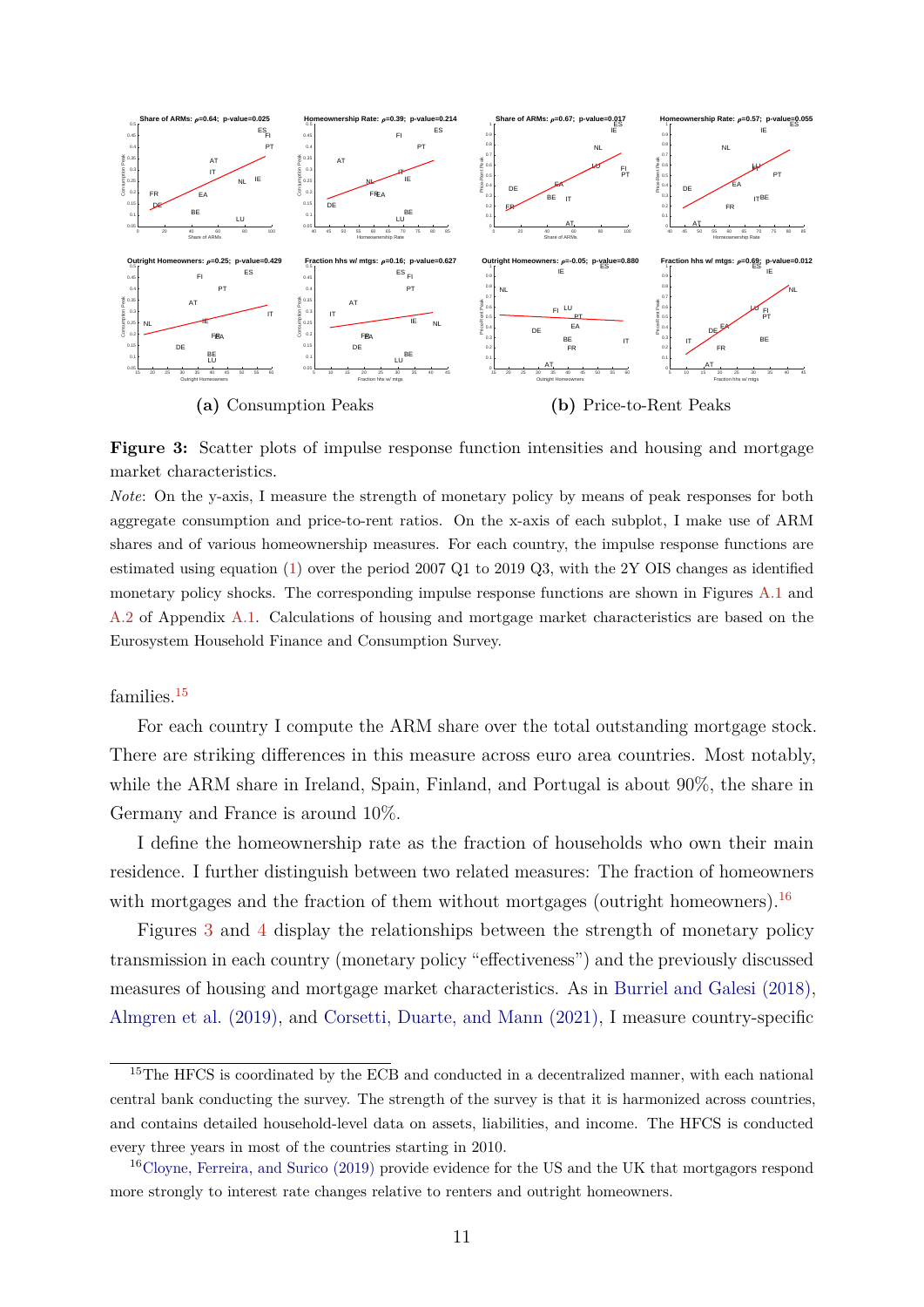<span id="page-11-1"></span><span id="page-11-0"></span>

**Figure 4:** Scatter plots of impulse response function intensities and housing and mortgage market characteristics.

*Note*: On the y-axis, I measure the strength of monetary policy by means of peak responses for newly issued mortgages, and trough responses for mortgage interest rates. On the x-axis of each subplot, I make use of ARM shares and of various homeownership measures. For each country, the impulse response functions are estimated using equation [\(1\)](#page-7-0) over the period 2007 Q1 to 2019 Q3, with the 2Y OIS changes as identified monetary policy shocks. The corresponding impulse response functions are shown in Figures [1](#page-8-0) and [2.](#page-9-0) Calculations of housing and mortgage market characteristics are based on the Eurosystem Household Finance and Consumption Survey.

monetary policy effectiveness by the peak response of the impulse response functions.<sup>[17](#page-0-0)</sup> For the mortgage interest rate responses, I consider the trough responses given the pass-through from policy rates (recall Figure [2\)](#page-9-0).

A few results stand out. Firstly, aggregate consumption (panel [3a\)](#page-10-0), price-to-rent ratios (panel [3b\)](#page-10-0), newly issued mortgages (panel [4a\)](#page-11-0), and outstanding mortgage interest rates (panel [4b\)](#page-11-0) react more strongly in countries that have higher ARM share and higher HoR. These relationships are in general statistically strong with p-values often below 5%, except for newly issued mortgages for which only 8 countries (instead of 11) are considered.

Secondly, it is interesting to disaggregate the correlations with the HoR into its components. For example, responses to price-to-rent ratios across countries are strongly correlated with their HoRs (recall panel [3b\)](#page-10-0). This correlation is entirely driven by the fraction of households holding mortgages (correlation of 0*.*69 and p-value of 0*.*012) rather than by the fraction of outright homeowners.

It is worth stressing at this point that existing research correlates monetary policy effectiveness with characteristics of the housing and mortgage markets. [Calza, Monacelli,](#page-40-2)

 $17$ [An alternative measure is the cumulative impulse response over a specific time horizon. The qualitative](#page-40-2) [results of this section don't change when using cumulative responses.](#page-40-2)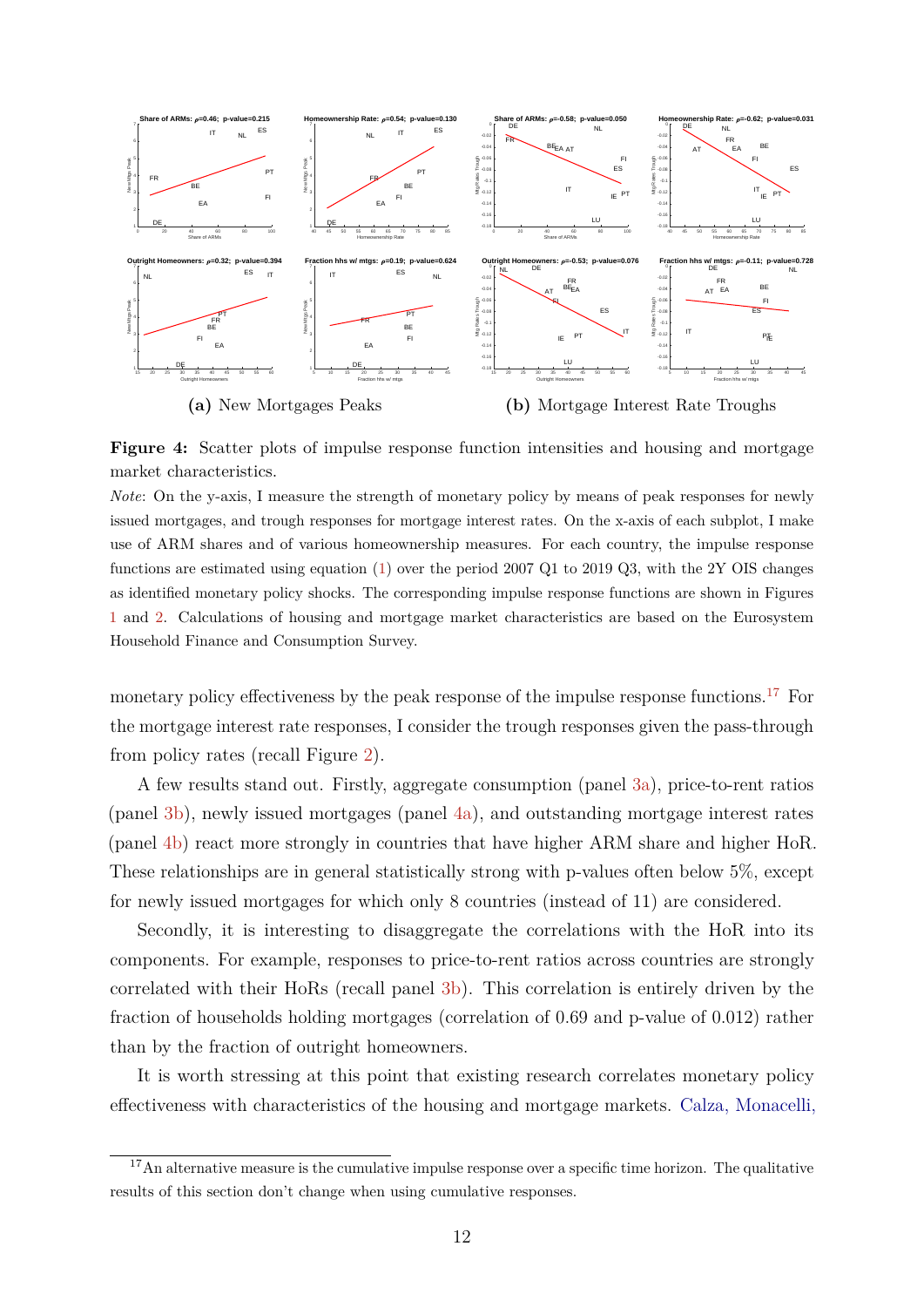<span id="page-12-1"></span><span id="page-12-0"></span>

**Figure 5:** Scatter plots of the ARM shares and various measures of HoR. *Note*: These calculations are based on the Eurosystem Household Finance and Consumption Survey.

[and Stracca \(2013\)](#page-40-2) document that aggregate consumption and house price responses are stronger for countries with relatively more variable-rate mortgages. This same result has been confirmed for euro area countries by [Corsetti, Duarte, and Mann \(2021\),](#page-41-0) who also find strong correlations with HoRs. I complement these two papers by showing that the strikingly different responses of mortgage market variables across countries correlate strongly with housing characteristics (Figure [4\)](#page-11-0). For each country, I additionally split the HoR into its two components (fractions of homeowners with and without mortgages) showing that both are often significant in explaining the underlying heterogeneity.<sup>[18](#page-0-0)</sup>

# **2.5 Housing and Mortgage Market Institutions are Correlated Across the Euro Area**

The main takeaway from Figures [3](#page-10-0) and [4](#page-11-0) is that monetary policy effectiveness is strongly related to a few housing and mortgage market characteristics. Country-specific institutions, however, do not necessarily jointly explain the heterogeneous monetary transmission mechanism.

Figure [5](#page-12-0) shows that countries that have a higher HoR are also those that have higher ARM shares, higher fraction of households holding mortgages, and higher fraction of

<sup>18</sup>[Almgren et al. \(2019\)](#page-40-1) document that in the euro area the variable that correlates the most with output responses is the fraction households who are wealthy hand-to-mouth. Most of these households own the property in which they live without a mortgage on it. In my analysis, these households are captured by the outright homeowners.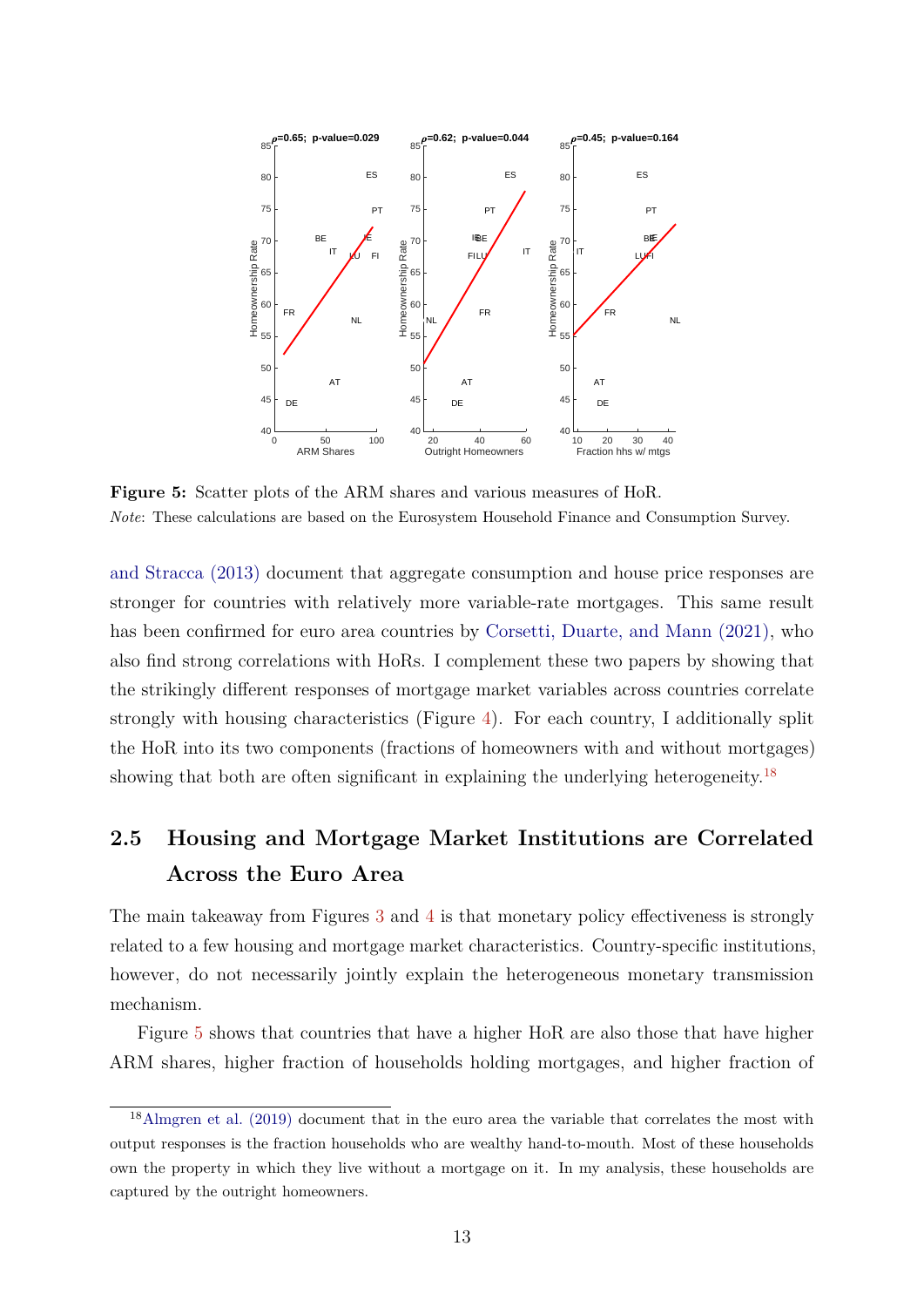<span id="page-13-1"></span>outright homeowners. Therefore, an identification problem in the form of multicollinearity arises: It might be that only one of those features explain the heterogeneous monetary transmission mechanism in practice, not all of them.

Section [3](#page-13-0) builds a quantitative currency-union New Keynesian model with the purpose of providing intuitions of the mechanisms at work as well as of quantifying the relative importance of each of the previously mentioned country-specific housing features.

# <span id="page-13-0"></span>**3 A Currency-Union Two-Agent New Keynesian Model**

In order to disentangle the role of the housing and mortgage market institutions in the monetary transmission mechanism as well as to quantify the relative importance of the ARM share and the HoR, I build a discrete time currency-union Two-Agent New Keynesian model. The main contribution of the paper is to complement the Home-Foreign type of model [\(Faia and Monacelli \(2008\)\)](#page-41-1) with detailed within-country housing and mortgage market institutions.

A unified framework makes it possible to determine the important role of housing and mortgage market institutions to heterogeneous monetary policy transmission. It is policy relevant because it allows me to explore how changes across countries to the aforementioned institutions affect the central bank's ability to stimulate the economy.

### **3.1 Model Setup**

The world economy is composed of two countries: Home and Foreign. As formally described later on, I assume that the Home economy is small relative to Foreign. Each economy consists of a family of borrowers, a family of savers, and a family of landlords who transact in the housing and mortgage markets. Given the small size of Home relative to Foreign, one can think of Foreign as the euro area and Home as any country belonging to the currency union. Therefore, the monetary authority decides the interest rate at the Foreign level and equalizes the short interest rates across countries.

In terms of notation, variables with an asterisk denote Foreign quantities while variables without an asterisk denote Home quantities. In the discussion that follows, I focus on the Home economy and note the ways in which the Foreign economy differs from Home.

**Preferences.** The households in this economy are indexed by  $j \in \{b, s\}$ , standing for borrowers and savers. The borrowers belong to a family with measure  $\chi_b$  and have a discount factor  $\beta_b$ , while the savers belong to a family with measure  $\chi_s = 1 - \chi_b$  and have a discount factor  $\beta_s > \beta_b$ . Households belonging to the same family trade consumption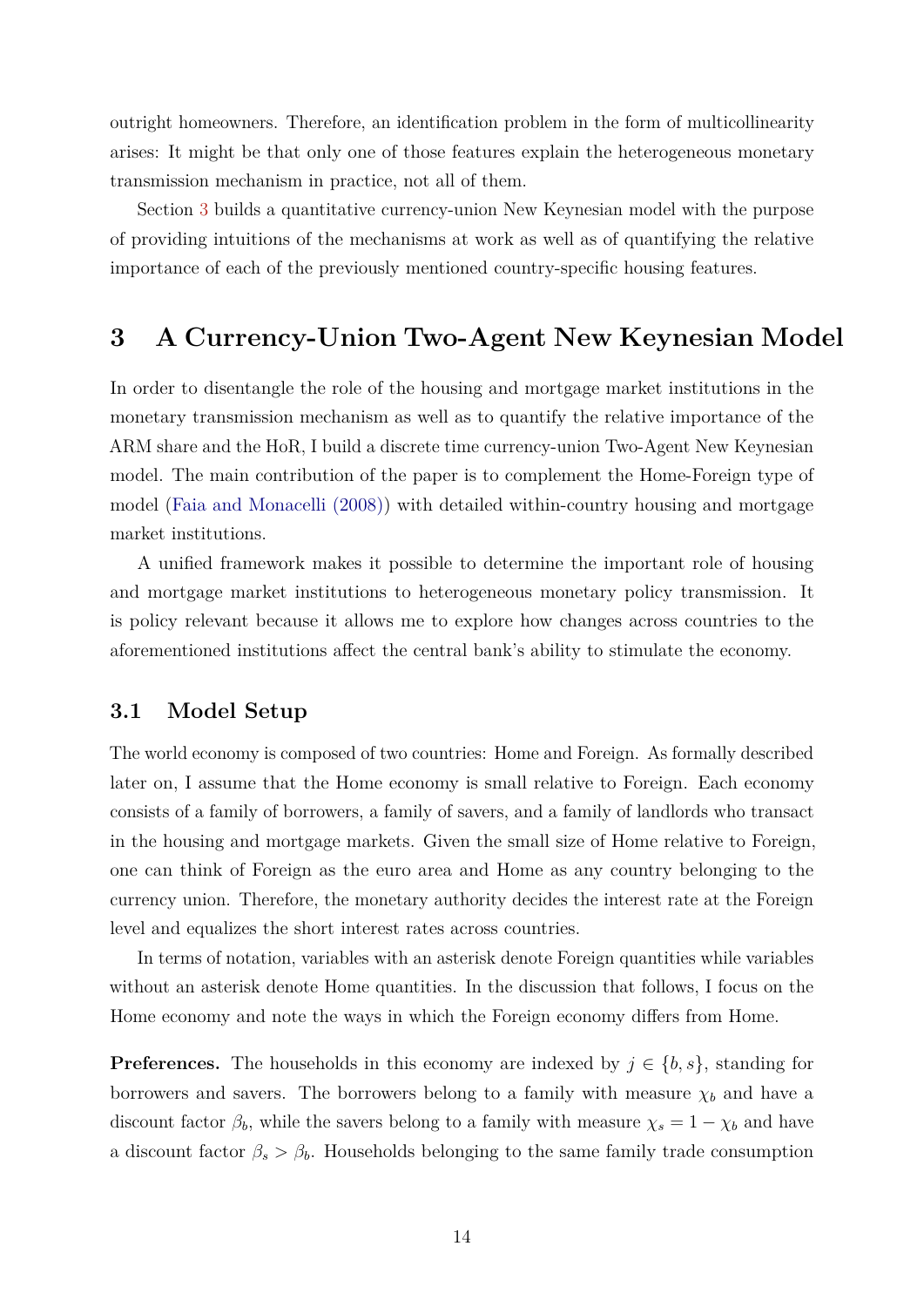<span id="page-14-0"></span>and housing services within the family, providing perfect insurance against idiosyncratic risk. As a consequence, each family can be aggregated up to a representative agent.

Borrowers and savers maximize their expected lifetime utility

<span id="page-14-1"></span>
$$
\mathbb{E}_0 \sum_{t=0}^{\infty} \beta_j^t u\left(\frac{C_{j,t}}{\chi_j}, \frac{N_{j,t}}{\chi_j}, \frac{H_{j,t}}{\chi_j}\right),\tag{2}
$$

where  $C_{j,t}/\chi_j$  is per-capita non-durable consumption of agent j,  $N_{j,t}/\chi_j$  is per-capita labor hours supplied, and  $H_{j,t}/\chi_j$  is per-capita housing services. The per-period utility function takes the form:

$$
u(C, N, H) = \log(C) + \xi \log(H) - \iota \frac{N^{1+\phi}}{1+\phi}.
$$

where  $\xi$  is an housing preference parameter,  $\iota$  is a labor disutility parameter, and  $\phi$  is the inverse Friesch elasticity of labor supply.[19](#page-0-0)

Finally, there is a family of risk-neutral landlords who maximizes the sum of discounted profits coming from renting out housing units to borrowers. This family can be aggregated up to a representative firm, which it is owned by the savers of the economy.<sup>[20](#page-0-0)</sup>

**Mortgage contract.** The only source of borrowing in the model economy is through mortgages, modeled as a nominal perpetuity with geometrically declining payments as in [Chatterjee and Eyigungor \(2015\)](#page-40-3) and [Greenwald \(2018\).](#page-42-1) As standard in this class of models, the impatient households borrow mortgages while the patient households issue them.[21](#page-0-0)

One of the key aspects of the model is to explicitly allow for the fact that any economy has a specific mix of fixed-rate mortgages and adjustable-rate ones. Specifically, I assume that borrowers hold an exogenous fraction  $\alpha$  of fixed-rate mortgages and a fraction  $(1 - \alpha)$ of adjustable-rate ones.[22](#page-0-0) This allows me to differentiate the Home and Foreign country based on ARM share, and allows me to study the dynamic effects of changes in the ARM share in each economy.

<sup>21</sup>See for example [Iacoviello \(2005\),](#page-42-5) [Iacoviello and Neri \(2010\),](#page-42-6) [Rubio \(2011\),](#page-43-2) and [Greenwald \(2018\).](#page-42-1)

<sup>&</sup>lt;sup>19</sup>This same functional form of the utility function has been used in related papers [\(Iacoviello and Neri](#page-42-6) [\(2010\),](#page-42-6) [Greenwald \(2018\)\)](#page-42-1). Assuming a more general CRRA utility of consumption with a risk aversion parameter of 2 or a more general function for housing services is inconsequential for the main results of this paper.

 $^{20}\text{As argued by Greenwald and Guren (2019), a key assumption for realistic joint dynamics of credit}$  $^{20}\text{As argued by Greenwald and Guren (2019), a key assumption for realistic joint dynamics of credit}$  $^{20}\text{As argued by Greenwald and Guren (2019), a key assumption for realistic joint dynamics of credit}$ conditions and house prices is the imperfect segmentation in the housing market. I follow them and assume this to be the case in both Home and Foreign.

<sup>22</sup>Close papers in this aspect are [Rubio \(2011\)](#page-43-2) and [Garriga, Kydland, and Šustek \(2017\),](#page-42-11) both calibrated to the US. [Rubio \(2011\)](#page-43-2) assumes 2 different types of borrowers, those holding fixed-rate mortgages and those holding adjustable-rate ones. Similarly to my setting, instead, [Garriga, Kydland, and Šustek \(2017\)](#page-42-11) assume there is only one representative agent who can choose endogenously between mortgage types. While feasible in principle, I refrain from endogenizing the choice between mortgage types for the reasons discussed in the main text.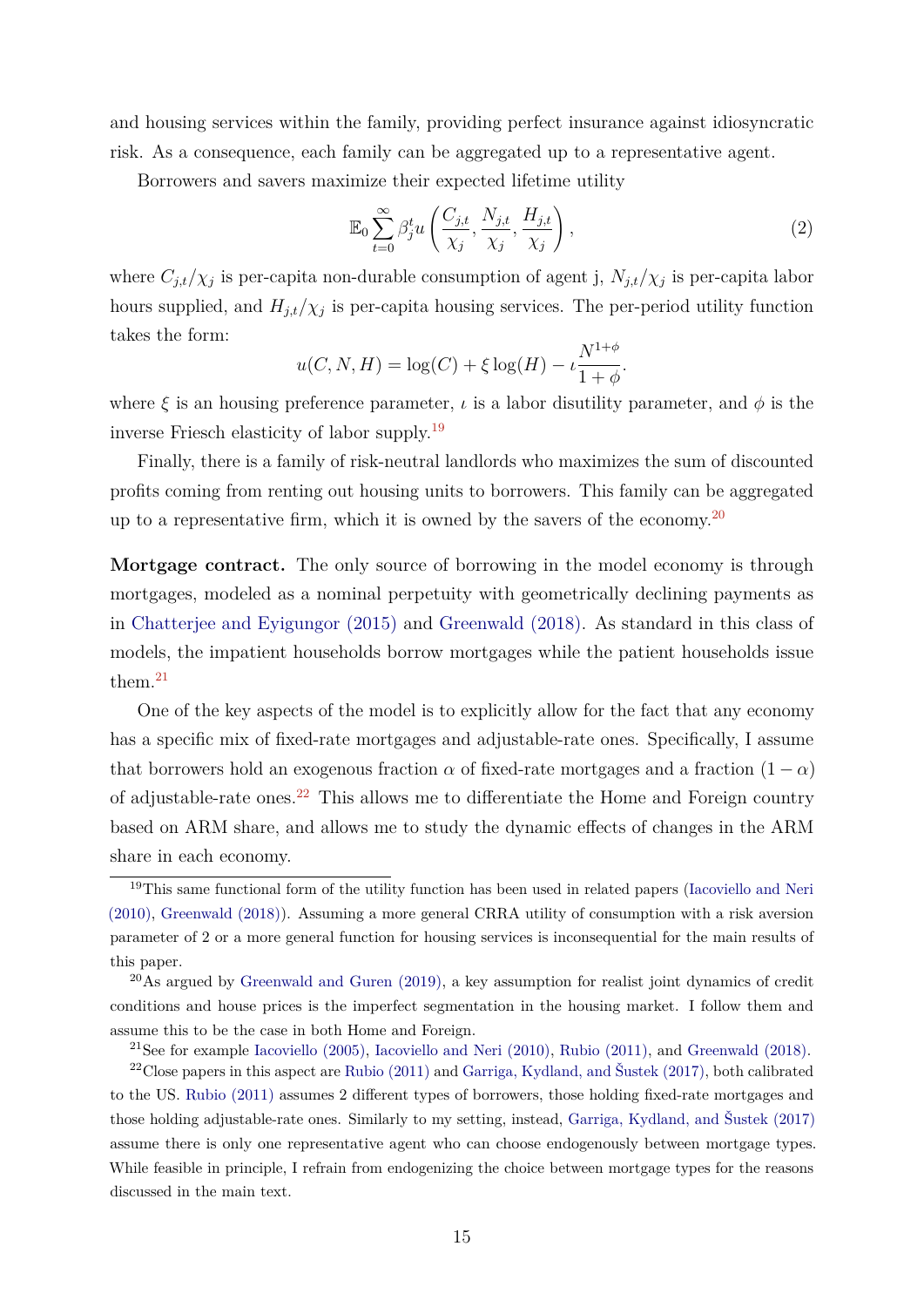<span id="page-15-0"></span>While the mortgage type choice is in principle an endogenous household decision, I model it as exogenous because it is influenced by country-specific housing finance regulation in practice. For example, [Bank of Spain \(2017\)](#page-40-0) makes it clear that the lack of long-term swap contracts available to banks prior to 2015 led them to only issue ARMs, as they couldn't hedge the interest rate risk. Furthermore, the ARM share across countries is relatively stable over time (see Figure 1 in [Badarinza, Campbell, and Ramadorai \(2018\)\)](#page-40-8).

To show the workings of the contract, suppose a lender gives a borrower  $1\infty$  at time t. Then the savers receive  $(1 - \nu)^k (\alpha q_t^F + (1 - \alpha) q_{t+k-1}^A) \in \mathbb{R}$  at time  $t + k$ , for all  $k > 0$ , where *ν* is the fraction of principal paid each period,  $q_t^F$  is the mortgage interest rate on FRMs, and  $q_t^A$  is the mortgage interest rate on newly issued as well as outstanding ARMs. As discussed later, in equilibrium the mortgage interest rate on ARMs  $q_t^A$  equals the nominal risk-free interest rate on bonds *R<sup>t</sup>* .

In this economy, a fraction  $\rho$  of borrowers repays the outstanding balance on their loan in order to refinance. They can then choose a new loan size  $m_{bt}$  subject to a loan-to-value (LTV) constraint. The LTV constraint is expressed as  $m_{bt} \leq \theta^{LTV} p_t^h h_{bt}$ , where  $\theta^{LTV}$  is the maximum LTV ratio,  $p_t^h$  is the housing price, and  $h_{bt}$  is the newly purchased house size. Notice that the LTV constraint only applies at origination, a feature common to the US as well as to euro area countries.

As there are fixed-rate mortgages in this economy, borrowers accumulate promised payments on their existing mortgage contracts,  $X_{b,t}$ . These promised payments include all the mortgage interest rates on FRMs that households have previously locked-in. Specifically:

$$
X_{b,t} = \underbrace{\rho q_t^F m_{b,t}}_{NewLoans} + \underbrace{(1-\rho)(1-\nu)\pi_t^{-1}X_{b,t-1}}_{OldLoans}
$$

where  $\pi_t$  is the inflation rate.

Therefore, the average mortgage interest rate on all outstanding FRMs is defined as  $\bar{q}^F_t \equiv X_{b,t}/M_{b,t}$ , where  $M_{b,t}$  are total debt balances. Finally, I can define the average mortgage interest rate on all outstanding mortgages  $\bar{q}_t^{out} \equiv \alpha \bar{q}_t^F + (1 - \alpha) q_t^A$  and the average mortgage interest rate on newly mortgages  $\bar{q}_t^{new} \equiv \alpha q_t^F + (1 - \alpha) q_t^A$ . The average mortgage interest rates influence the borrower mortgage payments and critically depend on the country-specific ARM share.

**Additional financial contracts.** Savers in each economy can trade a one-period nominal bond  $b_t$ , which delivers a risk-free interest rate  $R_t$  and is in zero net supply. The nominal interest rate is controlled by the monetary authority through its Taylor rule in the Foreign economy.

Moreover, savers of both economies have access to a complete set of contingent claims traded internationally. This assumption delivers the standard international risk sharing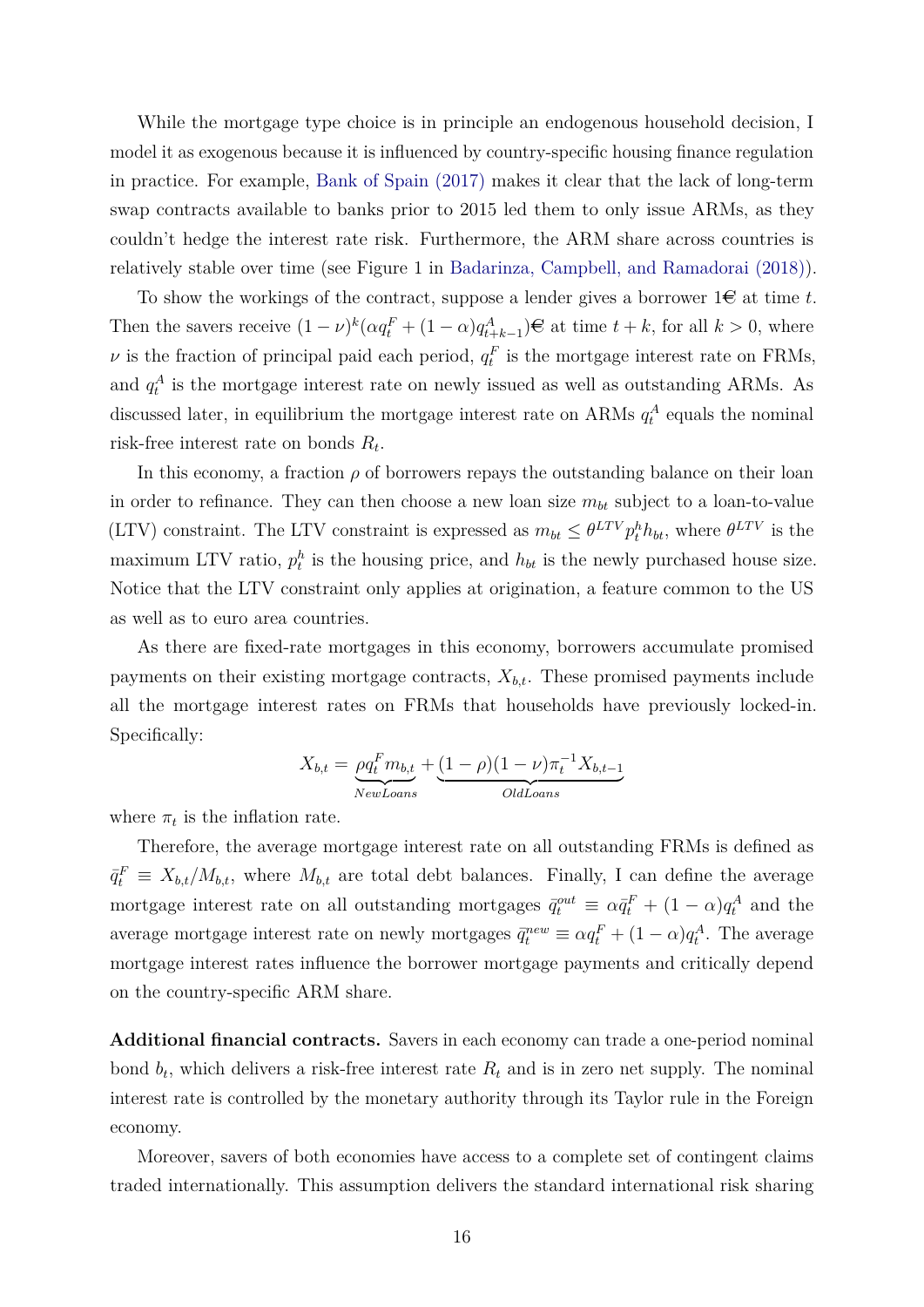<span id="page-16-0"></span>formula in equilibrium.

**Housing.** As for mortgages, a fraction  $\rho$  of the borrowers, the savers, and the landlords can decide in each period the optimal house size to buy, denoted by  $h_j$ ,  $j \in \{b, s, l\}$ .<sup>[23](#page-0-0)</sup> At the start of each period, homeowners pay a constant maintenance cost  $\delta$  on their outstanding house value. The supply of owned houses is fixed and equal to  $\bar{H}$ <sup>[24](#page-0-0)</sup>

Borrowers have the option of renting or owning. I follow [Greenwald and Guren \(2019\)](#page-42-2) and assume that every period they receive a stochastic service flow (positive or negative) from owning housing. In particular, if a borrower *i* owns one unit of housing, she receives  $ω_{b,t}^i$  of the numeraire (the final good), where  $ω_{b,t}^i$  ∼ Γ<sub>ω,b</sub> is i.i.d. across borrowers and time. This inter-period heterogeneity guarantees that in each period the borrowers with a high enough owning utility benefit want to own housing, while the rest want instead to rent. As it will become clear later on, the threshold utility benefit from owning depends in equilibrium on the aggregate macroeconomic conditions.

The borrower heterogeneity from owning stems from true housing preference as well as household demographic characteristics not otherwise captured in the model. Under this structure, a differential HoR between Home and Foreign can be achieved by assuming that one country features a distribution  $\Gamma_{\omega,b}$  with a different mean than the other country. This difference in the distribution of owning utility across countries stands in for the quality of the rental market and ownership subsidies. To give a concrete example, Germany has the lowest homeownership rate of the euro area (40%) which is typically thought to result from its extensive social housing sector (see [Voigtländer \(2009\)](#page-43-4) for a qualitative analysis and [Kaas et al. \(2021\)](#page-42-3) for a quantitative one). Furthermore, for the past few decades German households did not benefit from high subsidies the way households in other European countries such as Spain and the Netherlands did (see also [Van den Noord \(2005\)](#page-43-5) for a detailed analysis of tax treatments).

Landlords also receive a stochastic service flow from owning housing. This form of heterogeneity within the family of landlords can stand in for the fact that some houses are more suitable to rent than others due to geography or moral hazard. Differences across countries in this heterogeneity might stem for institutional aspects characterizing the housing construction sector. For example, following the Second World War, the German government provided direct subsidies and tax-privileges to landlords in order to promote construction of homes – which did not happen in other countries.<sup>[25](#page-0-0)</sup> If a landlord *i* owns

<sup>&</sup>lt;sup>23</sup>The exogenous fraction  $\rho$  can be interpreted as a moving shock. More generally,  $\rho$  represents the overall fraction of households who are active in both the housing and mortgage markets.

<sup>&</sup>lt;sup>24</sup>The presence of a flexible housing supply would imply smaller movements in house prices. Because demand-driven shocks typically move house prices and rents in the same direction under a fixed supply specification, the assumption of fixed housing supply is inconsequential for price-to-rent ratios.

<sup>&</sup>lt;sup>25</sup>Although I model heterogeneity in the owning utility of landlords, I do not generate cross-country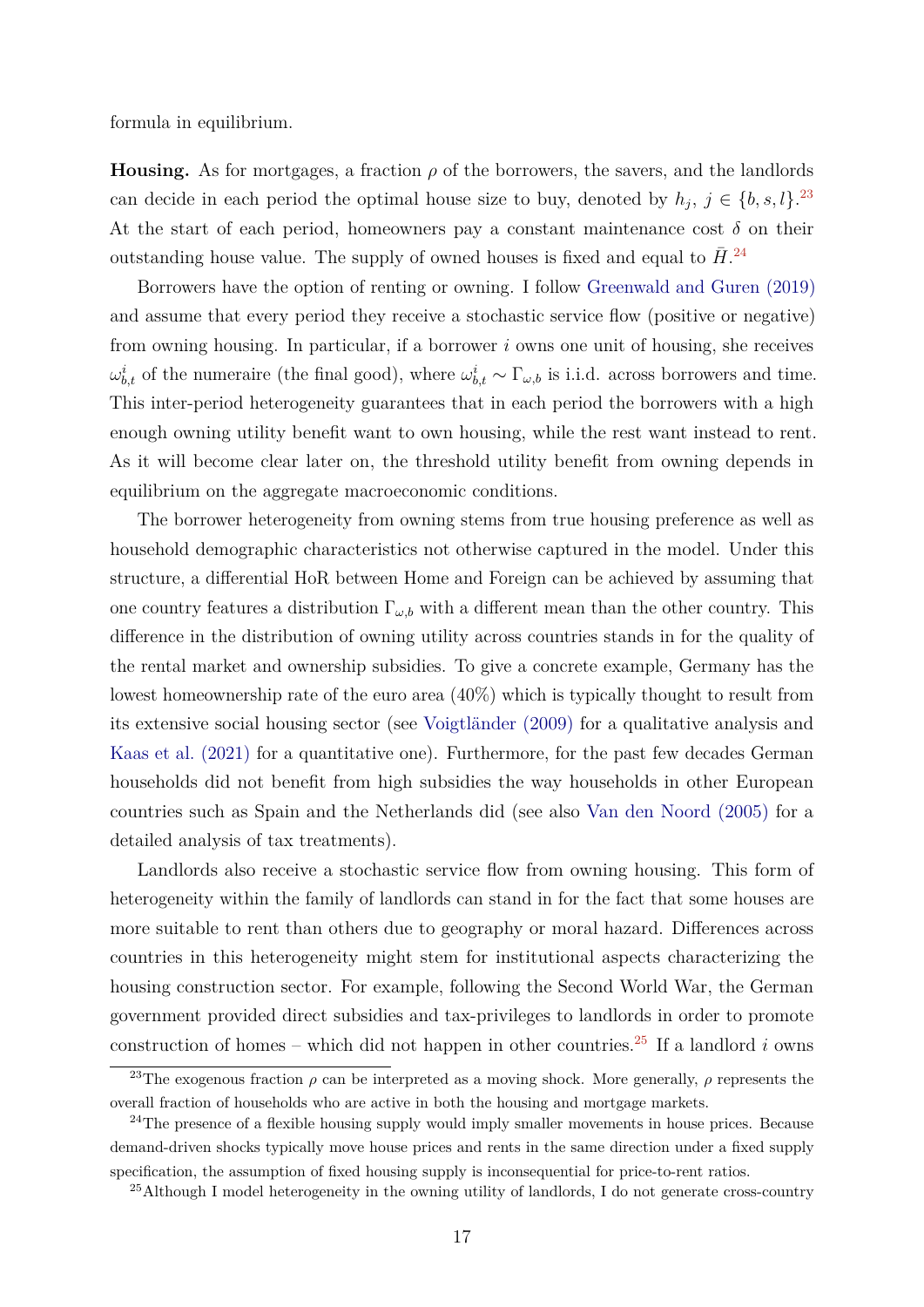<span id="page-17-0"></span>one unit of housing, she receives  $\omega_{l,t}^i$  of the numeraire, where  $\omega_{l,t}^i \sim \Gamma_{\omega,l}$  is i.i.d. across landlords and time.

Landlords buy housing units to transform them into rental units for use by borrowers. Because the heterogeneous utility benefits to borrowers and landlords do not necessarily stand in for financial benefits or costs as previously discussed, they are rebated lump-sum to them in equilibrium.

Finally, savers are allowed to transact in the housing markets with the borrowers and landlords although they never rent.

**The labor market** features sticky-wage frictions that are standard in the New Keynesian literature [\(Erceg, Henderson, and Levin \(2000\),](#page-41-11) [Schmitt-Grohé and Uribe \(2005\),](#page-43-6) and [Auclert, Rognlie, and Straub \(2018\)\)](#page-40-9). I assume that households provide hours of work to a continuum of unions and face quadratic utility costs of adjusting the nominal wage set by the unions. Appendix [C.2](#page-56-0) provides the details and the derivations. I show that under a symmetric equilibrium, all households work the same number of hours:

$$
\frac{N_{b,t}}{\chi_b} = \frac{N_{s,t}}{\chi_s} = N_t,
$$

where  $N_t$  is aggregate labor demand, and that the Wage Phillips Curve takes the form:

$$
\pi_t^W(\pi_t^W - 1) = \frac{\varphi}{\psi} N_t \left( u^N(N_t) - \frac{\varphi - 1}{\varphi} (1 - \tau) \frac{W_t}{P_t} \tilde{u}^c \right) + \tilde{\beta} \pi_{t+1}^W(\pi_{t+1}^W - 1).
$$

where  $\tilde{u}^c = \chi_b u^c (C_{b,t}/\chi_b) + \chi_s u^c (C_{s,t}/\chi_s)$  is the average marginal utility, and  $\tilde{\beta} = \chi_b * \beta_b + \chi_s u^c C_{b,t}/\chi_b$  $\chi_s * \beta_s$  is the average discount factor in the economy.

**The borrowers** choose consumption  $C_{b,t}$ , new mortgages  $m_{b,t}$ , new house size  $h_{b,t}$ , and housing services  $s_{b,t}$ . Due to frictions in the labor market, they take hours worked  $N_{b,t}$ as given. The endogenous state variables are: total start-of-period housing  $H_{b,t-1}$ , total start-of-period debt balances  $M_{b,t-1}$ , and total promised payments on existing debt  $X_{b,t-1}$ . Thus they maximize:

$$
\mathbb{E}_0 \sum_{t=0}^{\infty} \beta_b^t u\left(\frac{C_{b,t}}{\chi_b}, \frac{N_{b,t}}{\chi_b}, \frac{s_{b,t}}{\chi_b}\right),
$$

while facing a set of constraints. First, the budget constraint reads:

$$
C_{b,t} \leq \underbrace{(1-\tau)\frac{W_t}{P_t}N_{b,t}}_{\substack{Labor Income \\ \text{Principal Payment}}} + \underbrace{\rho(m_{b,t} - (1-\nu)\pi_t^{-1}M_{b,t-1})}_{\substack{NetMortgageIssuance \\ \text{Principal Payment}}} - \underbrace{\frac{\pi_t^{-1}\nu M_{b,t-1}}{\pi_t^{-1}\nu M_{b,t-1}}} - \underbrace{\frac{\pi_t^{-1}(1-\tau)[\alpha X_{b,t-1} + (1-\alpha)q_{t-1}^A M_{b,t-1}]}{\text{InterestPayment}} - \underbrace{\frac{\delta p_{h,t}H_{b,t-1}}{\text{Maintename}}}_{\text{Rent}} + \underbrace{\left(\int_{\bar{\omega}_{b,t-1}} \omega d\Gamma_{\omega,b}\right)A_{b,t-1}}_{\substack{D_{b,t-1}}} + \underbrace{T_{b,t}}_{\substack{D_{b,t}}},
$$

differences in this way.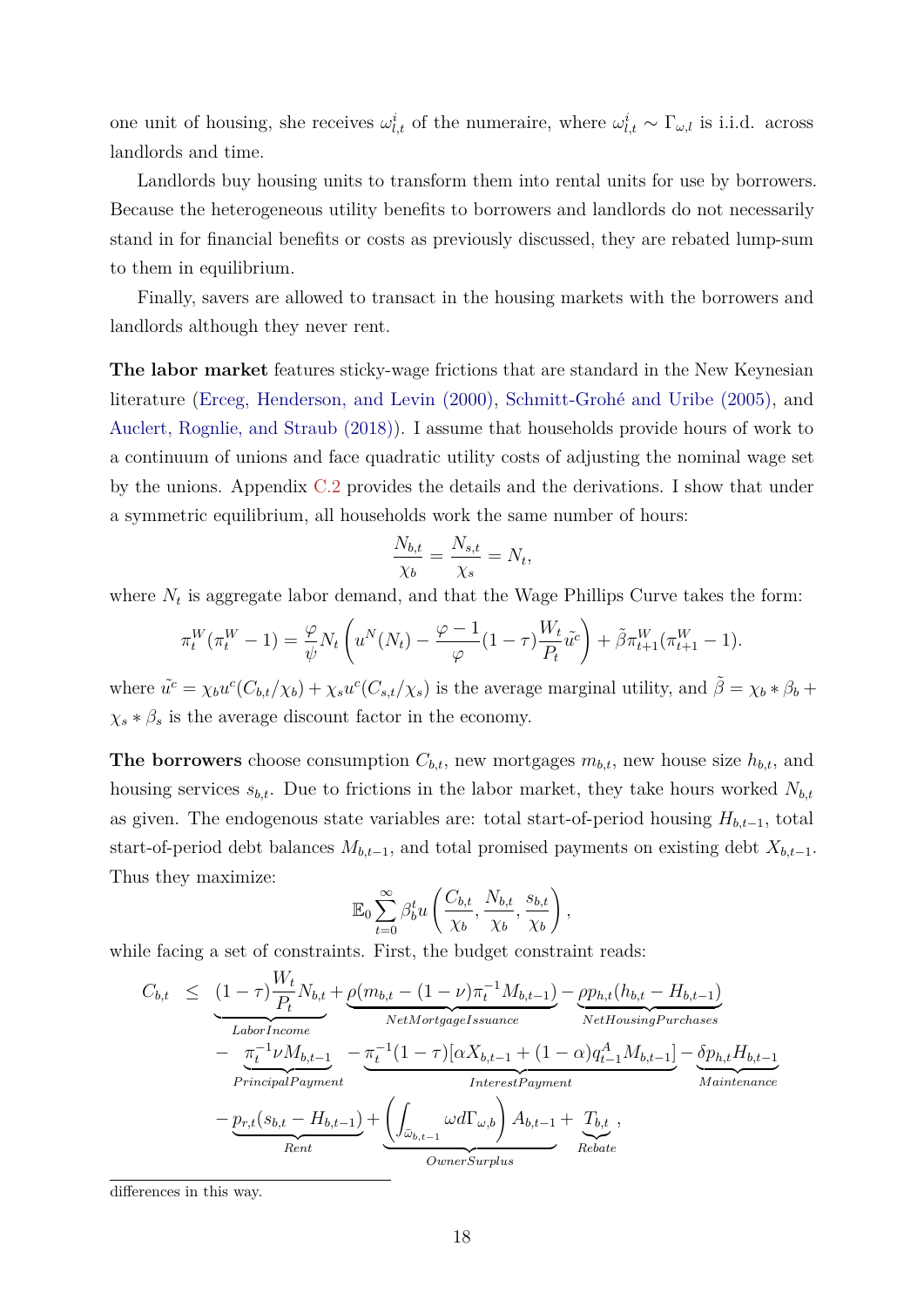where  $W_t/P_t$  is the real wage,  $\pi_t$  is the inflation rate,  $p_{h,t}$  is the house price,  $p_{r,t}$  is the rental rate,  $\omega$  is the utility benefit from owning, and  $A_{b,t-1}$  is an expression that is uninfluential for the results and that can be found in Appendix [C.1.1.](#page-55-0) Notice that in equilibrium all borrowers with  $\omega_{i,t} > \bar{\omega}_{b,t}$  choose to be homeowners, where  $\bar{\omega}_{b,t}$  is defined by market clearing:

$$
\Gamma_{\omega,b}(\bar{\omega}_{b,t}) = \frac{H_{l,t}}{H_{b,t} + H_{l,t}},
$$

where the LHS is the fraction of borrowers who rent, and the RHS is the fraction of housing services consumed by the borrower that is rented out by the landlord. The quantity  $T_{b,t}$ rebates lump-sum the taxed income, the deducted interest payments, and the utility benefits from owning (all in real terms).

Second, the borrower is subject to an LTV constraint applied only at origination:

$$
m_{b,t} \leq \theta^{LTV} p_t^h h_{b,t},
$$

Finally, the laws of motion for the state variables are:

$$
M_{b,t} = \underbrace{ \rho m_{b,t}}_{\text{NewLoans}} + \underbrace{(1 - \rho)(1 - \nu)\pi_t^{-1} M_{b,t-1}}_{\text{OldLoans}}
$$
\n
$$
X_{b,t} = \underbrace{\rho q_t^F m_{b,t}}_{\text{NewLoans}} + \underbrace{(1 - \rho)(1 - \nu)\pi_t^{-1} X_{b,t-1}}_{\text{OldLoans}}
$$
\n
$$
H_{b,t} = \underbrace{\rho h_{b,t}}_{\text{NewHousing}} + \underbrace{(1 - \rho) H_{b,t-1}}_{\text{OldHousing}}.
$$

**The landlords** belong to a family whose purpose is to buy housing  $h_{l,t}$  and rent it out to borrowers. The endogenous state variables are the total start-of-period housing  $H_{l,t-1}$ . Because they are risk-neutral, landlords can be aggregated up to look like a representative firm, which is owned by the savers and maximizes the sum of discounted profits:

$$
\mathbb{E}_0 \sum_{t=0}^{\infty} \Lambda_{0,t}^s F_t,
$$

where  $\Lambda_{0,t}^s$  is the stochastic discount factor (SDF) of the savers. The budget constraint reads:

$$
F_t \leq \underbrace{p_{r,t}H_{l,t-1}}_{Rent} - \underbrace{p p_{h,t}(h_{l,t} - H_{l,t-1})}_{NetHousingPurchases} - \underbrace{\delta p_{h,t}H_{l,t-1}}_{Maintenance} + \underbrace{\left(\int_{\bar{\omega}_{l,t-1}} \omega d\Gamma_{\omega,l}\right)A_{l,t-1}}_{Owner Surplus} + \underbrace{T_{l,t}}_{Rebate},
$$

where the quantity  $T_{l,t}$  rebates lump-sum the owner utility benefits received by the landlords. Similarly to the borrower's problem, market clearing imposes:

$$
\Gamma_{\omega,l}(\bar{\omega}_{l,t}) = \frac{H_{b,t}}{H_{b,t} + H_{l,t}},
$$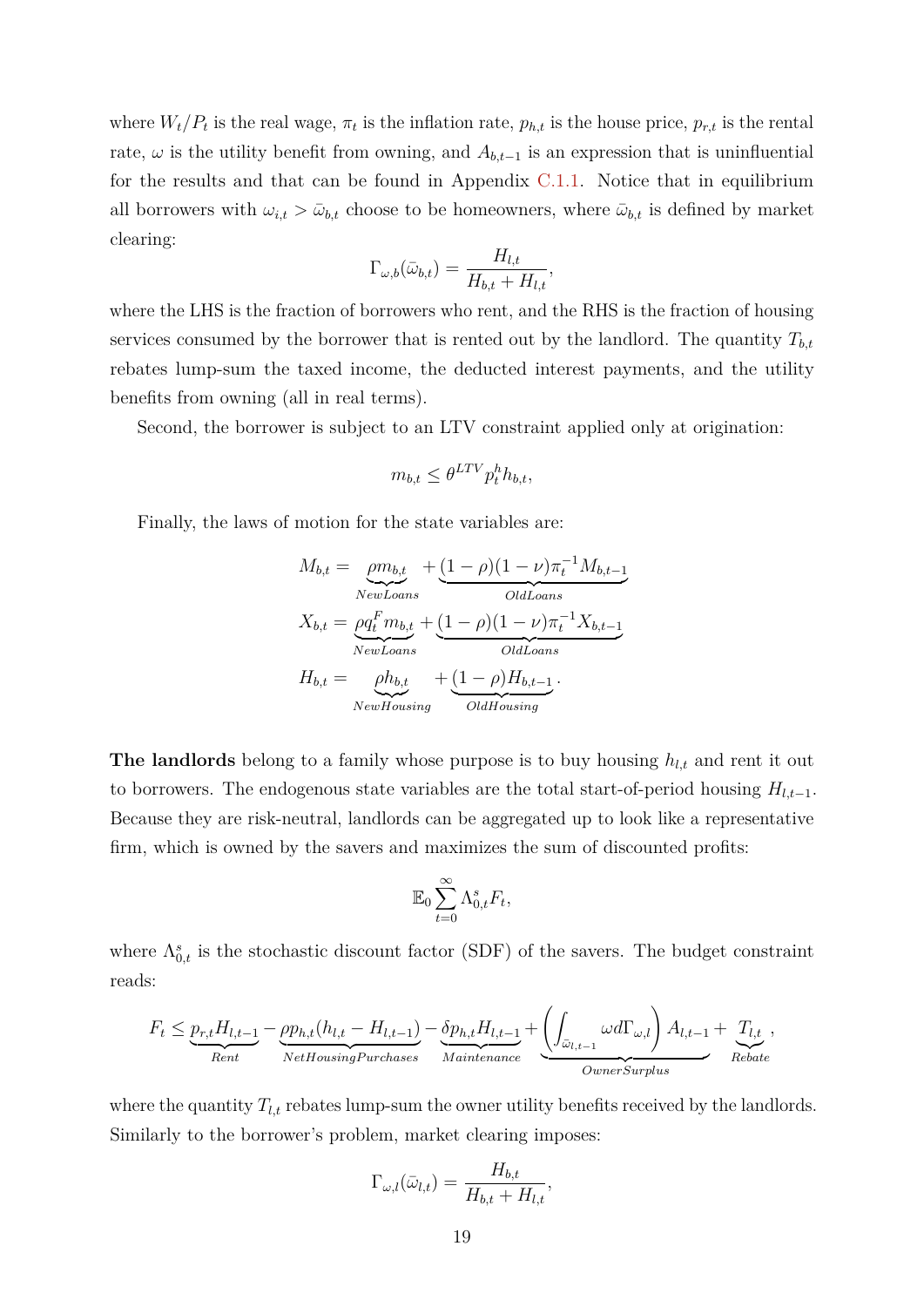<span id="page-19-1"></span>Finally, the law of motion of housing stock  $H_{l,t}$  is:

$$
H_{l,t} = \underbrace{\rho h_{l,t}}_{NewHousing} + \underbrace{(1-\rho)H_{l,t-1}}_{OldHousing}.
$$

**The savers** choose consumption  $C_{s,t}$ , bonds  $B_t$ , new mortgages  $m_{s,t}$ , and new house size *hs,t*. As the borrowers, they take hours worked *Ns,t* as given due to frictions in the labor market. The endogenous state variables are: total start-of-period housing *Hs,t*−1, total start-of-period debt balances *Ms,t*−1, total promised payments on existing debt *Xs,t*−1, and total bond position  $B_{t-1}$ . They maximize:

$$
\mathbb{E}_0 \sum_{t=0}^{\infty} \beta_s^t u\left(\frac{C_{s,t}}{\chi_s}, \frac{N_{s,t}}{\chi_s}, \frac{H_{s,t}}{\chi_s}\right),\,
$$

while facing a set of constraints. First, the budget constraint reads:

<span id="page-19-0"></span>
$$
C_{s,t} \leq \underbrace{(1-\tau)\frac{W_t}{P_t}N_{s,t}}_{\text{Labor Income}} - \underbrace{\rho(m_{s,t} + (1-\nu)\pi_t^{-1}M_{s,t-1})}_{\text{NetMortgage} = \underbrace{p_{h,t}(h_{s,t} - H_{s,t-1})}_{\text{NetHousingPurchases}} + \underbrace{\pi_t^{-1}\nu M_{s,t-1}}_{\text{PrincipalPayment}} + \underbrace{T_{s,t}}_{\text{Rebate}} + \underbrace{\pi_t^{-1}[\alpha X_{s,t-1} + (1-\alpha)q_{t-1}^A M_{s,t-1}]}_{\text{InterestPayment}} - \underbrace{(R_t^{-1}B_t - \pi_t^{-1}B_{t-1})}_{\text{NetBondPurchases}} - \underbrace{\delta p_{h,t}\bar{H}_s}_{\text{Mainteanance}} + \underbrace{F_t}_{\text{ProfitsLandlord}}, \quad (3)
$$

where the quantity  $T_{s,t}$  rebates lump-sum the taxed income.

Second, the laws of motion of mortgage balance *Ms,t*, total promised payments on existing debt  $X_{s,t}$ , and housing stock  $H_{s,t}$  are:

$$
M_{s,t} = \underbrace{ \rho m_{s,t}}_{\text{NewLoans}} + \underbrace{(1-\rho)(1-\nu)\pi_t^{-1}M_{s,t-1}}_{\text{OldLoans}}
$$
\n
$$
X_{s,t} = \underbrace{\rho q_t^F m_{s,t}}_{\text{NewLoans}} + \underbrace{(1-\rho)(1-\nu)\pi_t^{-1}X_{s,t-1}}_{\text{OldLoans}}
$$
\n
$$
H_{s,t} = \underbrace{\rho h_{s,t}}_{\text{NewHousing}} + \underbrace{(1-\rho)H_{s,t-1}}_{\text{OldHousing}}.
$$

Finally, I assume that savers (both at Home and in Foreign) have access to complete markets both nationally and internationally.<sup>[26](#page-0-0)</sup> This leads to the standard risk sharing formula [\(Chari, Kehoe, and McGrattan \(2002\)\)](#page-40-10):

$$
u_{s,t}^{*,c} = u_{s,t}^c Q_t \tag{4}
$$

where  $u_{s,t}^{*,c}$  ( $u_{s,t}^{c}$ ) is the marginal utility of consumption of the savers in the Foreign (Home) economy, and  $Q_t$  is the real exchange rate. Intuitively, a unit of consumption in Foreign

<sup>&</sup>lt;sup>26</sup>The state-contingent assets they trade have not been explicitly introduced in the budget constraint [\(3\)](#page-19-0) to reduce clutter. For a similar treatment see [Gali and Monacelli \(2005\),](#page-41-3) [Gali and Monacelli \(2008\),](#page-41-4) [Faia and Monacelli \(2008\),](#page-41-1) and [De Paoli \(2009\)](#page-41-5) among others.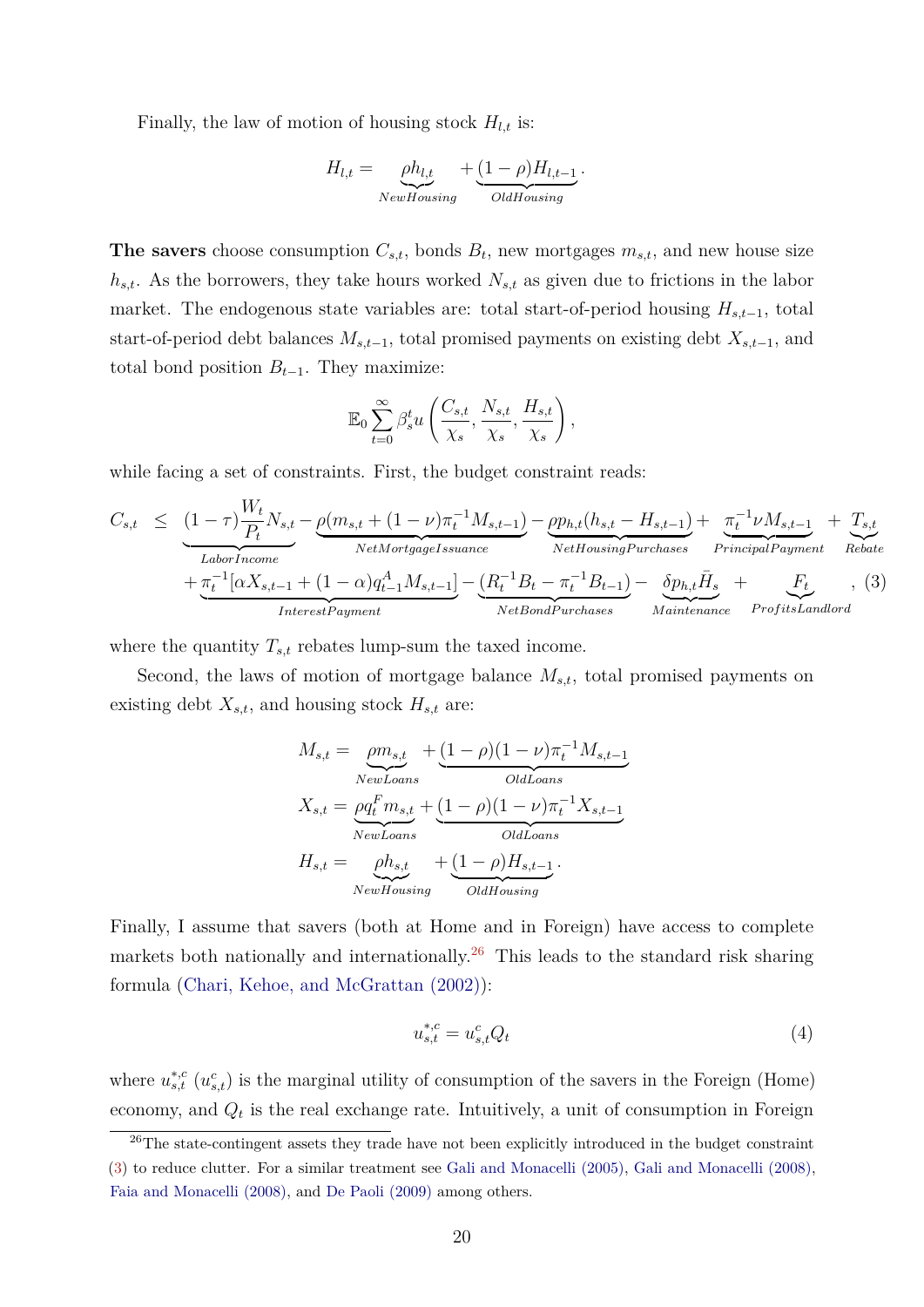<span id="page-20-2"></span>has to provide the same utility as a unit of consumption at Home adjusted by the real exchange rate across the two countries.

**The final good sector** is operated by perfectly competitive producers who face a simple linear aggregate production technology with flexible prices:

$$
Y_t = N_t.
$$

As a consequence, the final goods price is given by  $P_t = W_t$  and profits are zero. This implies that a) the real wage is equal to unity:  $W_t/P_t = 1$ ; and b) price inflation equals  $w$  wage inflation:  $\pi_t \equiv P_t/P_{t-1} = \pi_t^W \equiv W_t/W_{t-1}$ .

**The world economy** is composed of two countries – Home and Foreign. I follow [Faia](#page-41-1) [and Monacelli \(2008\)](#page-41-1) and assume that the Home economy is small relative to Foreign.

Aggregate consumption in each economy is described by an index of domestic and imported bundle of goods. Each consumption bundle is composed of imperfectly substitutable varieties. Appendix [C.3](#page-57-0) details all the assumptions and derives the price indices for the consumption bundles as well as the equilibrium relationship between Home and Foreign aggregate output:

<span id="page-20-0"></span>
$$
Y_t = \left(\frac{P_{H,t}}{P_t}\right)^{-\eta} \left[ (1-\lambda)Y_t + \lambda Q_t^{\eta} Y_t^* \right]. \tag{5}
$$

Equation [\(5\)](#page-20-0) shows that Foreign aggregate output  $Y_t^*$  as well as the real exchange rate  $Q_t$  affect Home aggregate output  $Y_t$ . As argued in Appendix [C.3,](#page-57-0) however, the opposite does not hold true: the Foreign economy is not affected by movements in Home output or movements in the real exchange rate.

**The monetary authority** operates in a currency union and therefore follows a Taylor rule at the Foreign country level (the monetary union). I focus on two different shocks, which I present sequentially as follows.

The first shock I consider is an inflation target (IT) shock as in [Garriga, Kydland, and](#page-42-11) [Šustek \(2017\),](#page-42-11) [Greenwald \(2018\),](#page-42-1) and [Garriga, Kydland, and Šustek \(2021\).](#page-42-7) This shock is highly persistent and shifts the whole level of the yield curve while making the real rate move very little. This is the sense in which the IT shock is a *nominal* shock, which makes it very convenient to study movement in the nominal interest rate in isolation. This shock stands for expected and persistent changes in the stance of the monetary authority, like the one started in 2008 in the euro area when the European Central Bank persistently reduced the policy rates.

Formally, I define the IT shock as a white noise process  $\epsilon_{\bar{\pi},t}$  so that the persistent inflation target is:

<span id="page-20-1"></span>
$$
\log \bar{\pi}_t^* = \phi_{\bar{\pi}} \log \bar{\pi}_{t-1}^* + \epsilon_{\bar{\pi},t},\tag{6}
$$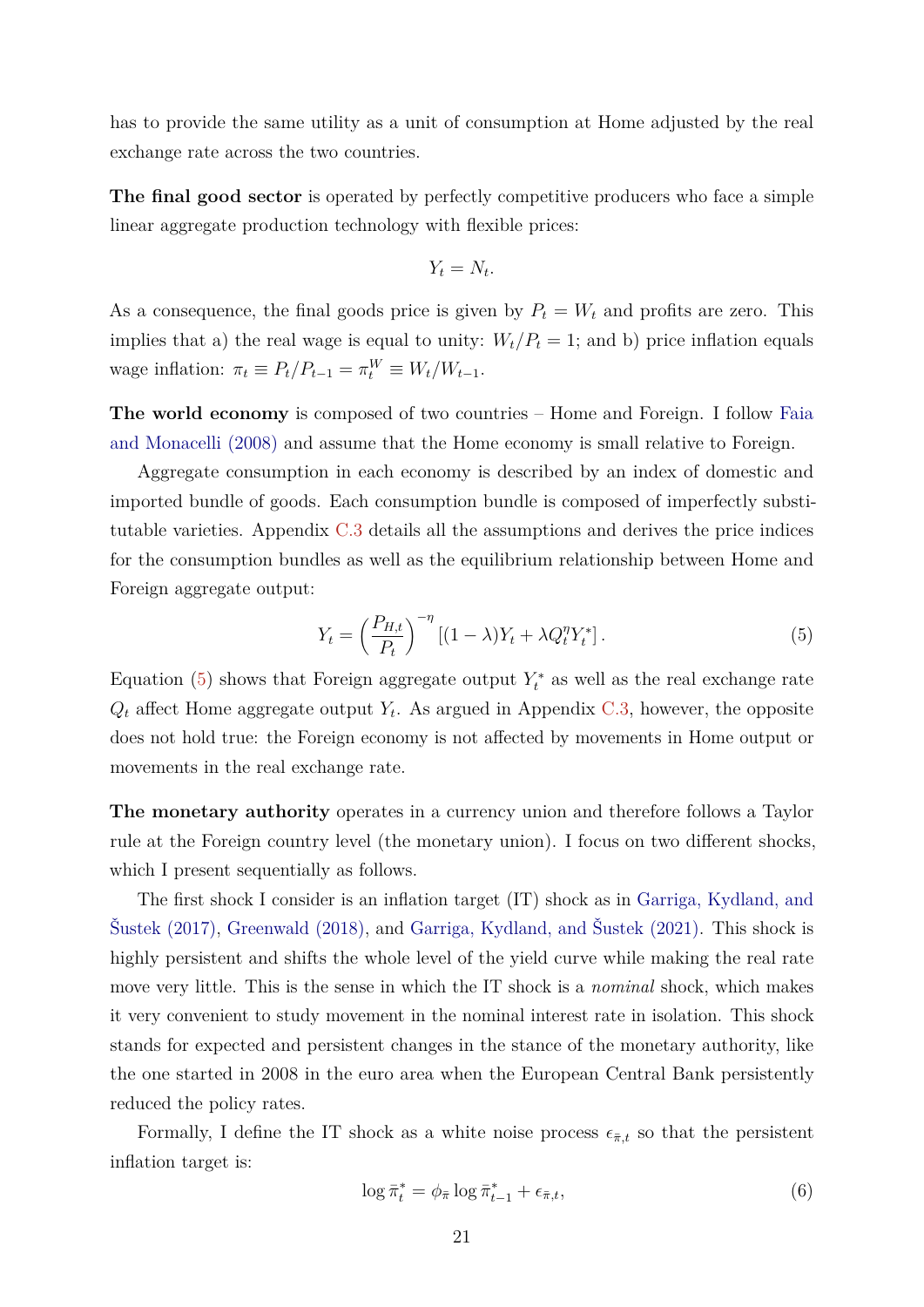and the Taylor rule takes the form:

<span id="page-21-0"></span>
$$
\log(R_t^*/R_{ss}^*) = \log \bar{\pi}_t^* + \phi_R[\log(R_{t-1}^*/R_{ss}^*) - \log \bar{\pi}_{t-1}^* + \log \bar{\pi}_t^*] + \phi_\pi[\log \pi_t^* - \log \bar{\pi}_t^*]. \tag{7}
$$

The second shock I consider is a white noise monetary policy shock  $\epsilon_{MP,t}$ , the standard shock used in the New Keynesian literature. Differently from the previously considered nominal shock, the monetary policy shock is fairly temporary and moves the real interest rate in the same direction as and quantitatively similarly to the nominal short rate. The relevant Taylor rule becomes:

<span id="page-21-1"></span>
$$
\log(R_t^*/R_{ss}^*) = \phi_R \log(R_{t-1}^*/R_{ss}^*) + \phi_\pi \log \pi_t^* + \epsilon_{MP,t}.\tag{8}
$$

Finally, being in a currency union, the monetary authority sets the nominal interest rates to be the same across countries:  $R_t = R_t^{*27}$  $R_t = R_t^{*27}$  $R_t = R_t^{*27}$ 

**A competitive equilibrium** is a sequence of endogenous state variables ( $H_{b,t-1}$ ,  $H_{s,t-1}$ ,  $H_{l,t-1}, M_{b,t-1}, M_{s,t-1}, X_{b,t-1}, X_{s,t-1}, B_{s,t-1}$ , borrower controls  $(C_{b,t}, m_{b,t}, h_{b,t}, s_{b,t})$ , saver controls  $(C_{s,t}, m_{s,t}, h_{s,t}, B_t)$ , landlord controls  $(h_{l,t})$ , and prices  $(R_t, q_t^A, q_t^F, W_t/P_t, p_{h,t}, A_t)$  $p_{r,t}$ ,  $\pi_t$ ,  $\pi_t^W$ ,  $P_{H,t}/P_t$ ,  $Q_t$ ) such that: (i) households and firms maximize their objective values, and (ii) the following markets clear:

- Bonds are in zero net supply:  $B_t = 0$ ;
- The labor market clears:  $N_{b,t} + N_{s,t} = N_t$ ;
- The mortgage market clears:  $M_{b,t} + M_{s,t} = 0$ ;
- The housing market clears:  $H_{b,t} + H_{s,t} + H_{l,t} = \overline{H}$ ;
- Housing services:  $s_{b,t} = H_{b,t-1} + H_{l,t-1}$ ;
- The goods market clears:  $C_{b,t} + C_{s,t} + \delta p_t^h \overline{H} = Y_t$ .

### <span id="page-21-2"></span>**3.2 Equilibrium Mortgage Interest Rate Pass-Through**

I now present the optimality condition of newly issued mortgages for the savers, which determines the pass-through from the nominal interest rate to the mortgage interest rates and highlights the importance of the ARM share in any given economy. The remaining equilibrium conditions are detailed in Appendix [C.1.](#page-55-1)

 $27$ To do so, the central bank makes the nominal exchange rate across countries equal to a constant:  $\zeta_t = \bar{\zeta}$  in the notation of Appendix [C.3.](#page-57-0) Because uncovered interest parity holds, nominal interest rates are equalized across countries.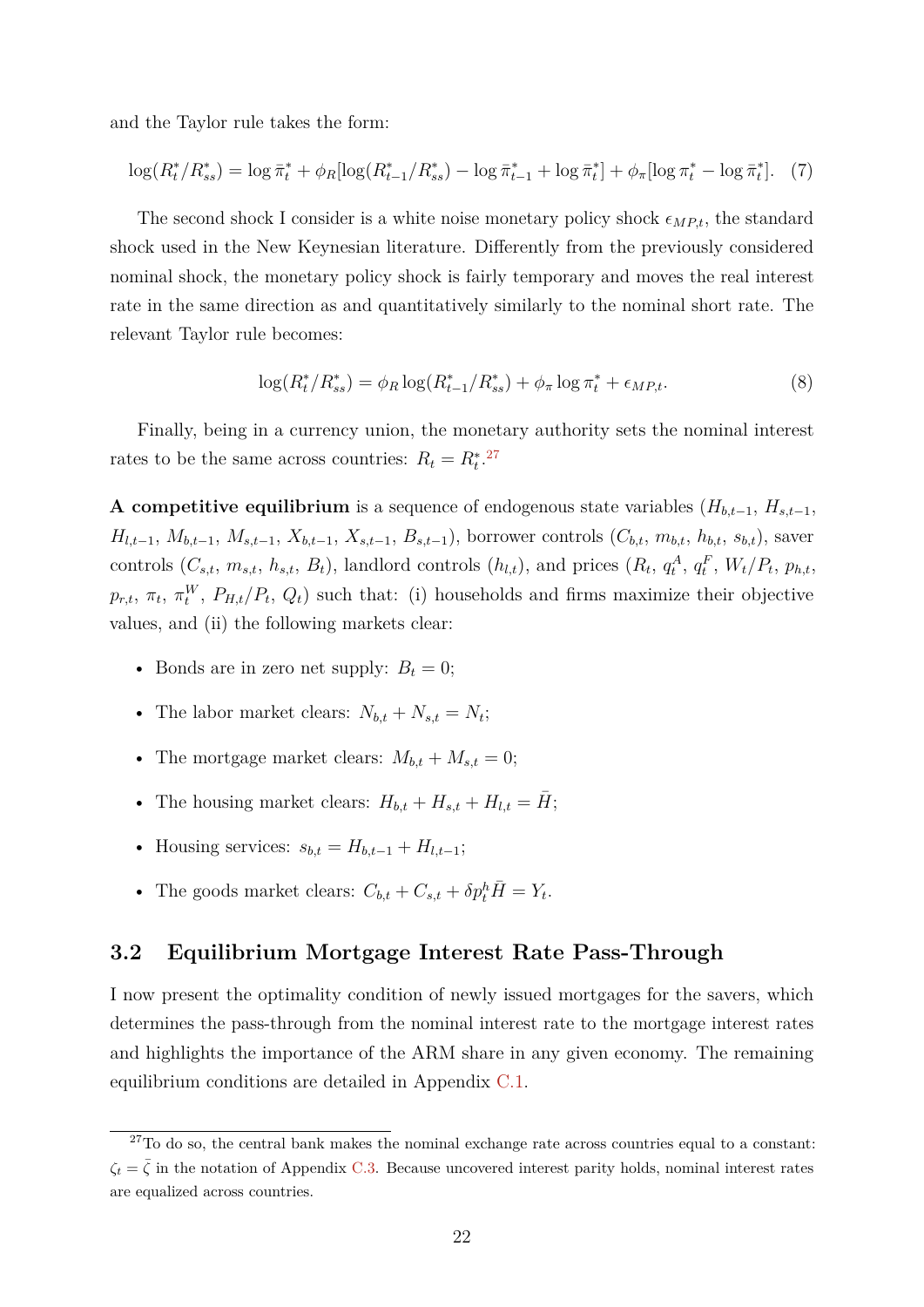Before showing the first order condition of the savers with respect to newly issued mortgages, I introduce some notation. When savers invest one euro in new mortgages, they receive future payments on both the fraction of those mortgages that are fixed-rate (*α*) and the remaining fraction of ARMs  $(1 - \alpha)$ . Firstly, define  $\Omega_{s,t}^m$  as the marginal continuation benefit to the savers of an additional euro of issued mortgage debt:

<span id="page-22-0"></span>
$$
\Omega_{s,t}^{m} = E_t \Lambda_{t,t+1}^{s} \pi_{t+1}^{-1} [(1-\alpha)q_t^{A} + \rho(1-\nu) + \nu + (1-\rho)(1-\nu)\Omega_{s,t+1}^{m}], \tag{9}
$$

where  $\Lambda_{t,t+1}^s = \beta_s \frac{u_{s,t+1}^c}{u_{s,t}^c}$  is the saver stochastic discount factor with  $u_{s,t}$  denoting the saver marginal utility of consumption at time t. The continuation value of equation [\(9\)](#page-22-0) involves receiving from the borrowers a) the mortgage interest rate on the fraction of ARMs,  $(1 - \alpha)q_t^A$ , b) the constant fraction of the principal paid *v*, and c) the whole net euro issued  $(1 - \nu)$  in the states of the world where the borrowers refinance (with probability *ρ*). These quantities will be received again each future period in the states of the world where the borrowers do not refinance (with probability  $1 - \rho$ ).

Secondly, define  $\Omega_{b,t}^x$  as the marginal continuation benefit to the savers of an additional euro of promised initial payments:

<span id="page-22-1"></span>
$$
\Omega_{s,t}^x = E_t \Lambda_{t,t+1}^s \pi_{t+1}^{-1} [\alpha + (1 - \rho)(1 - \nu)\Omega_{s,t+1}^x],\tag{10}
$$

which entails receiving the FRM share  $\alpha$  in the states of the world where the borrowers don't refinance (with probability  $1 - \rho$ ).

We can finally turn to the first order condition for newly issued mortgages of the savers, which reads as:

<span id="page-22-2"></span>
$$
\Omega_{s,t}^m + q_t^F \Omega_{s,t}^x = 1,\tag{11}
$$

and states that the marginal benefit of issuing one euro worth of mortgage debt (the left-hand-side) equals its cost (the right-hand-side). Notice that the marginal benefit is composed of the marginal continuation benefit of an additional euro of issued mortgage debt  $(\Omega_{s,t}^m)$  as well as of the marginal continuation benefit of an additional euro of promised initial payments  $(\Omega_{s,t}^x)$ . The latter component is multiplied by  $q_t^F$  because the savers lock-in that specific mortgage interest rate for the whole duration of the mortgage contract (but only on the FRM share).

#### **3.2.1 Perfect Pass-Through to Interest Rate on ARMs**

To see how the pass-through from the short-term nominal interest rate to the mortgage interest rate works, assume that there are no fixed-rate mortgages  $(\alpha = 0)$ . Equation  $(10)$ implies  $\Omega_{s,t}^x = 0$  and equation [\(11\)](#page-22-2) reduces to  $\Omega_{s,t}^m = 1$ . The saver optimality condition for new mortgages thus reduces to:

<span id="page-22-3"></span>
$$
E_t[\Lambda_{t,t+1}^s \pi_{t+1}^{-1} (q_t^A + 1)] = 1.
$$
\n(12)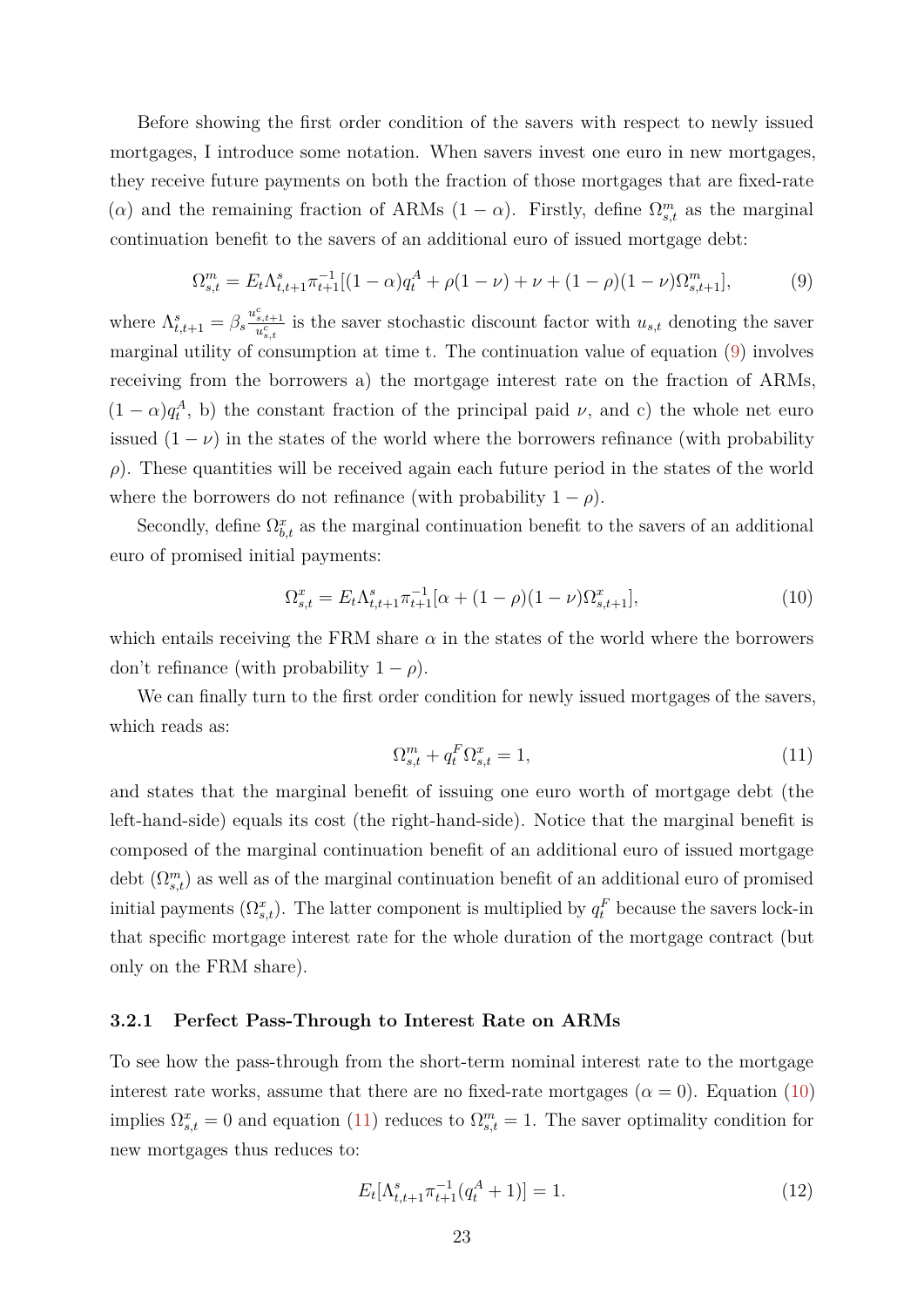<span id="page-23-1"></span>Recall that savers can also invest in a one-period bond, with the related optimality condition (the Euler equation) being:

<span id="page-23-0"></span>
$$
E_t \left[ \Lambda_{t,t+1}^s \pi_{t+1}^{-1} R_t \right] = 1. \tag{13}
$$

Comparing equations [\(12\)](#page-22-3) and [\(13\)](#page-23-0) makes it clear that in an economy with only ARMs, there is perfect pass-through between the short rate and the mortgage interest rate:  $R_t = q_t^A + 1$ . Intuitively, a no-arbitrage condition must hold whereby the savers are indifferent between investing 1 euro in the bond (yielding *R<sup>t</sup>* next period) and issuing 1 euro worth of mortgages (yielding  $q_t^A + 1$  next period). I therefore impose this equilibrium condition to hold also when the economy features a positive FRM share (i.e., whenever  $\alpha > 0$ ). Indeed, in euro area countries, the mortgage rate on ARMs is typically linked to the ECB reference interest rate (the Euribor).

#### **3.2.2 Imperfect Pass-Through to Interest Rate on FRMs**

Assume now an FRM-only economy  $(\alpha = 1)$ . Then the continuation value equations reduce to the ones considered in [Greenwald \(2018\),](#page-42-1) which he uses to analyze the debt dynamics in the United States:

$$
\Omega_{s,t}^{m} = E_t \Lambda_{t,t+1}^{s} \pi_{t+1}^{-1} [\rho (1 - \nu) + \nu + (1 - \rho)(1 - \nu) \Omega_{s,t+1}^{m}],
$$
  

$$
\Omega_{s,t}^{x} = E_t \Lambda_{t,t+1}^{s} \pi_{t+1}^{-1} [1 + (1 - \rho)(1 - \nu) \Omega_{s,t+1}^{x}],
$$

and which pin down the mortgage interest rate on FRMs:  $q_t^F = (1 - \Omega_{s,t}^m)/\Omega_{s,t}^x$ . The savers choose  $q_t^F$  and lock it in for the whole duration of the mortgage contract, and thus by the expectations hypothesis  $q_t^F$  moves less than the nominal interest rate in equilibrium.<sup>[28](#page-0-0)</sup>

The extent of the pass-through depends on the refinancing probability  $\rho$ , the fraction of principal paid *ν*, and the inflation-adjusted stochastic discount factor  $\Lambda_{t,t+1}^s \pi_{t+1}^{-1}$ .<sup>[29](#page-0-0)</sup> The latter component is the same across countries (i.e.,  $\Lambda_{t,t+1}^s \pi_{t+1}^{-1} = \Lambda_{t,t+1}^{*,s} \pi_{t+1}^{*,-1}$ ), because the Euler equation [\(13\)](#page-23-0) holds in each country and the nominal interest rates are the same  $(R_t = R_t^*)$ . In the calibration of Section [3.3,](#page-24-0) I assume  $\rho = \rho^*$  and  $\nu = \nu^*$  given the lack of microdata which would allow me to estimate them separately. Therefore, the pass-through from the nominal rates to the mortgage interest rate on FRMs is exactly the same across countries, that is  $q_t^F = q_t^{*,F}$  $t^{*,F}$ .

 $^{28}$ [Guren, Krishnamurthy, and McQuade \(2021\)](#page-42-12) also formalize this idea in a quantitative life-cycle model and show that, because of the stronger pass-through to mortgage rates, ARMs are better suited than FRMs to stabilize a housing crisis.

<sup>&</sup>lt;sup>29</sup>In particular, a higher refinancing rate  $\rho$  or a higher fraction of principal paid each period  $\nu$  imply a stronger equilibrium pass-through because  $q_t^F$  is locked-in for a smaller period of time.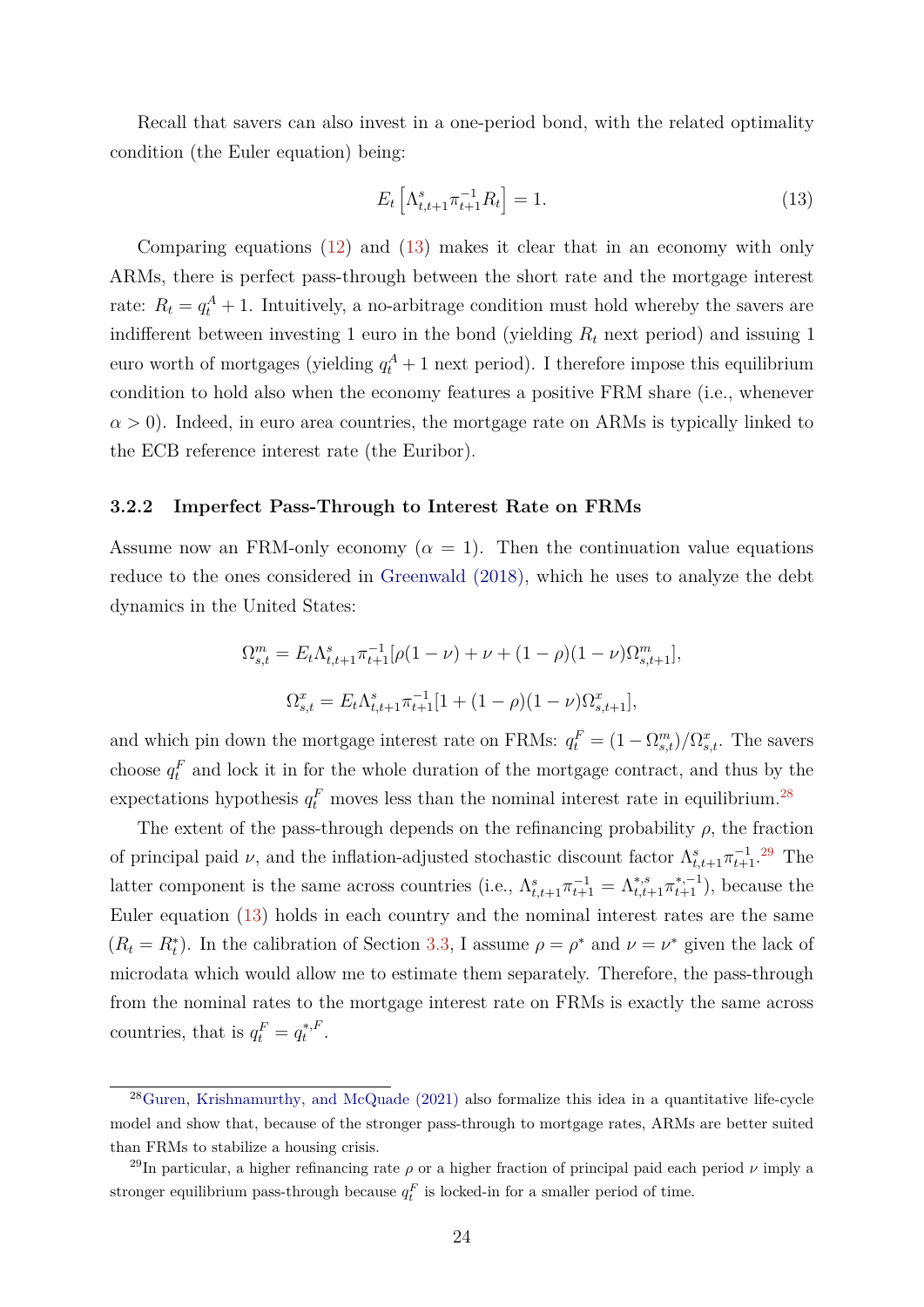#### **3.2.3 Pass-Through to Average Mortgage Interest Rates**

Country-level household responses to monetary policy shocks are determined by the average mortgage interest rate on newly issued mortgages  $\bar{q}_t^{new}$  and the average mortgage interest rate on outstanding mortgages  $\bar{q}^{out}_{t}$ . The former affects household demand of newly issued mortgages, the latter relates to the interest payment on outstanding mortgages.

Following a shock to the nominal interest rate, countries with higher ARM shares feature stronger pass-through to the average mortgage interest rates. This is because the rate on ARMs – which moves one-to-one with the nominal interest rate – is weighted relatively more than the rate on FRMs – which moves less than the nominal interest rate. This mechanism turns out to be quantitatively important for the model results presented in Section [4.](#page-28-0)

### <span id="page-24-0"></span>**3.3 Calibration**

The model period is one quarter, and the world economy is calibrated in two steps. In the first step, I calibrate the Foreign economy to the euro area (EA). As the Home economy is assumed to be small, the Foreign economy block of the model is completely independent from the details of the Home economy. The results from the first step are illustrated in Table [1.](#page-25-0) In the second step, I calibrate the Home economy to Spain (ES). In steady state, the influence of the Foreign economy on the Home economy is visible from equation [\(5\)](#page-20-0). Hence, the Home economy needs to be calibrated together with the Foreign economy. The results from this second step are reported in Table [2.](#page-26-0)

Most of the parameters relating to the housing and mortgage markets are calibrated internally to hit moments from the Eurosystem Household Finance and Consumption Survey (HFCS). The parameters that are standard in the New Keynesian literature are calibrated externally. As a general calibration strategy, whenever I need to assign parameters that to the best of my knowledge have never been calibrated to (or estimated for) euro area countries and for which I have no relevant microdata for, I use US values and assign them to be the same across the EA and ES.

**Demographics and preferences.** To determine the borrower population share, I make use of the second wave of the HFCS, which I discussed in Section [2.4](#page-9-1) and that was administered around 2014. In the model, the borrowers are both renters and mortgaged homeowners. Conversely, the savers are outright homeowners. In the data, I find the fraction of borrowers to be 59% in the EA (39% renters and 20% mortgaged homeowners) and 50% in ES (20% renters and 30% mortgaged homeowners).

As the focus of the paper is on long rates, I calibrate the saver discount factor to yield the average EA long-term (10Y) rate over 2007-2019 (2.64%). This is imposed in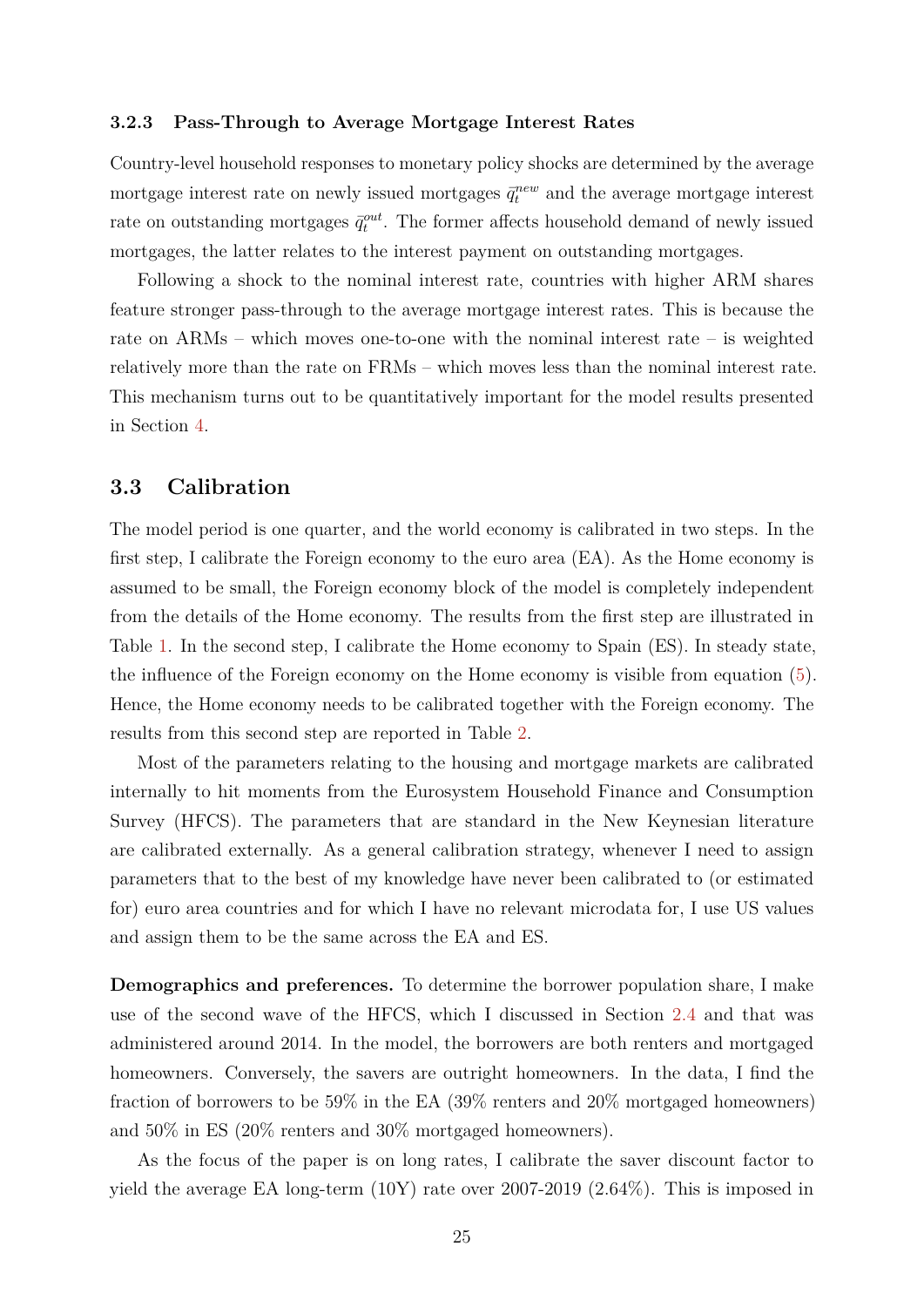<span id="page-25-1"></span><span id="page-25-0"></span>

| Parameter                    | Name                  | Value     | Internal | Target/Source                                           |  |  |
|------------------------------|-----------------------|-----------|----------|---------------------------------------------------------|--|--|
| Demographics and Preferences |                       |           |          |                                                         |  |  |
| Borrower discount factor     | $\beta_b^*$           | 0.96      | N        | Greenwald (2018)                                        |  |  |
| Saver discount factor        | $\beta_s^*$           | 0.993     | N        | Avg. EA 10Y rate, 2007-2019                             |  |  |
| Borrower measure             | $\chi_b^*$            | 0.591     | N        | 2014 EA fraction of renters & mortgaged homeowners      |  |  |
| Labor disutility             | $\iota^*$             | 0.838     | Y        | $N_{SS}^* = 1$                                          |  |  |
| Inverse Frisch elasticity    | $\phi^*$              | 0.5       | N        | Burriel, Fernández-Villaverde, and Rubio-Ramirez (2010) |  |  |
| Housing preference           | $\xi^*$               | 0.407     | Y        | $M_{SS}^*/Y_{SS}^* = 0.428$                             |  |  |
| Landlord het. (location)     | $\mu^*_{\omega, l}$   | $-0.002$  | Ν        | Greenwald and Guren (2019)                              |  |  |
| Landlord het. (scale)        | $\sigma_{\omega,l}^*$ | 0.020     | N        | Greenwald and Guren (2019)                              |  |  |
| Borrower het. (location)     | $\mu^*_{\omega,b}$    | $-0.0155$ | Y        | 2014 EA home ownership rate                             |  |  |
| Borrower het. (scale)        | $\sigma_{\omega,b}^*$ | 0.008     | N        | Greenwald and Guren (2019)                              |  |  |
| Housing and Mortgages        |                       |           |          |                                                         |  |  |
| ARM Share                    | $1-\alpha^*$          | 0.529     | N        | 2014 EA share of adjustable rate mortgages              |  |  |
| Mortgage amortization        | $\nu^*$               | $0.435\%$ | N        | Greenwald (2018)                                        |  |  |
| Income tax rate              | $\tau^*$              | 0.24      | N        | Christoffel, Coenen, and Warne (2008)                   |  |  |
| Max LTV ratio                | $\theta_{LTV}^*$      | 0.85      | N        | See text                                                |  |  |
| Housing depreciation         | $\delta^*$            | 0.005     | N        | Standard                                                |  |  |
| Refinancing rate             | $\rho^*$              | 0.034     | N        | Greenwald (2018)                                        |  |  |
| Housing stock                | $\bar{H}^*$           | 21.727    | Y        | $p_{SS}^{*,h} = 1$                                      |  |  |
| Labor Market                 |                       |           |          |                                                         |  |  |
| Elasticity subst. tasks      | $\varphi^*$           | 21        | N        | Auclert, Rognlie, and Straub (2018)                     |  |  |
| Disutility wage changes      | $\psi^*$              | 250.64    | Υ        | Implies standard value for wage flexibility: 0.1        |  |  |
| Monetary Policy              |                       |           |          |                                                         |  |  |
| Taylor rule (inflation)      | $\phi_{\pi}$          | 1.5       | N        | Standard                                                |  |  |
| Taylor rule (smoothing)      | $\phi_R$              | 0.865     | N        | Christoffel, Coenen, and Warne (2008)                   |  |  |
| Inflation target (pers.)     | $\phi_{\bar{\pi}}$    | 0.994     | N        | Garriga, Kydland, and Šustek (2017)                     |  |  |

**Table 1:** Calibration for the euro area (Foreign economy).

*Note*: The model is calibrated at steady state at quarterly frequency. The "Internal" column indicates whether the parameters are calibrated to match a targeted moment internally (Y) or in closed form (N).

both economies. I set the borrower discount factor externally in both economies to the value calibrated in [Greenwald \(2018\)](#page-42-1) (i.e., 0.96). Increasing this value to the one used in [Iacoviello and Neri \(2010\)](#page-42-6) (i.e., 0.97) or decreasing it further does not affect the results of the paper.

I calibrate the labor disutility in both economies  $(\iota^*$  and  $\iota)$  so that aggregate labor (and so output) in steady state is equal to unity. This makes it easier and more accurate the comparison of aggregate variables across economies following an aggregate shock. Next, I calibrate the Frisch elasticity in both economies to 2, the value estimated in [Burriel,](#page-40-11) [Fernández-Villaverde, and Rubio-Ramirez \(2010\)](#page-40-11) for Spain. I also calibrate the housing preference parameters in the EA  $(\xi^*)$  to hit the 2014 target of total mortgage stock to GDP from [Hypostat \(2019\),](#page-42-13) which is 0.428. I set the ES housing preference parameter (*ξ*) to the same EA value so to make sure I do not introduce cross-country differences in household valuation of housing services.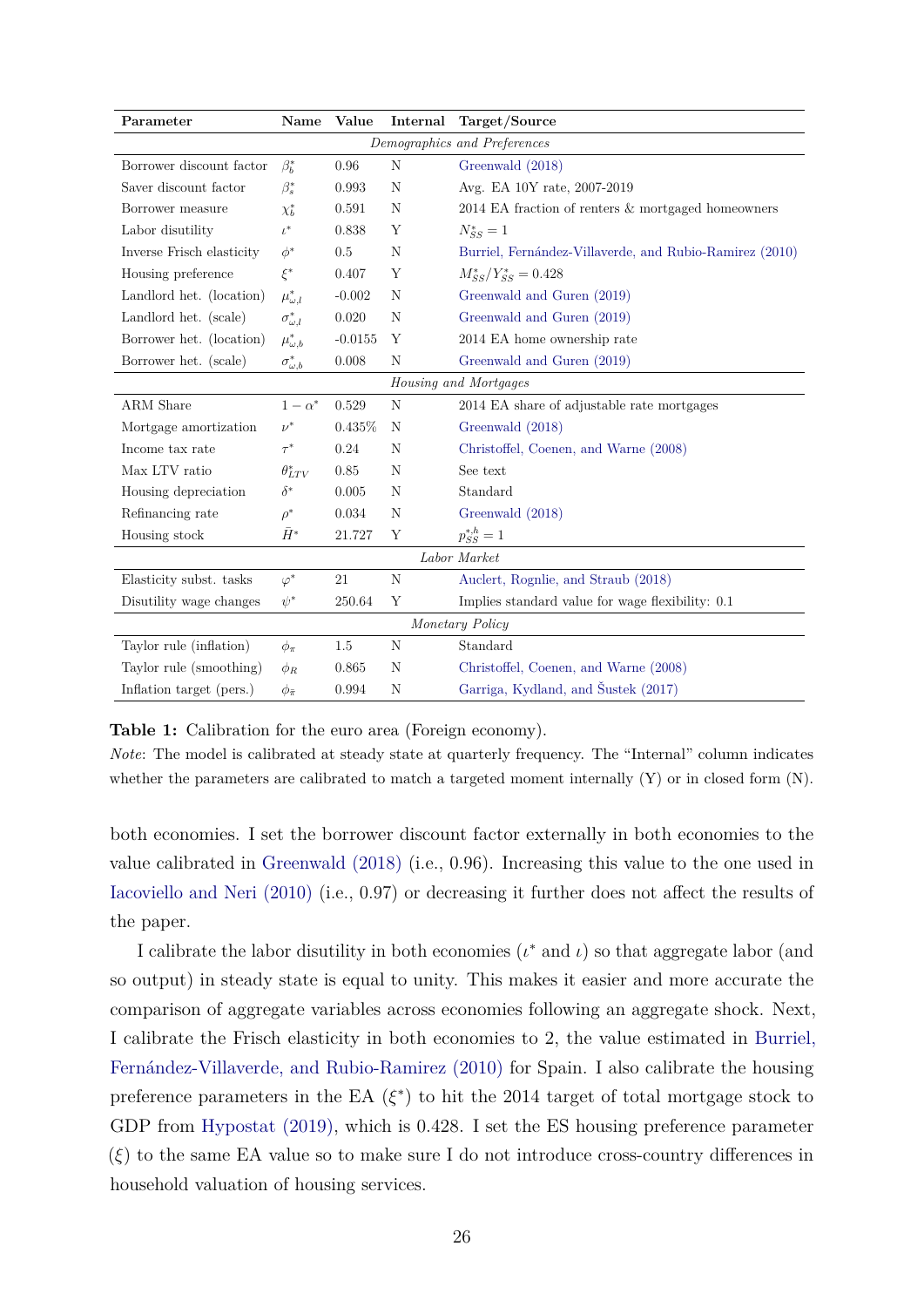<span id="page-26-1"></span><span id="page-26-0"></span>

| Parameter                    | Name                 | Value    | Internal | Target/Source                                           |  |  |
|------------------------------|----------------------|----------|----------|---------------------------------------------------------|--|--|
| Demographics and Preferences |                      |          |          |                                                         |  |  |
| Borrower discount factor     | $\beta_b$            | 0.96     | N        | Same as Euro Area                                       |  |  |
| Saver discount factor        | $\beta_s$            | 0.993    | N        | Same as Euro Area                                       |  |  |
| Borrower measure             | $\chi_b$             | 0.492    | N        | $2014$ ES fraction of renters $\&$ mortgaged homeowners |  |  |
| Labor disutility             | $\iota$              | 0.752    | Y        | $N_{SS}=1$                                              |  |  |
| Inverse Frisch elasticity    | $\phi$               | 0.5      | N        | Same as Euro Area                                       |  |  |
| Housing preference           | ξ                    | 0.407    | N        | Same as Euro Area                                       |  |  |
| Landlord het. (location)     | $\mu_{\omega, l}$    | $-0.002$ | N        | Same as Euro Area                                       |  |  |
| Landlord het. (scale)        | $\sigma_{\omega, l}$ | 0.020    | N        | Same as Euro Area                                       |  |  |
| Borrower het. (location)     | $\mu_{\omega,b}$     | 0.015    | Y        | 2014 ES home ownership rate                             |  |  |
| Borrower het. (scale)        | $\sigma_{\omega,b}$  | 0.008    | N        | Same as Euro Area                                       |  |  |
| Housing and Mortgages        |                      |          |          |                                                         |  |  |
| ARM Share                    | $1-\alpha$           | 0.896    | N        | 2014 ES share of adjustable rate mortgages              |  |  |
| Mortgage amortization        | $\nu$                | 0.435%   | N        | Same as Euro Area                                       |  |  |
| Income tax rate              | $\tau$               | 0.24     | N        | Same as Euro Area                                       |  |  |
| Max LTV ratio                | $\theta_{LTV}$       | 0.85     | N        | ES Median LTV                                           |  |  |
| Housing depreciation         | $\delta$             | 0.005    | N        | Same as Euro Area                                       |  |  |
| Refinancing rate             | $\rho$               | 0.034    | N        | Same as Euro Area                                       |  |  |
| Housing stock                | H                    | 21.727   | N        | Same as Euro Area                                       |  |  |
| Labor Market                 |                      |          |          |                                                         |  |  |
| Elasticity subst. tasks      | $\varphi$            | 21       | N        | Same as Euro Area                                       |  |  |
| Disutility wage changes      | $\psi$               | 279.135  | Y        | Implies standard value for wage flexibility: 0.1        |  |  |
| <b>International Finance</b> |                      |          |          |                                                         |  |  |
| Home bias                    | $\lambda$            | 0.187    | N        | Burriel, Fernández-Villaverde, and Rubio-Ramirez (2010) |  |  |
| Elasticity subst. consumpt.  | $\eta$               | 7.671    | N        | Burriel, Fernández-Villaverde, and Rubio-Ramirez (2010) |  |  |

#### **Table 2:** Calibration for Spain (Home economy).

*Note*: The model is calibrated at steady state at quarterly frequency. The "Internal" column indicates whether the parameters are calibrated to match a targeted moment internally (Y) or in closed form (N).

Finally, I calibrate the heterogeneity in the benefits to borrower and landlord homeownership closely following [Greenwald and Guren \(2019\).](#page-42-2) In particular, the ownership distributions are specified as logistic with c.d.f.:

$$
\Gamma_{\omega,j}(\omega) = \left[1 + \exp\left\{-\left(\frac{\omega - \mu_{\omega,j}}{\sigma_{\omega,j}}\right)\right\}\right]^{-1} \qquad j \in \{b, l\}
$$

These distributions determine the position and the slopes of the demand and supply curves in the price-to-rent and homeownership space. In both economies, I calibrate the scale parameters as well as the landlord location parameter to [Greenwald and Guren \(2019\).](#page-42-2) However, I calibrate internally the borrower location parameter  $\mu_{\omega,b}$  to match the HoRs among "borrowers" from the HFCS (20% in the EA, 29.6% in ES). Given that the savers are homeowners in the model, this procedure provides the correct country-level HoR (61% in the EA, 80% in ES). As argued earlier on, I interpret differences in the average owning utility  $\mu_{\omega,b}$  between the EA and ES as reflecting the quality of the rental market and ownership subsidies.  $\mu_{\omega,b}$  is a key parameter in the paper and I vary it to study the role of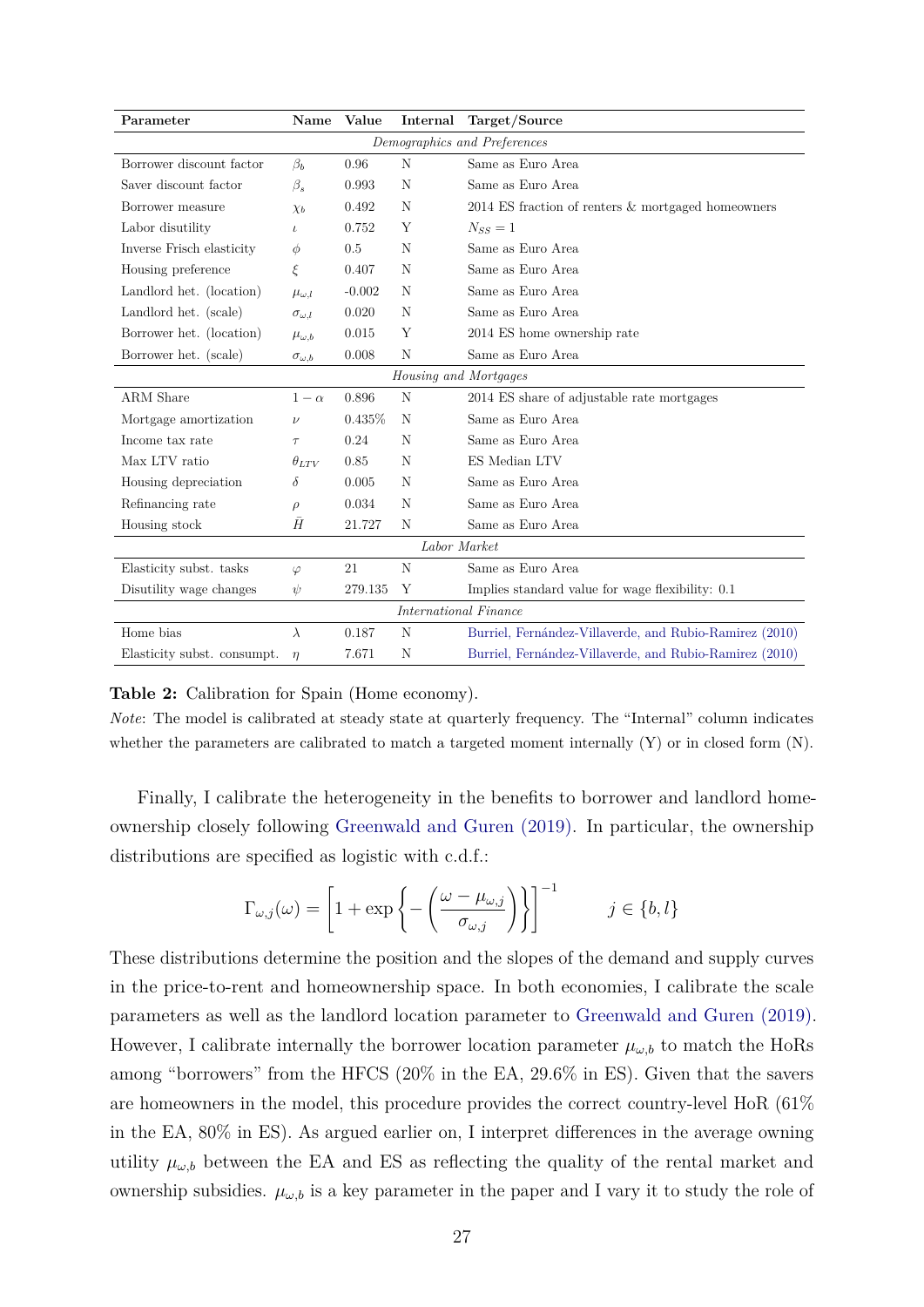<span id="page-27-0"></span>the HoR in the monetary transmission mechanism.

**Housing and mortgages.** I calibrate the ARM share in each country  $(1-\alpha)$  and  $(1-\alpha^*)$ from the HFCS. This leads to a share of 53% in the EA, and a share of 90% in ES. This is the second main parameter of the model which I vary throughout the paper to analyze its effects on the monetary transmission mechanism as well as to study different forms of banking unions. Turning to the maximum LTV ratio parameters  $\theta_{LTV}$  and  $\theta_{LTV}^*$ , I find no quantitatively important differences across euro area countries in the HFCS data. Indeed, Figure [A.3](#page-46-1) in Appendix [A.2](#page-45-1) shows that the median LTV ratio has been very similar across euro area countries and very stable over time at around 85%. For this reason, I assign that value to both the Home and Foreign economies and decide therefore to not generate cross-country differences in this way.

Next, I internally calibrate the total housing stock in the EA  $(\bar{H}^*)$  to normalize the real house price to one. I assign that same value to the total housing stock parameter in ES  $(\bar{H})$ . I calibrate the refinancing rate  $(\rho^*$  and  $\rho)$  and the mortgage amortization rate  $(\nu^*$  and  $\nu)$  to the levels calibrated for the US by [Greenwald \(2018\).](#page-42-1) I set the income tax rate to the value computed by [Christoffel, Coenen, and Warne \(2008\)](#page-41-12) for the EA, and I assume it to be the same in ES.

Labor Market. I closely follow [Auclert, Rognlie, and Straub \(2018\)](#page-40-9) and set, for both economies, the elasticity of substitution of tasks from labor packers ( $\varphi^*$  and  $\varphi$ ) to the value they use for the US.<sup>[30](#page-0-0)</sup> Additionally, I internally calibrate the household disutility of nominal wage changes ( $\psi^*$  and  $\psi$ ) so that the implied wage flexibility parameters equal the standard value of 0.1. The wage flexibility parameters are defined as:

$$
\kappa_w = \frac{\varphi}{\psi N u^N(N)}; \hspace{1cm} \kappa_w^* = \frac{\varphi^*}{\psi^* N^* u^{*,N}(N^*)}
$$

where  $u^N(N)$  and  $u^{*,N}(N^*)$  are the marginal utilities of labor evaluated at the aggregate levels of labor, *N* and *N*<sup>∗</sup> . In practice, wage rigidities might not be the same across euro area countries. However, since the focus of this paper is on housing and mortgage markets, I do not generate cross-country differences based on the labor markets.

**Monetary Policy.** The monetary authority in the EA follows the Taylor rules [\(7\)](#page-21-0) and [\(8\)](#page-21-1). The parameter on the inflation response is standard, while the one determining the interest rate smoothing has been estimated by [Christoffel, Coenen, and Warne \(2008\)](#page-41-12) in the context of the euro area. For the inflation target process (equation  $(6)$ ), I use the persistence parameter estimated for the US by [Garriga, Kydland, and Šustek \(2017\),](#page-42-11) who also study the impact of this type of shock on long-term mortgages.

<sup>30</sup>This in turn is the same value used in [Christiano, Eichenbaum, and Evans \(2005\).](#page-40-12)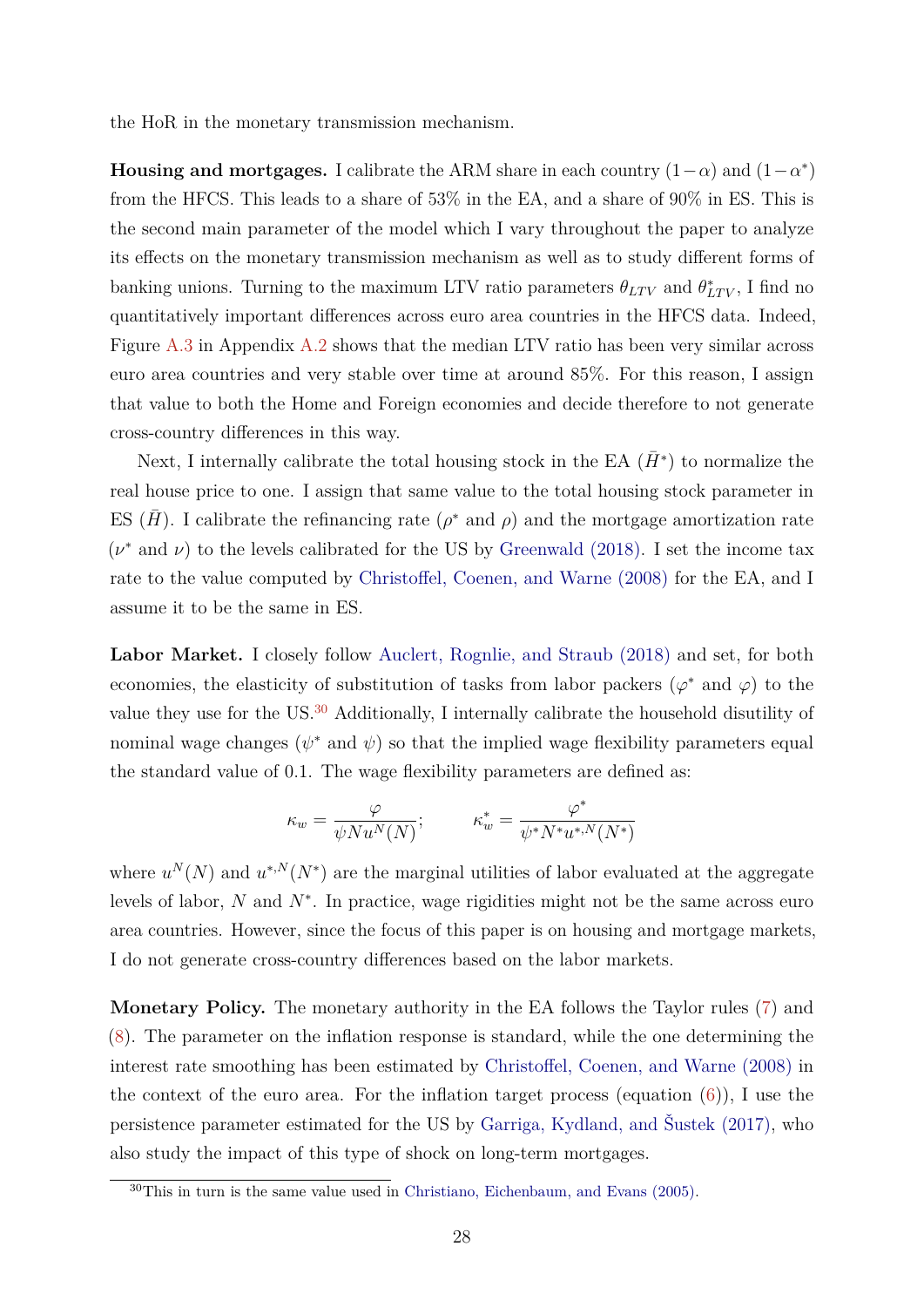<span id="page-28-1"></span>**International Finance.** [Burriel, Fernández-Villaverde, and Rubio-Ramirez \(2010\)](#page-40-11) estimate a DSGE model for Spain, and I make use of their estimated parameter values for both the home bias  $(\lambda)$  and the elasticity of substitution between Foreign and Home consumption bundles  $(\eta)$ . It is worth noticing that the presence of home bias implies that Foreign output as well as the real exchange rate affect aggregate output at Home (equation [\(5\)](#page-20-0)). This effect is, however, quantitatively small. When I re-calibrate the model assuming a zero degree of trade openness  $(\lambda = 0)$ , I find virtually identical results for both the steady state and the dynamics of the Home economy.

**Summary.** There are three parameters that crucially differentiate the EA from ES. Firstly, the ARM shares  $(1 - \alpha)$  and  $(1 - \alpha^*)$ . These parameters determine the equilibrium pass-through of nominal interest rate to the average mortgage interest rate as discussed in Section [3.2.](#page-21-2) Secondly, the shares of outright homeowners (that is, the savers)  $\chi_s$  and  $\chi_s^*$ which control the relative size of each family. Thirdly, the average owning utility  $\mu_{\omega,b}$  and  $\mu_{\omega,b}^*$  which control the fraction of housing that goes to borrowers relative to landlords in steady state. I study how changing these parameters affect the monetary transmission mechanism next.

# <span id="page-28-0"></span>**4 Model Results**

This section shows the effects that the ARM shares and the HoR play in the transmission mechanism of monetary policy in the euro area. I linearize the model equations to first-order around the deterministic steady state and plot the relevant impulse response functions to an inflation target shock  $(\epsilon_{\bar{\pi},t})$  introduced in the Taylor rule [\(7\)](#page-21-0).<sup>[31](#page-0-0)</sup>

### **4.1 Heterogeneous Monetary Transmission**

As in the data, a shock to the long end of the yield curve, captured through an inflation target shock, leads Spain to react more strongly than the euro area. I discuss the differential responses of the two countries as follows, and then turn to Section [4.2](#page-30-0) to unravel the sources behind them.

In Figure [6](#page-29-0) I plot the impulse response functions to an inflation target shock inducing the nominal interest rate (and so the interest rate on ARMs) to fall by 1% on impact. Given that Spain belongs to the currency-union, it inherits the nominal interest rate set by the euro area monetary policy authority. Because savers across countries price the FRMs in the same way as argued in Section [3.2,](#page-21-2) the pass-through to interest rates on

<sup>&</sup>lt;sup>31</sup>Impulse response functions to a monetary policy shock  $(\epsilon_{MP,t})$  introduced in the Taylor rule [\(8\)](#page-21-1) are displayed and described in Appendix [A.4.](#page-50-0)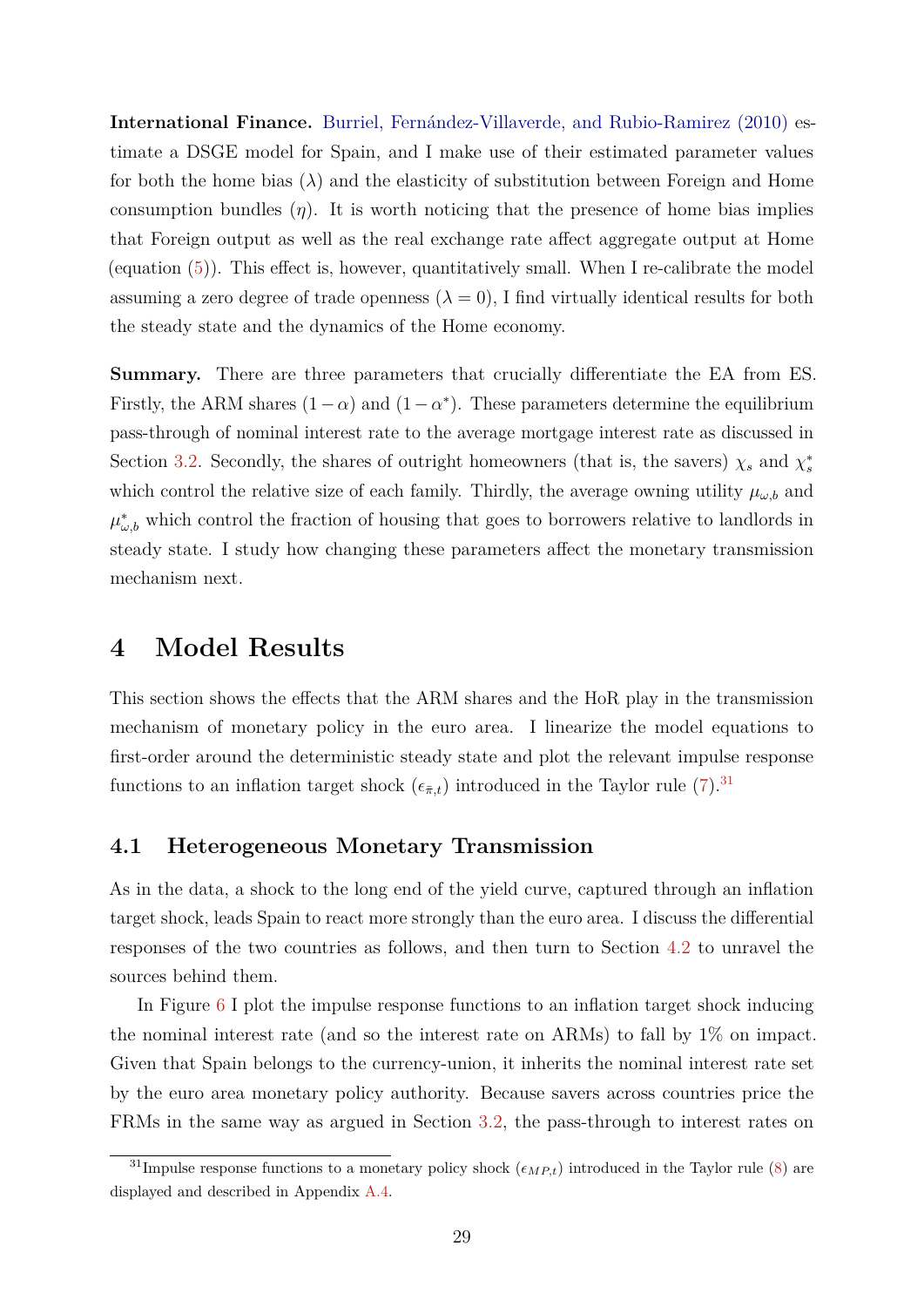<span id="page-29-0"></span>

**Figure 6:** Impulse response functions to an inflation target shock affecting both the euro area and Spain.

*Note*: The shock is normalized to a 1% fall in the nominal interest rate. The y-axes measure a 1% deviation relative to steady state, except for the mortgage interest rates which are measured in percentage points. The x-axes measure time in quarters. The nominal interest rate and the mortgage interest rates are annualized.

FRMs is the same in the EA and ES: a 1% decline of the short nominal rate leads to a fall in mortgage interest rate on FRMs of 0.49%. Furthermore, the mortgage interest rate on new mortgages takes more time to transmit to the average mortgage interest rate on outstanding mortgages in the EA, as this economy is characterized by a relatively higher FRM share with previously locked-in rates. To the contrary, most mortgages in ES are adjustable-rate and therefore the average mortgage interest rate in the economy closely follows the dynamics of the nominal interest rate.

The lower average mortgage interest rate in ES pushes more borrowers to increase the amount of mortgages they require on their housing stock. In other words, it is a better time to be a homeowner in ES relative to the EA, as also indicated by the higher price-to-rent ratio. Turning to aggregate consumption, my results show the the ES peak response is approximately 2.4 times as big as the peak experienced by the EA.

Figure [7](#page-30-1) summarizes the monetary policy effectiveness as measured by relative peaks (or troughs for the average mortgage interest rate) across countries, both from the data (Section [2.3\)](#page-7-1) and from the model. Overall, the model closely aligns to the data in terms of average mortgage interest rates, price-to-rent ratios, and aggregate consumption while not generating enough relative response in newly issued mortgages. Most importantly, the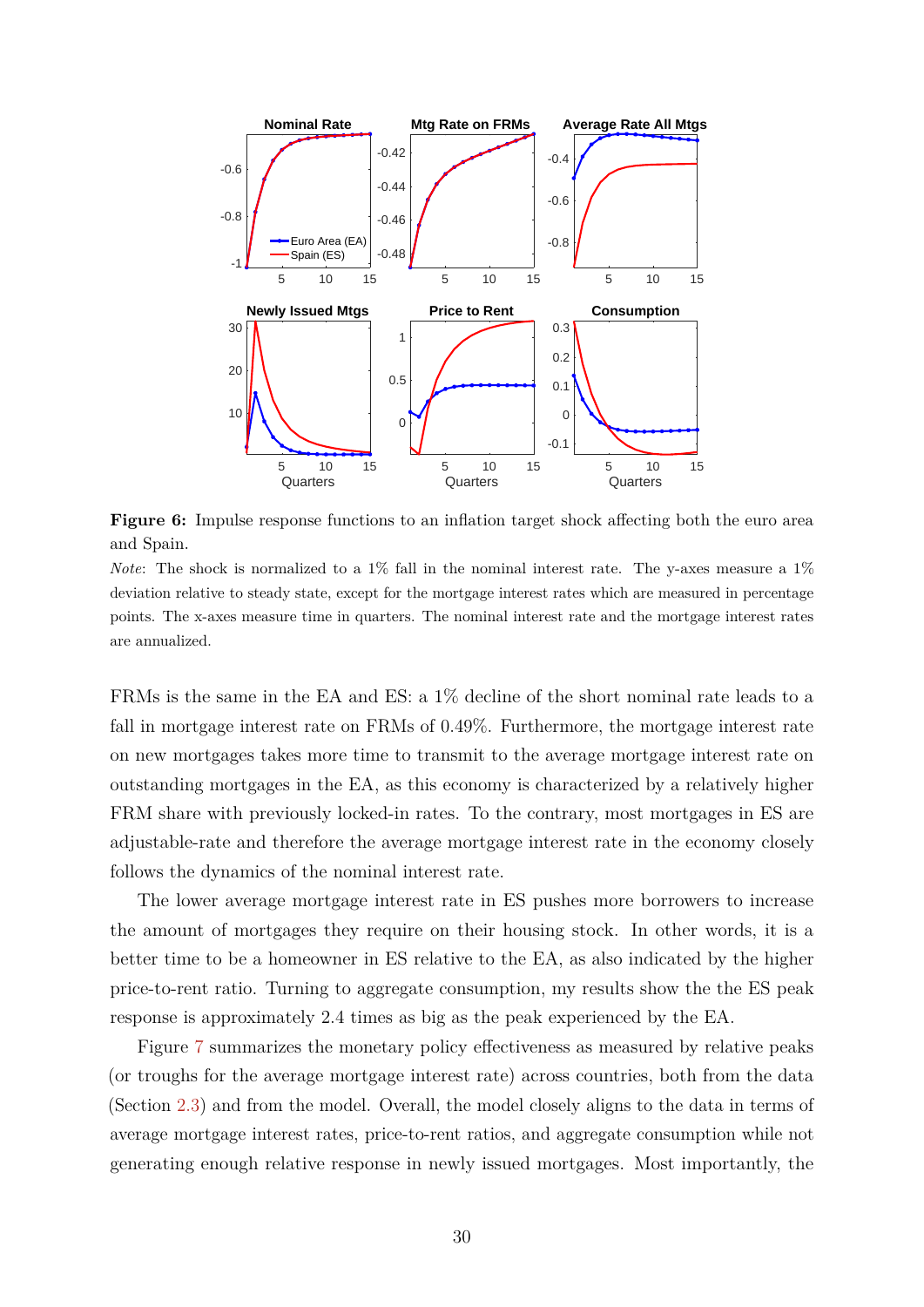<span id="page-30-2"></span><span id="page-30-1"></span>

**Figure 7:** Bar plots of monetary policy effectiveness in the data and model for Spain (ES) relative to the euro area (EA).

*Note*: For each variable, the y-axis measures the peak (trough for the average mortgage interest rate) response to a monetary policy shock of ES relative to the EA.

aggregate consumption response in ES is 2.4 times stronger than the EA in the model relative to 2.5 times in the data. Therefore, while I only target key cross-sectional housing and mortgage market institutions such as the ARM share and the HoR, the model is able to quantitatively match the dynamic monetary policy effectiveness across countries.

# <span id="page-30-0"></span>**4.2 Decomposing the Effects of ARM Shares and the HoR**

Because there is value in a uniform transmission of monetary policy [\(Cœuré \(2019\)\)](#page-41-13), understanding the sources behind the stronger ES responses is crucial for policy. I therefore investigate how much of the aforementioned results are determined by the ARM share and how much are determined by the HoR.

Figure [8](#page-31-0) shows the responses of two more economies: the economy "ES-HoR" is calibrated to hit all the targets described in Table [2](#page-26-0) except the ARM share, which is instead set at the euro area level; on the contrary, the economy "ES-ARM" is calibrated to hit all the targets described in Table [2](#page-26-0) with the exception of the HoR, which is calibrated to the euro area level. Therefore, the movements displayed by ES-HoR can all be attributed to the HoR, while the movements associated with ES-ARM can be attributed to the ARM share.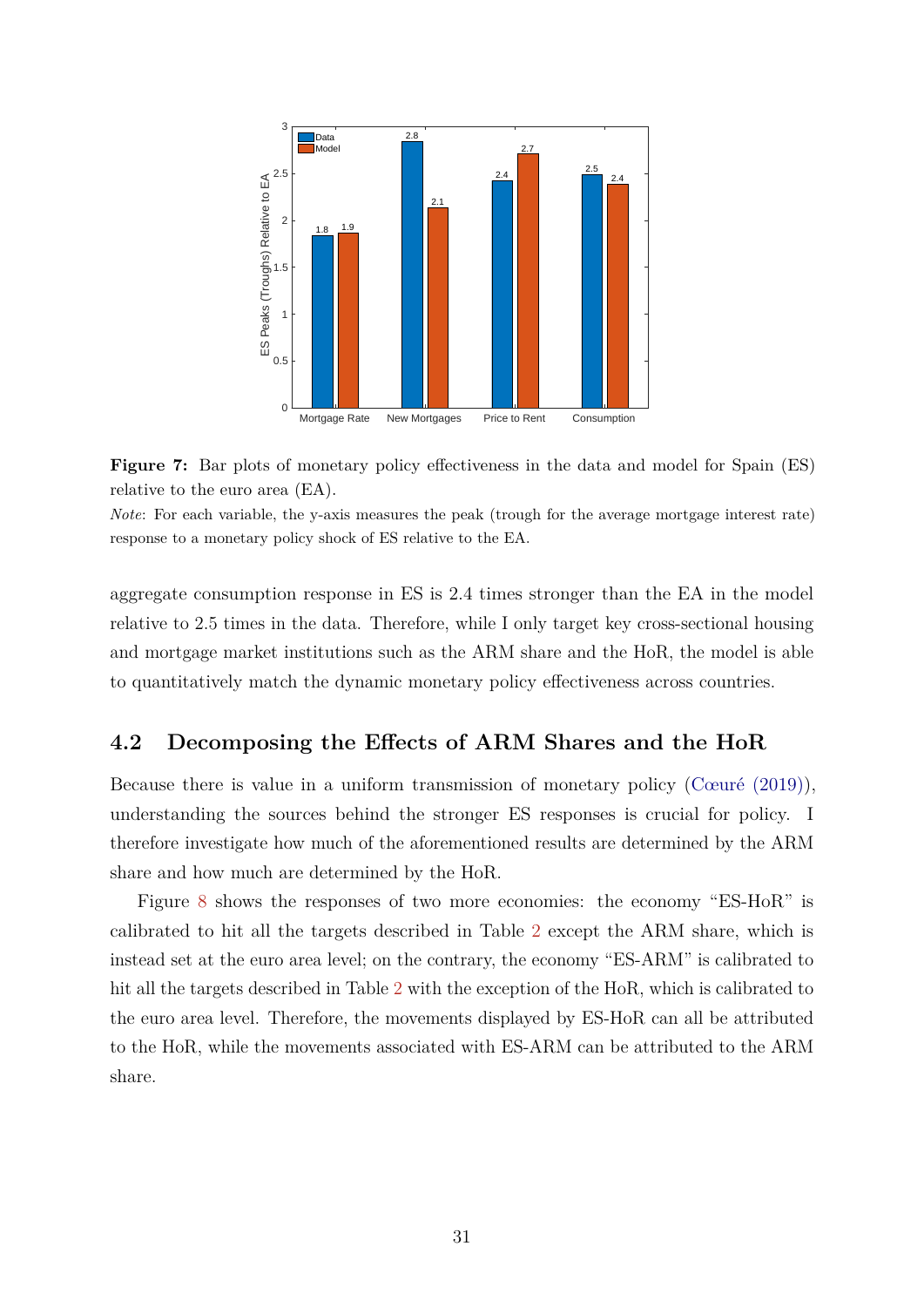<span id="page-31-0"></span>

**Figure 8:** Impulse response functions to an inflation target shock. Decomposition of the housing and mortgage market institutions.

*Note*: The shock is normalized to a 1% fall in the nominal interest rate. I show results for the euro area (EA), Spain (ES), Spain re-calibrated to the EA share of ARM "ES-HOR", and Spain re-calibrated to the EA HoR "ES-ARM". The y-axes measure a 1% deviation relative to steady state, except for the mortgage interest rates which are measured in percentage points. The x-axes measure time in quarters. The interest rates are annualized.

#### **4.2.1 Transmission to Mortgage Interest Rates**

The top panels of Figure [8](#page-31-0) show that the pass-through to the average mortgage interest rates is exclusively determined by the differential ARM share. The average mortgage interest rates in ES respond more to the shock because more weight is assigned to the interest rate on ARMs, which is the nominal interest rate. The average rate on new mortgages is more responsive than the rate on outstanding mortgages because it includes the mortgage rate on FRMs, which gets locked-in only on newly issued mortgages.<sup>[32](#page-0-0)</sup>

#### **4.2.2 Transmission to Mortgage Volume**

I then focus on the borrower balance sheets. Interest payments in ES fall up to two times as much as those in the EA, an effect entirely driven by the differential mortgage interest rate pass-through on outstanding mortgages. Indebted households in ES can take on more newly issued mortgages than those in the EA because a) they face lower overall mortgage payments, and b) newly mortgages are issued at lower interest rates. As a consequence,

 $32$ Recall from Section [3.2](#page-21-2) and Figure [6](#page-29-0) that the interest rate on newly issued FRMs responds in the same way across countries following aggregate shocks.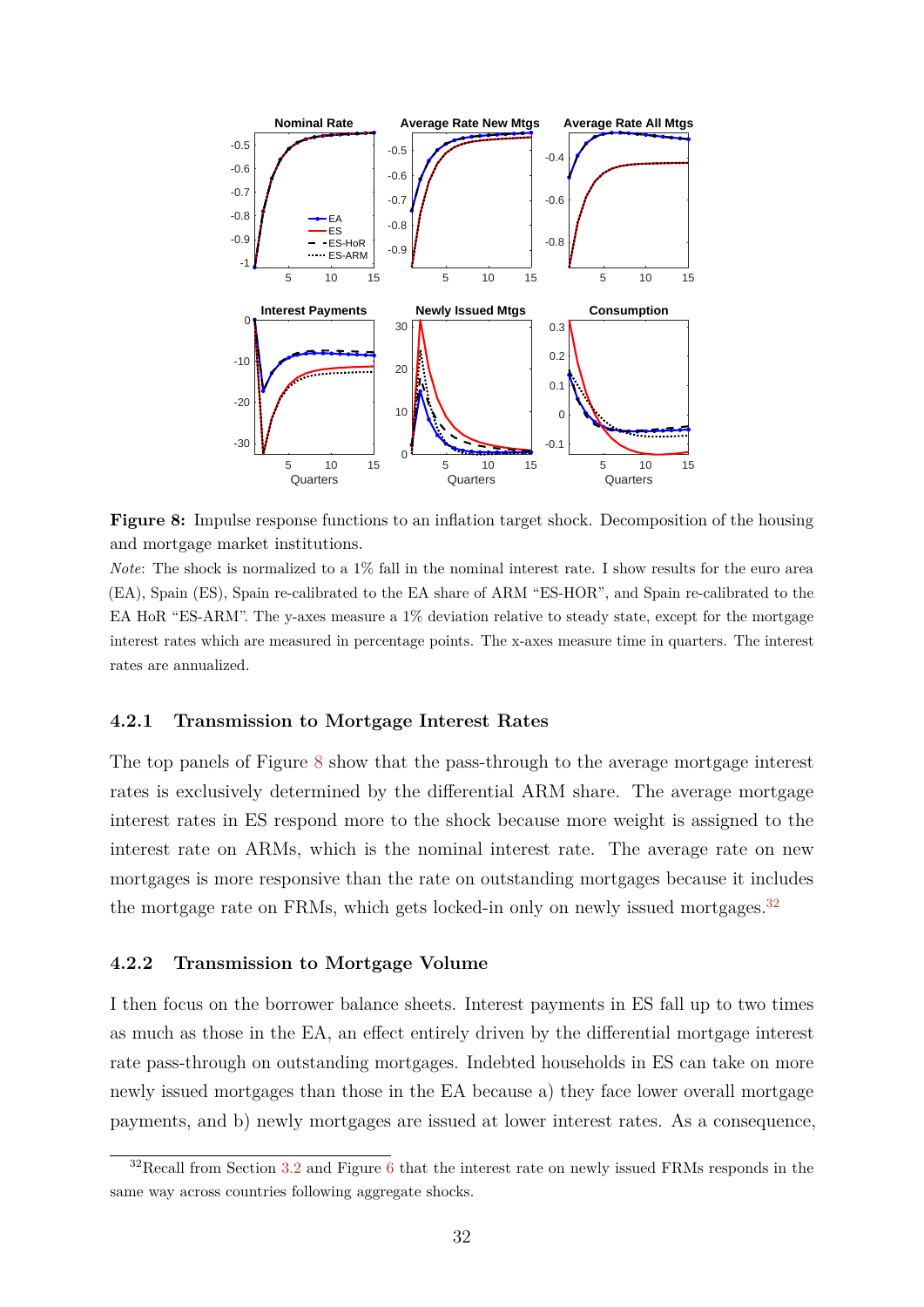the ES-ARM economy displays an increase of new mortgages of about 100% relative to the EA.

In contrast, new mortgages in the ES-HoR economy increase by about 20% relative to the EA even though the mortgage interest rates in these two economies are the same. This happens because the ES-HoR economy displays a higher borrower average utility from owning housing (higher  $\mu_{\omega,b}$ ), with the corresponding effects of increasing the fraction of the housing stock that goes to mortgaged homeowners in steady state. The upshot is that (more) borrowers demand even more mortgages on their housing, an effect which I call the "borrower level effect".[33](#page-0-0)

#### **4.2.3 Transmission to Aggregate Consumption**

Turning to aggregate consumption, neither the ARM share nor the HoR alone contribute to a visible increase in economic activity of ES relative to the EA. This suggests a non-linear effect whereby the ARM share and the HoR interact to amplify the potency of monetary policy on economic activity. Both channels are active simultaneously: on one hand, it is a good time to borrow because mortgage interest rates and interest payments are low; on the other hand, the economy features a higher fraction of mortgaged homeowners (borrower level effect) who are active in the mortgage market. ARM share and HoR together allow for a stronger and more persistent increase in newly issued mortgages, which maps to a stronger increase in non-durable consumption and economic activity.

#### **4.2.4 Transmission to Housing and Rental Markets**

I finally turn to the housing markets in Figure [9](#page-33-0) to understand the sources behind the movements in price-to-rent ratios. House prices move to clear the housing markets, where borrowers, landlords, and savers buy and sell housing units. I find that house prices are most strongly linked to the new housing units purchased by the borrowers: house prices increase the most when mortgaged homeowners increase more heavily their housing stock.

A similar picture emerges from the rental market, which is cleared through the rental price. Economies featuring a stronger increase in newly rented units also experience a stronger increase in rental prices. All in all, the price-to-rent ratio is tightly linked to the movements in the fraction of renters which are mostly dominated by movements in the HoR.

<sup>&</sup>lt;sup>33</sup>Relative to the EA, the ES-HoR economy also features a higher share of outright homeowners (higher  $\chi_s$ ), which has the effect of shrinking the size of the family of borrowers. As a consequence, the within-family risk sharing makes it easier for the mortgaged homeowners to distribute resources towards the renters who can now afford to switch tenure status and buy housing through newly issued mortgages. I quantify this effect to be small in Appendix [A.5.](#page-51-0)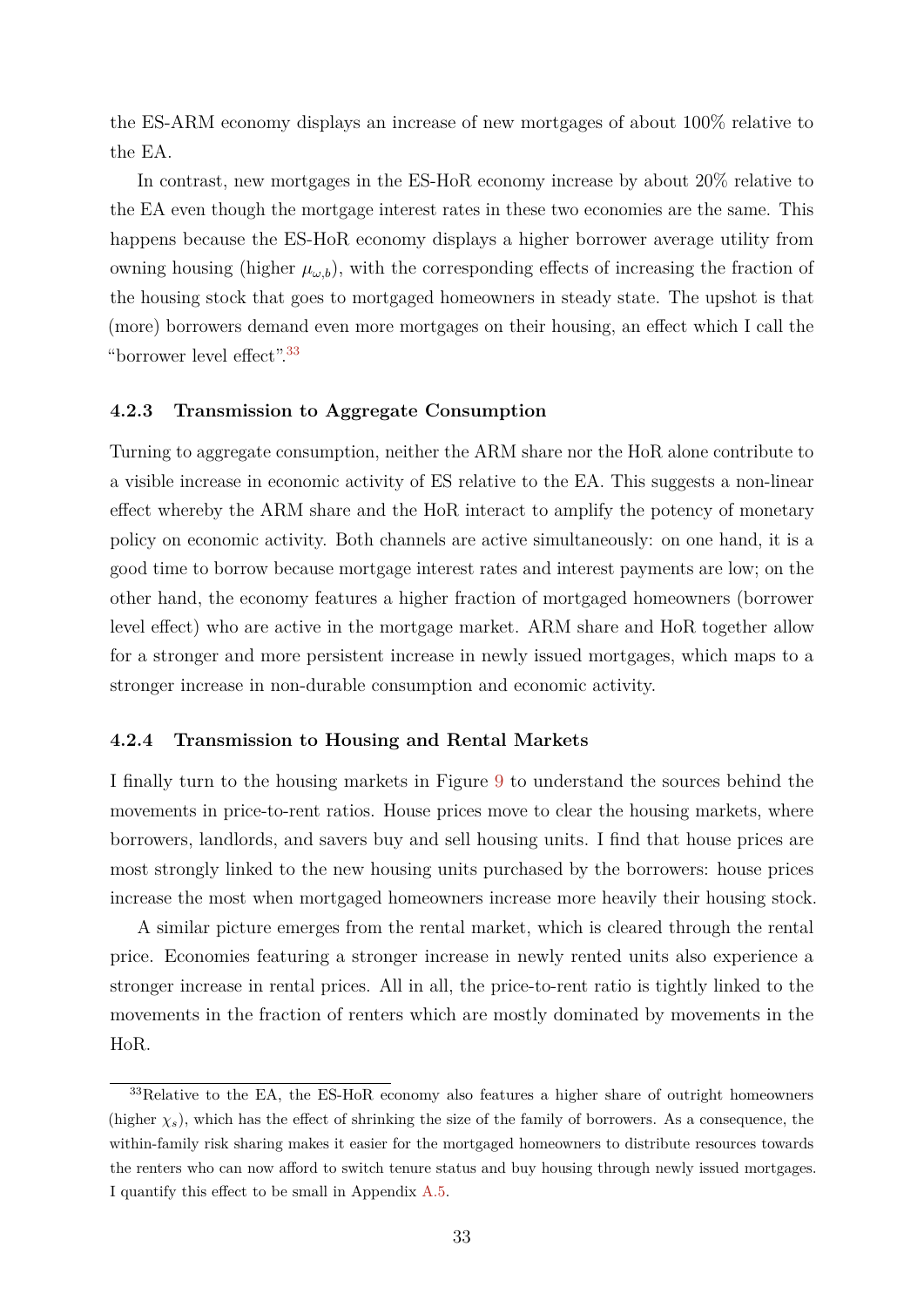<span id="page-33-1"></span><span id="page-33-0"></span>

**Figure 9:** Impulse response functions to an inflation target shock. Decomposition of the housing and mortgage market institutions.

*Note*: The shock is normalized to a 1% fall in the nominal interest rate. I show results for the euro area (EA), Spain (ES), Spain re-calibrated to the EA share of ARM "ES-HOR", and Spain re-calibrated to the EA HoR "ES-ARM". The y-axes measure a 1% deviation relative to steady state. The x-axes measure time in quarters. The measure of renters is annualized.

Figure [9](#page-33-0) also shows that while house prices mostly increase after the expansionary shock, rents in both ES and the EA quickly become negative after a few quarters. This is consistent with the evidence provided by [Koeniger, Lennartz, and Ramelet \(2021\)](#page-42-4) for Italy and Switzerland, as well as with the evidence provided by [Dias and Duarte \(2019\)](#page-41-14) for the US.

# **5 Model Counterfactuals**

My two country New Keynesian model with housing and long-term mortgages is a useful laboratory: In this section I study how changes in the housing and mortgage market institutions alter the stabilization properties of the euro area monetary policy. In a first counterfactual, I introduce a banking union in the form of a common design for the mortgage markets in the euro area countries. While a banking union formally already exists, it is in practice very limited (see [Garicano \(2019\)](#page-42-14) for an analysis of the problems and potential ways forward to build a stronger union). In a second counterfactual, I build on the recent strategy review [\(ECB \(2021\)\)](#page-41-2) and explore the inflation-output trade-off the ECB faces when weighting for housing costs in the price index.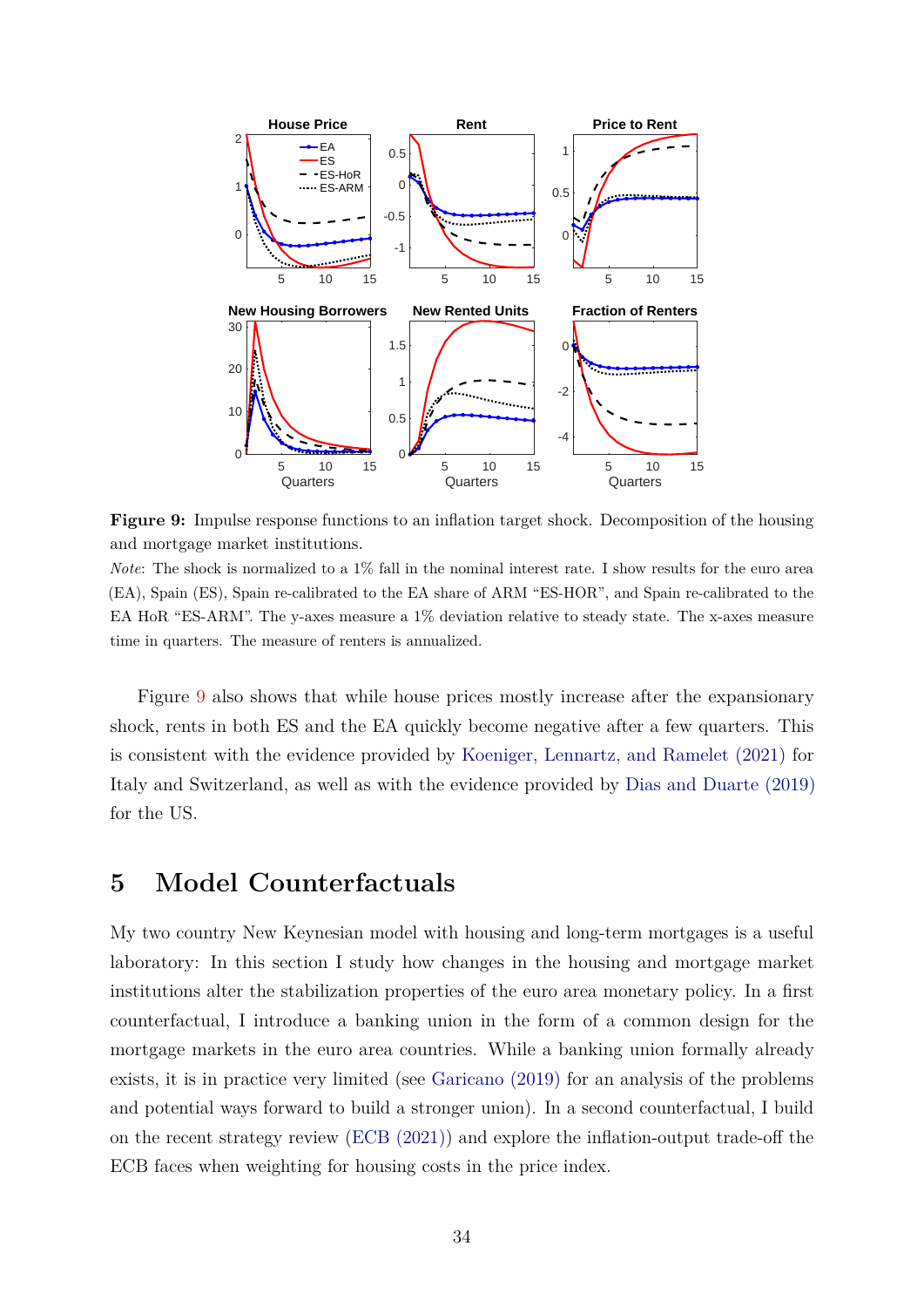<span id="page-34-1"></span><span id="page-34-0"></span>

**Figure 10:** Impulse response functions to an inflation target shock under two different forms of banking unions.

*Note*: The shock is normalized to a 1% fall in the nominal interest rate. I show results for the euro area (EA), Spain (ES), Spain under a weak banking union "ES-BU1", and Spain under a stronger banking union "ES-BU2". The y-axes measure a 1% deviation relative to steady state, except for the mortgage interest rates which are measured in percentage points. The x-axes measure time in quarters. The interest rates are annualized.

### **5.1 Towards a Banking Union**

There is a lot of discussion in both academic and policy circles about the potential benefits of a European fiscal integration and a banking union (for a recent overview, see [Bilbiie,](#page-40-13) [Monacelli, and Perotti \(2021\)\)](#page-40-13). At its current stage, the banking union is fairly limited: it consists of a common bank supervision (Single Supervisory Mechanism) and of a common resolution procedure for failing banks (Single Resolution Mechanism). One of the features that are missing is a risk-sharing arrangement through which funding costs for banks (and households) equalize across the different countries of the euro area.

My model allows to study the interest rate transmission mechanism in a currency-union with a more integrated financial system. A banking union in the form of a EA-wide mortgage market is one where the mortgage contract types (ARMs and FRMs) are issued in the same (or at least in a more similar) proportion. I contrast ES and the EA with two additional economies: the economy "ES-ARM70%" is calibrated to hit all the ES targets described in Table [2](#page-26-0) except the ARM share, which is instead decreased from 90% to 70%; on the contrary, the economy "ES-ARM47%" is calibrated to hit all the targets described in Table [2](#page-26-0) with the exception of the ARM, which is calibrated to the euro area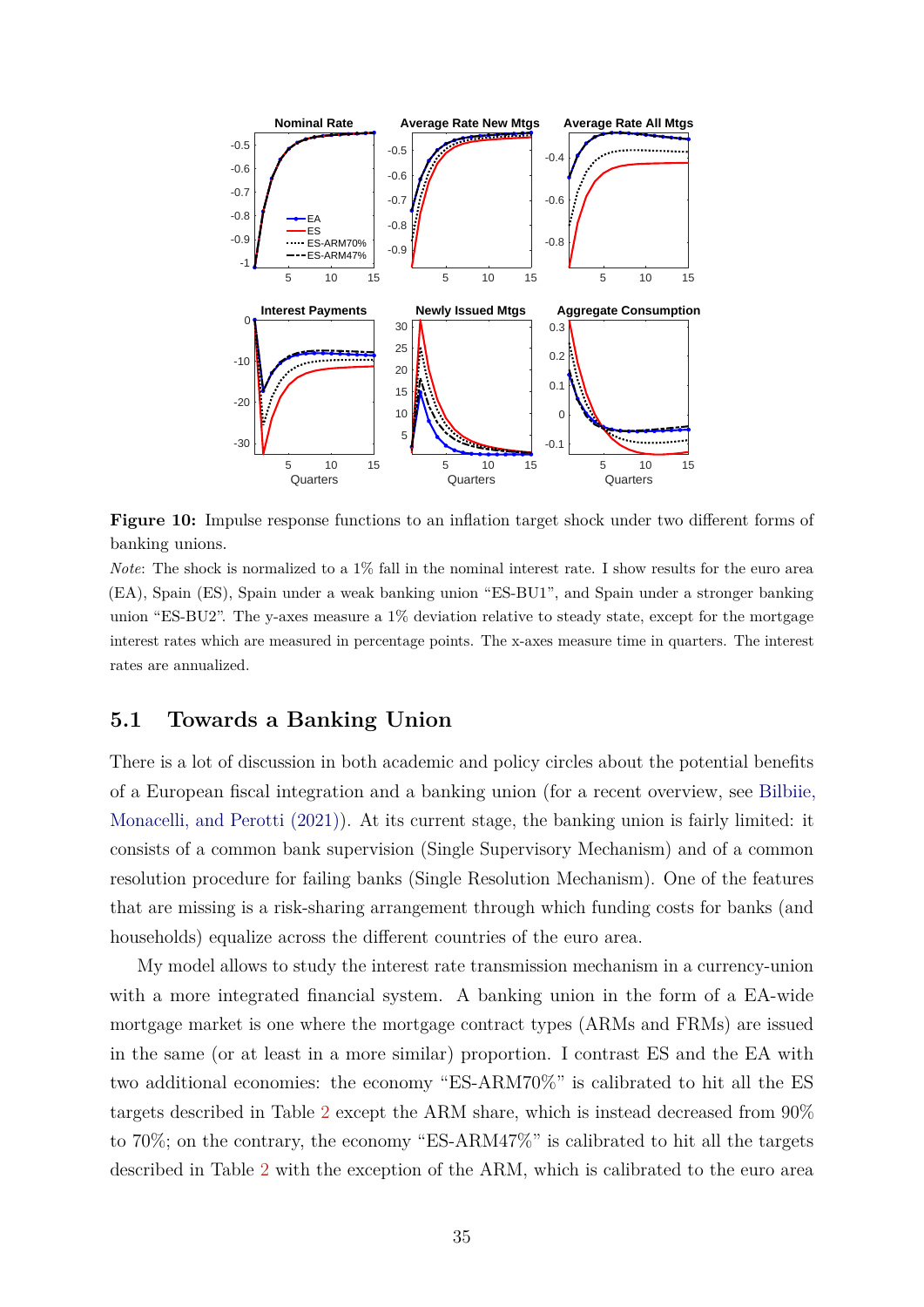<span id="page-35-0"></span>

**Figure 11:** Impulse response functions to an inflation target shock under two different forms of banking unions.

*Note*: The shock is normalized to a 1% fall in the nominal interest rate. I show results for the euro area (EA), Spain (ES), Spain under a weak banking union "ES-BU1", and Spain under a stronger banking union "ES-BU2". The y-axes measure a  $1\%$  deviation relative to steady state, except for the mortgage interest rates which are measured in percentage points. The x-axes measure time in quarters.

level  $(47\%)$ .<sup>[34](#page-0-0)</sup>

Figure [10](#page-34-0) displays the results of the inflation target shock in this environment. In the "ES-ARM70%" economy, the aggregate consumption response differential between Spain and the euro area drops by around 40%. This driven by a weaker pass-through to average mortgage interest rates, which determines a small cash-flow effect to borrowers who cannot leverage up as much anymore. The aggregate consumption response differential vanishes completely in the "ES-ARM47%" economy, where Spain is required to share the same mix of ARMs and FRMs as the euro area. This is because, in this economy, the pass-through to average mortgage interest rates is the same as the euro area one. Spanish borrowers can leverage up only slightly more than euro area borrowers, an effect driven by the higher homeownership rate. However, the level effect alone is not enough to meaningfully increase aggregate consumption relative to the euro area.

In terms of redistribution of resources between households, Figure [11](#page-35-0) shows that savers win from the banking union relative to the borrowers. This is because the more FRMs the savers issue, the more interest rate risk they bear – which is advantageous during an expansion. On the other hand, borrowers in economies with a lower ARM share are

 $34E$ ffectively, "ES-ARM47%" is equivalent to the "ES-HoR" economy discussed in Section [4.2](#page-30-0) where ES has the EA level of ARM share. For the intermediate case ES-ARM70%, I choose the exact number of 70% because it is the midpoint between the ES ARM share and the EA ARM share.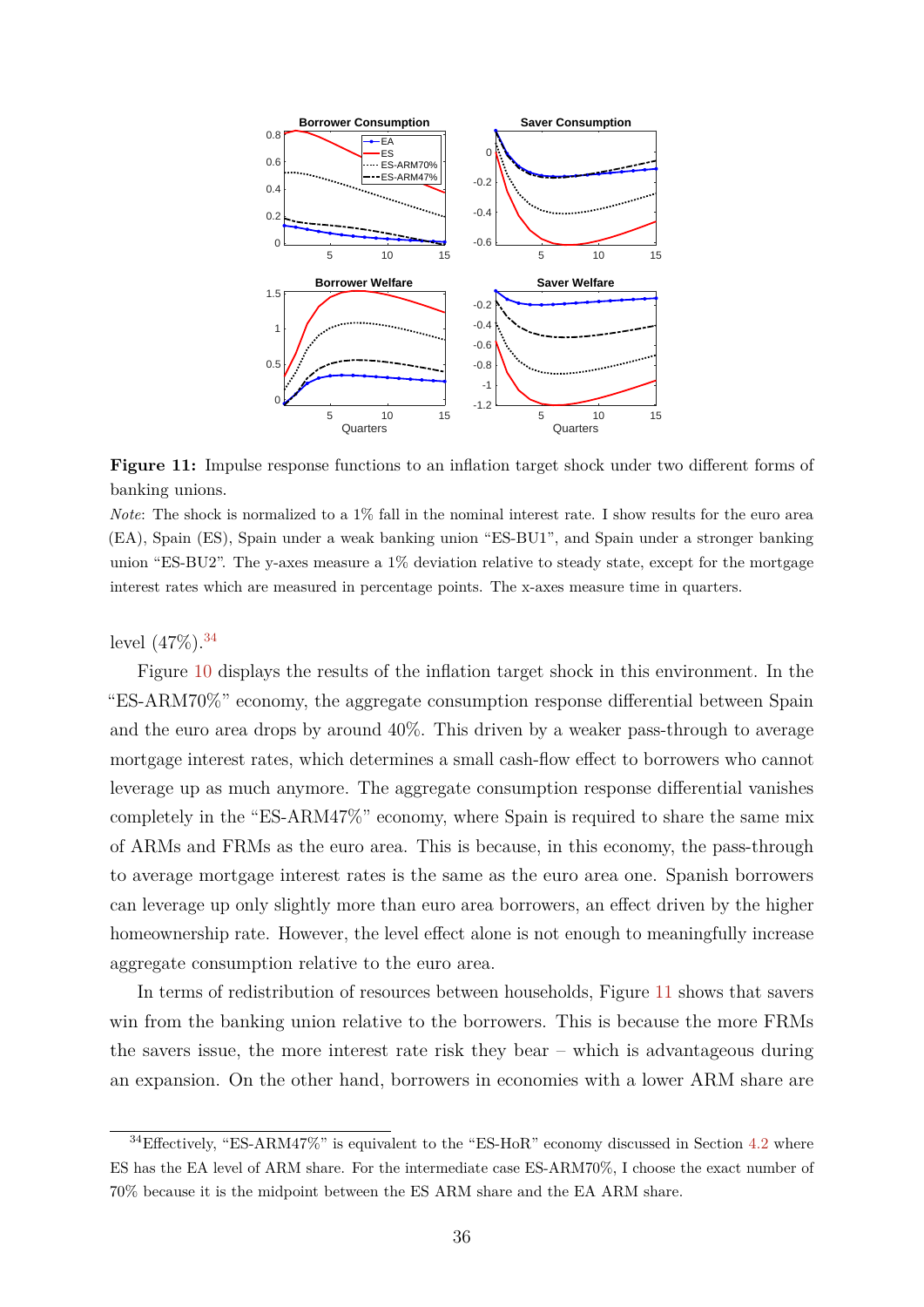<span id="page-36-1"></span>forced to give up on non-durable consumption because the mortgage interest payments do not fall as much. This redistribution of non-durable consumption between borrowers and savers consequently leads to a redistribution of welfare. This poses a trade-off to the monetary authority between a weakened heterogeneous transmission mechanism and a redistribution of resources towards the wealthier households of the economy.

# **5.2 The Inflation-Output Trade-Off**

On July 2021, the ECB published a new strategy review to assess whether new measures were needed in the face of the challenges the euro area endured during the previous two decades. One of the main decisions has been to enhance the representativeness of the Harmonized Index of Consumer Prices (HICP) to include owner-occupied housing expenditures. In the United States, such expenditures are accounted for in the CPI through "imputed rents", the implicit rent home owners would need to pay if they were instead renting their homes. While some European countries also use such a method to include owner-occupied housing costs into the national price indices, the European Statistical System producing the HICP uses a methodology which does not use implicit costs.<sup>[35](#page-0-0)</sup> As a consequence, the ECB has decided to include in the years to come the housing transaction prices as owner-occupied expenditures.

My model with endogenous country-level house prices and rents allows me to quantify the inflation-output trade-offs for different euro area price index definitions. I define the euro area strategy review price index *P* <sup>∗</sup>*,SR* as follows:

$$
P_t^{*,SR} = p_{k,t}^{*,\gamma} P_t^{*,1-\gamma}
$$

where  $p_{k,t}^*$  is either the house price  $p_{h,t}^*$  (as suggested by the strategy review) or the rental price  $p_{r,t}^*$  (which approximates imputed rents). With  $\gamma = 0$ , the strategy review price collapses to the model price index of Section [3;](#page-13-0) with a positive  $\gamma$ , the ECB weights the housing cost into the strategy review price index. The euro area Taylor rule now includes the strategy review inflation index which accounts for either the house price inflation  $\pi^*_{h,t}$ or the rent inflation  $\pi^*_{r,t}$ :

<span id="page-36-0"></span>
$$
\pi_t^{*,SR} = \pi_{k,t}^{*,\gamma} \pi_t^{*,1-\gamma} \tag{14}
$$

Figure [12](#page-37-0) plots the trade-offs between output, goods inflation, rent, and house price for an expansionary monetary policy shock affecting both the euro area and Spain. I follow [Kaplan, Moll, and Violante \(2018\)](#page-42-15) in plotting the frontiers for different shock sizes, which

 $35$ The HICP can only capture expenditures involving movements of money from hand to hand. Therefore, imputed rents, own production of goods, and remuneration in kind are excluded. Furthermore, mortgage interest payments are also excluded because they are considered a distributive transaction and not consumption.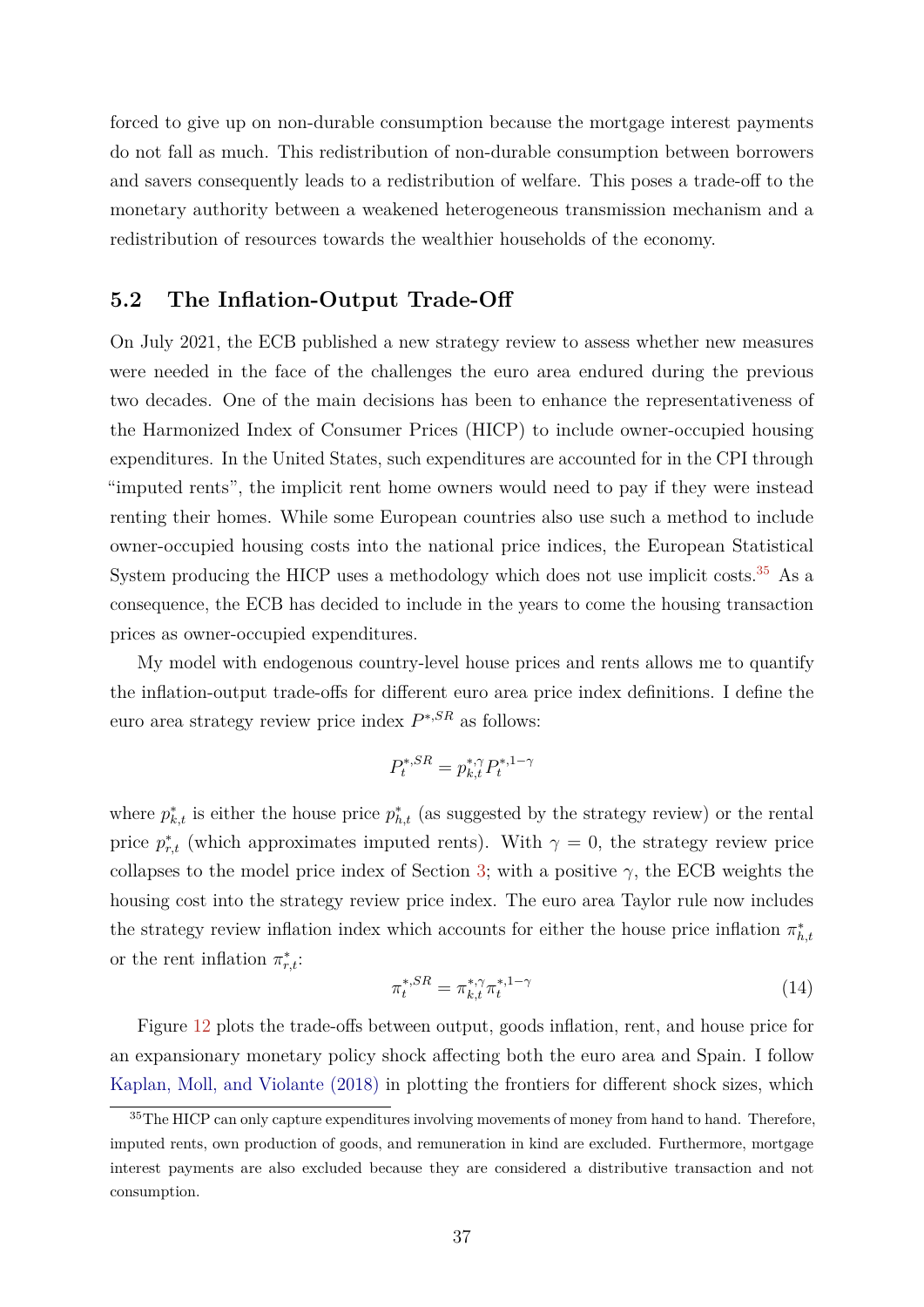<span id="page-37-1"></span><span id="page-37-0"></span>

**Figure 12:** Trade-offs between output, goods inflation, house price, and rent for different Taylor rules [\(8\)](#page-21-1) that include the term in equation [\(14\)](#page-36-0) under expansionary monetary policy shocks of different sizes.

*Note*: The axes measure the standard deviation of the impulse response functions over 20Q and are all multiplied by 100. The shocks considered move the nominal interest rate on impact between −1*.*5% and  $-0.5\%$  under the baseline Taylor rule ( $\gamma = 0$ ).

are normalized to lead to a decrease of the nominal interest rate on impact of between −1.5% and −0.5% under the baseline Taylor rule ( $\gamma = 0$ ).<sup>[36](#page-0-0)</sup>

Each frontier represent a trade-off under different types of equation [\(14\)](#page-36-0) in the Taylor rule [\(8\)](#page-21-1). On the axes, I plot the standard deviation of the impulse response functions over 20Q. Notice that Spain displays bigger standard deviations in each of the outcomes of interest, in line with the main results of the paper (Section [4\)](#page-28-0). I plot the results for  $\gamma = 0$ and  $\gamma = 0.2$ , and results for a smaller  $\gamma$  would be monotonically decreasing so that the specific value of 0.2 is picked only for illustrative purposes.

The results show that whenever the monetary authority considers expanding the price index to include housing costs, it faces a trade-off between stabilizing output and prices. The idea behind is that if the central bank wants to control prices that are more volatile than goods prices, then to keep them under control it cannot move the interest rate as much. Both house prices and rents in the model are more volatile than goods price following a monetary policy shock. As a consequence, the monetary authority has reduced

 $36$ This exercise is different in nature from the one performed by [Iacoviello \(2005\).](#page-42-5) He assumes that the central bank responds to the house price level (not house price inflation) separately from the other Taylor rule components. Under that specification, he finds no significant gains in terms of output-inflation stabilization.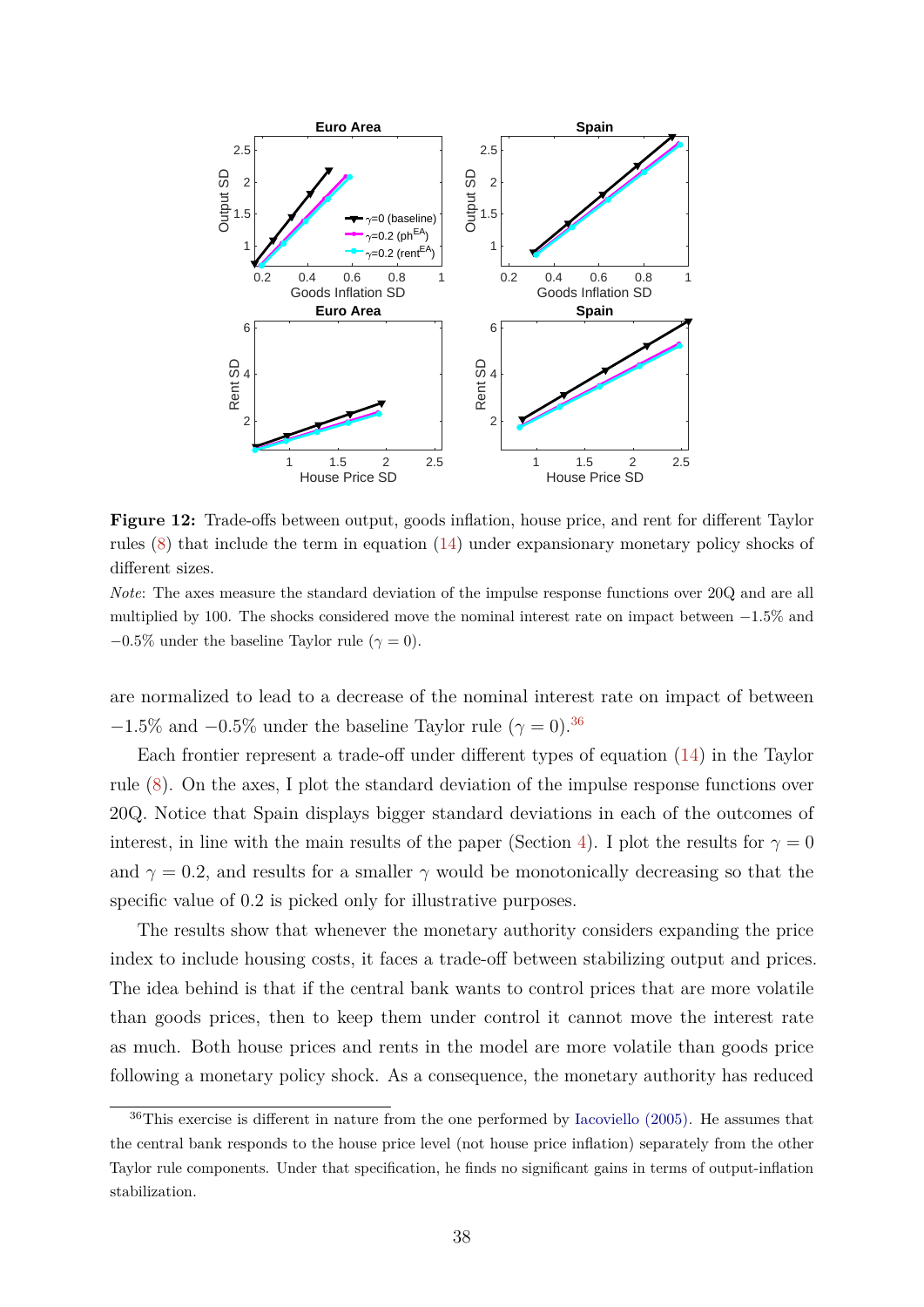<span id="page-38-1"></span>

**Figure 13:** Trade-offs between output, goods inflation, house price, and rent for different Taylor rules [\(8\)](#page-21-1) that include the term in equation [\(15\)](#page-38-0) under expansionary monetary policy shocks of different sizes.

*Note*: The axes measure the standard deviation of the impulse response functions over 20Q and are all multiplied by 100. The shocks considered move the nominal interest rate on impact between −1*.*5% and  $-0.5\%$  under the baseline Taylor rule ( $\gamma = 0$ ).

space of action when  $\pi_t^{*,SR}$  $t_t^{*,SR}$  includes housing prices, and it optimally decreases the nominal interest rate by less. This determines smaller responses in the house price, in rent, and in output both in the EA and in ES. The downside of it is that the goods inflation reacts more, exactly because it is weighted less in the Taylor rule.

One additional point to highlight is that in doesn't matter whether the monetary authority includes EA house prices or rents in  $\pi_t^{*,SR}$  $t^{*,SR}$ : They are equally volatile.<sup>[37](#page-0-0)</sup>

In Figure [13](#page-38-1) I repeat the exercise but assume that the monetary authority reacts to ES house price and rent instead. That is, the relevant inflation index used in the Taylor rule is:

<span id="page-38-0"></span>
$$
\pi_t^{*,SR} = \pi_{k,t}^{\gamma} \pi_t^{*,1-\gamma} \tag{15}
$$

where  $\pi_{k,t}$  is either the Spain house price inflation  $\pi_{h,t}$  or the Spain rent inflation  $\pi_{r,t}$ . The idea underlying the exercise is that the monetary authority might consider weighting more aggressively housing prices of the countries that react the most to monetary policy shocks (such as Spain). The results show that by doing so, the monetary authority

 $37\text{In Appendix A.6 I repeat the same exercises but for the inflation target shock of the Taylor rule (7).}$  $37\text{In Appendix A.6 I repeat the same exercises but for the inflation target shock of the Taylor rule (7).}$  $37\text{In Appendix A.6 I repeat the same exercises but for the inflation target shock of the Taylor rule (7).}$  $37\text{In Appendix A.6 I repeat the same exercises but for the inflation target shock of the Taylor rule (7).}$  $37\text{In Appendix A.6 I repeat the same exercises but for the inflation target shock of the Taylor rule (7).}$ The main difference is that following an inflation target shock, house price inflation is more volatile than rent inflation. Therefore, the monetary authority react less strongly when weighting house prices and is therefore able to better stabilize the economy.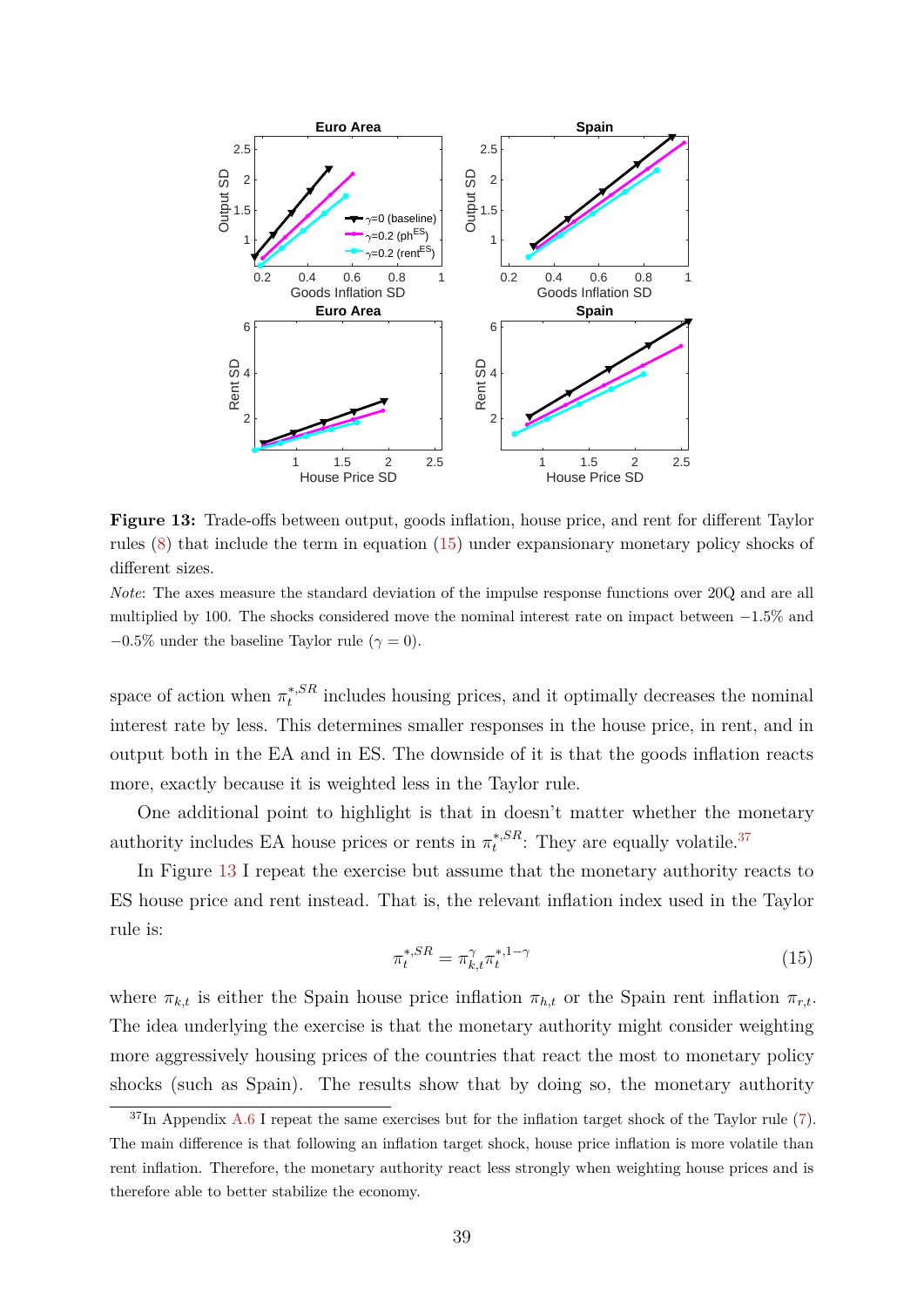<span id="page-39-0"></span>actually stabilizes the economy more both in Spain and in the whole euro area. This is particularly true when weighting rent inflation, which responds more strongly to monetary policy shocks triggering a weaker interest rate reaction from the monetary authority. This exercise therefore suggests that by weighting more the housing prices of the most responsive countries, the monetary authority is able to stabilizes the economy of all countries more effectively.

Putting together the previous results points to an important policy lesson. When deciding to include housing prices into the price index, the monetary authority faces a trade-off between stabilizing output and stabilizing prices. Moreover, it is crucial to quantify the volatility of house price and rent inflations for monetary shocks of different nature. For example, a conventional monetary policy shock leads to a bigger increase in rent inflation relative to house price inflation, making it more convenient for the monetary authority to respond to rents instead of house prices. However, an inflation target shock has the opposite effect, thereby making it more convenient for the monetary authority to respond to house prices instead of rents.

# **6 Conclusion**

Heterogeneous institutions across euro area countries can impair the uniform transmission of monetary policy [\(Cœuré \(2019\)\)](#page-41-13). While it is clear that housing and mortgage markets are very different across countries, the literature has not yet established their role in the monetary transmission mechanism. In this paper, I document strong correlations between the degree of cross-country heterogeneity of monetary policy effectiveness and key housing and mortgage market institutions, namely the ARM share and the HoR. I introduce these institutions into a quantitative currency-union two-agents New Keynesian model, which I calibrate to Spain and the euro area. As in the data, the model results show that Spain reacts more strongly than the euro area in terms of aggregate consumption, price-to-rent ratios, mortgage interest rates, and newly issued mortgages. My results point to the importance of the interaction between the ARM share and the HoR for the monetary transmission to aggregate economic activity.

My model is a useful laboratory to analyze policy-relevant counterfactuals. I show that a banking union sharing more similar financial regulations is able to weaken the heterogeneous impact of monetary policy in the currency union. I also show that adding house prices to the HICP lead the ECB to face a trade-off between output and inflation stabilization. Looking ahead, my model additionally suggests that policies that homogenize the homeownership rate across countries (in terms of subsidies and improvements to rental markets) lead to a more uniform transmission mechanism of monetary policy.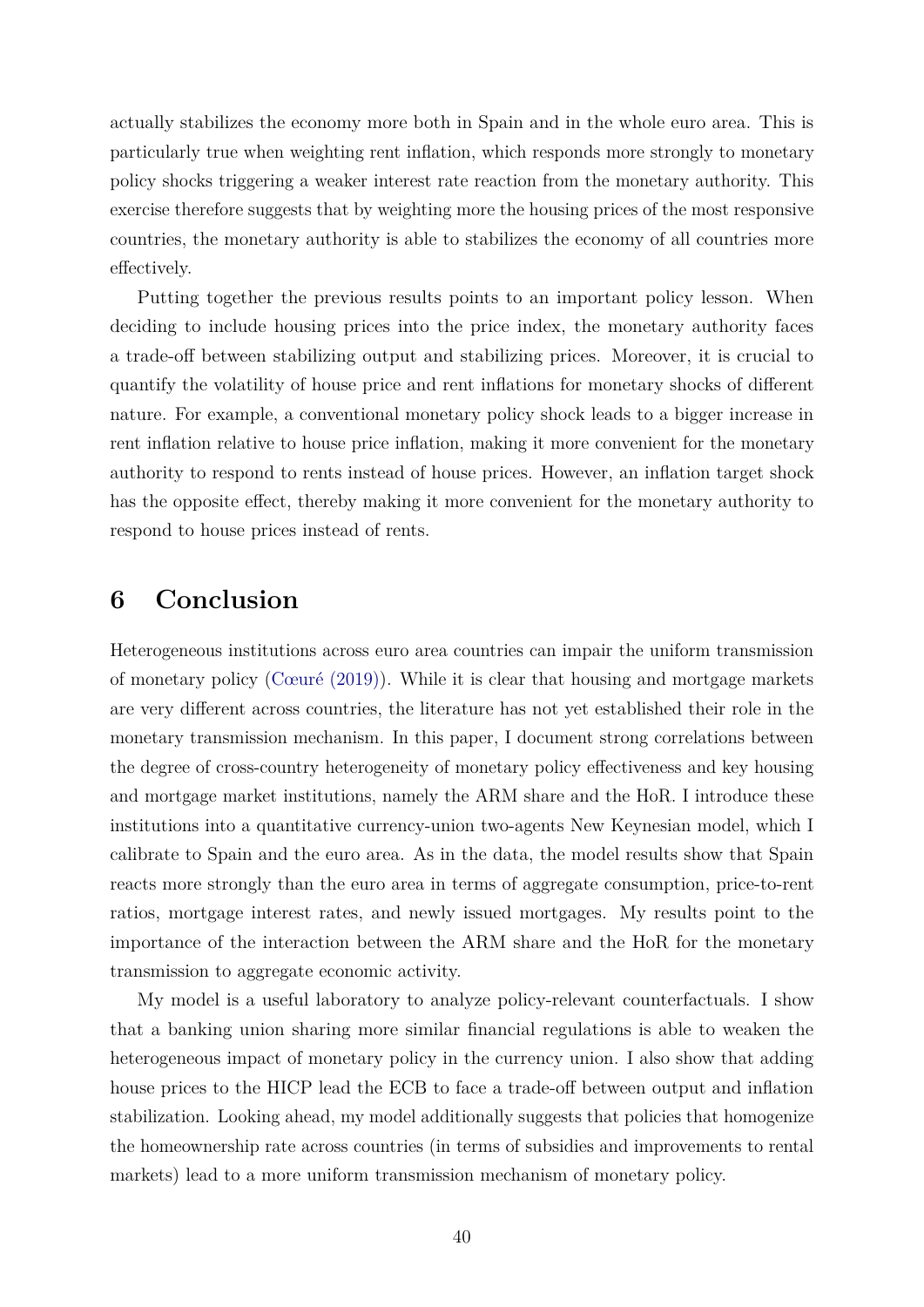# **References**

- <span id="page-40-1"></span>Almgren, M. et al. (2019). "Monetary policy and liquidity constraints: Evidence from the euro area". *Available at SSRN 3422687* (cit. on pp. [5,](#page-4-0) [7,](#page-6-0) [8,](#page-7-2) [11,](#page-10-1) [13,](#page-12-1) [47\)](#page-46-2).
- <span id="page-40-6"></span>Altavilla, C. et al. (2019). "Measuring euro area monetary policy". *Journal of Monetary Economics* 108, pp. 162–179 (cit. on p. [7\)](#page-6-0).
- <span id="page-40-9"></span>Auclert, A., M. Rognlie, and L. Straub (2018). *The intertemporal keynesian cross*. Tech. rep. National Bureau of Economic Research (cit. on pp. [18,](#page-17-0) [26,](#page-25-1) [28,](#page-27-0) [57\)](#page-56-1).
- <span id="page-40-8"></span>Badarinza, C., J. Y. Campbell, and T. Ramadorai (2018). "What calls to ARMs? International evidence on interest rates and the choice of adjustable-rate mortgages". *Management Science* 64.5, pp. 2275–2288 (cit. on p. [16\)](#page-15-0).
- <span id="page-40-0"></span>Bank of Spain (2017). *Economic Bulletin 1/2017*. Tech. rep. Bank of Spain (cit. on pp. [4,](#page-3-0) [16\)](#page-15-0).
- <span id="page-40-4"></span>Beraja, M. et al. (2018). "Regional Heterogeneity and the Refinancing Channel of Monetary Policy". *The Quarterly Journal of Economics* 134.1, pp. 109–183 (cit. on p. [6\)](#page-5-0).
- <span id="page-40-5"></span>Berger, D. W. et al. (2018). *Mortgage prepayment and path-dependent effects of monetary policy*. Tech. rep. National Bureau of Economic Research (cit. on p. [6\)](#page-5-0).
- <span id="page-40-13"></span>Bilbiie, F., T. Monacelli, and R. Perotti (2021). "Fiscal Policy in Europe: Controversies over Rules, Mutual Insurance, and Centralization". *Journal of Economic Perspectives* 35.2, pp. 77–100 (cit. on p. [35\)](#page-34-1).
- <span id="page-40-11"></span>Burriel, P., J. Fernández-Villaverde, and J. F. Rubio-Ramirez (2010). "MEDEA: a DSGE model for the Spanish economy". *SERIEs* 1.1, pp. 175–243 (cit. on pp. [26,](#page-25-1) [27,](#page-26-1) [29\)](#page-28-1).
- <span id="page-40-7"></span>Burriel, P. and A. Galesi (2018). "Uncovering the heterogeneous effects of ECB unconventional monetary policies across euro area countries". *European Economic Review* 101, pp. 210–229 (cit. on p. [11\)](#page-10-1).
- <span id="page-40-2"></span>Calza, A., T. Monacelli, and L. Stracca (2013). "Housing Finance and Monetary Policy". *Journal of the European Economic Association* 11.s1, pp. 101–122 (cit. on pp. [6,](#page-5-0) [12,](#page-11-1) [46\)](#page-45-2).
- <span id="page-40-10"></span>Chari, V. V., P. J. Kehoe, and E. R. McGrattan (2002). "Can Sticky Price Models Generate Volatile and Persistent Real Exchange Rates?" *The Review of Economic Studies* 69.3, pp. 533–563 (cit. on p. [20\)](#page-19-1).
- <span id="page-40-3"></span>Chatterjee, S. and B. Eyigungor (2015). "A quantitative analysis of the U.S. housing and mortgage markets and the foreclosure crisis". *Review of Economic Dynamics* 18.2, pp. 165–184 (cit. on pp. [6,](#page-5-0) [15\)](#page-14-0).
- <span id="page-40-12"></span>Christiano, L. J., M. Eichenbaum, and C. L. Evans (2005). "Nominal Rigidities and the Dynamic Effects of a Shock to Monetary Policy". *Journal of Political Economy* 113.1, pp. 1–45 (cit. on p. [28\)](#page-27-0).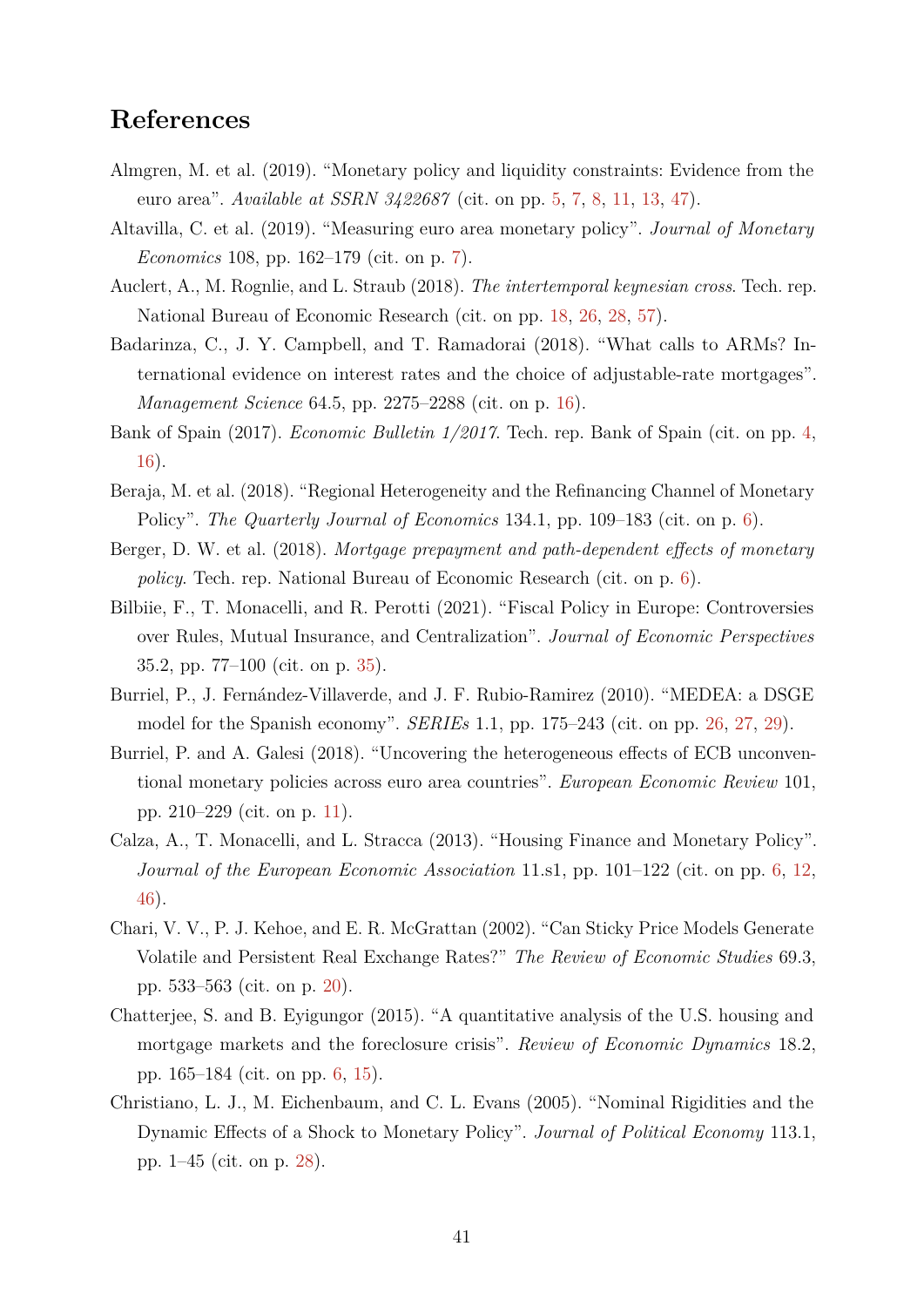- <span id="page-41-12"></span>Christoffel, K. P., G. Coenen, and A. Warne (2008). "The new area-wide model of the euro area: a micro-founded open-economy model for forecasting and policy analysis" (cit. on pp. [26,](#page-25-1) [28\)](#page-27-0).
- <span id="page-41-10"></span>Cloyne, J., C. Ferreira, and P. Surico (2019). "Monetary Policy when Households have Debt: New Evidence on the Transmission Mechanism". *The Review of Economic Studies* 87.1, pp. 102–129 (cit. on p. [11\)](#page-10-1).
- <span id="page-41-13"></span>Cœuré, B. (2019). *Heterogeneity and the ECB's Monetary Policy*. Tech. rep. ECB (cit. on pp. [31,](#page-30-2) [40\)](#page-39-0).
- <span id="page-41-6"></span>Corsetti, G., L. Dedola, and S. Leduc (2010). "Optimal monetary policy in open economies". *Handbook of monetary economics*. Vol. 3. Elsevier, pp. 861–933 (cit. on p. [5\)](#page-4-0).
- <span id="page-41-0"></span>Corsetti, G., J. B. Duarte, and S. Mann (2021). "One Money, Many Markets". *Journal of the European Economic Association* (cit. on pp. [2,](#page-1-0) [5–](#page-4-0)[7,](#page-6-0) [10,](#page-9-2) [11,](#page-10-1) [13,](#page-12-1) [46,](#page-45-2) [47\)](#page-46-2).
- <span id="page-41-8"></span>Costain, J., G. Nuño, and C. Thomas (2021). *The Term Structure of Interest Rates in a Heterogeneous Monetary Union* (cit. on p. [6\)](#page-5-0).
- <span id="page-41-5"></span>De Paoli, B. (2009). "Monetary policy and welfare in a small open economy". *Journal of international Economics* 77.1, pp. 11–22 (cit. on pp. [5,](#page-4-0) [20\)](#page-19-1).
- <span id="page-41-14"></span>Dias, D. A. and J. B. Duarte (2019). "Monetary policy, housing rents, and inflation dynamics". *Journal of Applied Econometrics* 34.5, pp. 673–687 (cit. on p. [34\)](#page-33-1).
- <span id="page-41-15"></span>ECB (2009). *Housing Finance in the Euro Area*. Tech. rep. ECB (cit. on p. [46\)](#page-45-2).
- <span id="page-41-2"></span>— (2021). *An Overview of the ECB's Monetary Policy Strategy*. Tech. rep. ECB (cit. on pp. [5,](#page-4-0) [34\)](#page-33-1).
- <span id="page-41-9"></span>Eichenbaum, M., S. Rebelo, and A. Wong (2018). *State Dependent Effects of Monetary Policy: The Refinancing Channel*. Tech. rep. National Bureau of Economic Research  $(cit. on p. 6).$  $(cit. on p. 6).$  $(cit. on p. 6).$
- <span id="page-41-11"></span>Erceg, C. J., D. W. Henderson, and A. T. Levin (2000). "Optimal monetary policy with staggered wage and price contracts". *Journal of monetary Economics* 46.2, pp. 281–313 (cit. on p. [18\)](#page-17-0).
- <span id="page-41-1"></span>Faia, E. and T. Monacelli (2008). "Optimal monetary policy in a small open economy with home bias". *Journal of Money, credit and Banking* 40.4, pp. 721–750 (cit. on pp. [3,](#page-2-0) [5,](#page-4-0) [14,](#page-13-1) [20,](#page-19-1) [21,](#page-20-2) [58\)](#page-57-1).
- <span id="page-41-3"></span>Gali, J. and T. Monacelli (2005). "Monetary policy and exchange rate volatility in a small open economy". *The Review of Economic Studies* 72.3, pp. 707–734 (cit. on pp. [5,](#page-4-0) [20\)](#page-19-1).
- <span id="page-41-4"></span>— (2008). "Optimal monetary and fiscal policy in a currency union". *Journal of international economics* 76.1, pp. 116–132 (cit. on pp. [5,](#page-4-0) [20\)](#page-19-1).
- <span id="page-41-7"></span>— (2016). "Understanding the gains from wage flexibility: the exchange rate connection". *American Economic Review* 106.12, pp. 3829–68 (cit. on p. [5\)](#page-4-0).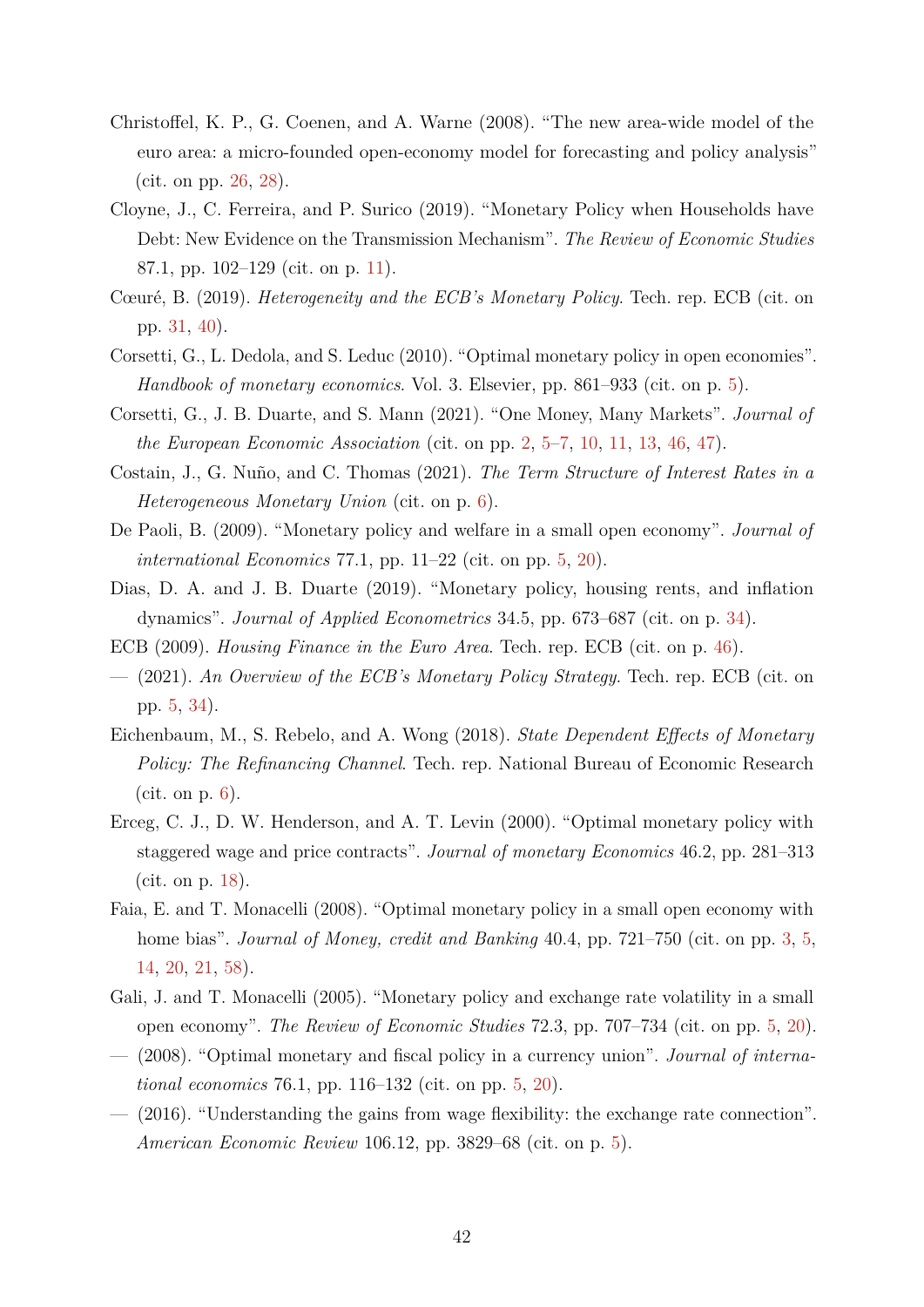- <span id="page-42-14"></span>Garicano, L. (2019). "Two Proposals to Resurrect the Banking Union: the Safe Portfolio Approach and SRB+". *ECB Conference on "Fiscal Policy and EMU Governance", Frankfurt* (cit. on p. [34\)](#page-33-1).
- <span id="page-42-11"></span>Garriga, C., F. E. Kydland, and R. Šustek (2017). "Mortgages and monetary policy". *The Review of Financial Studies* 30.10, pp. 3337–3375 (cit. on pp. [15,](#page-14-0) [21,](#page-20-2) [26,](#page-25-1) [28\)](#page-27-0).
- <span id="page-42-7"></span>— (2021). "Monk: Mortgages in a new-keynesian model". *Journal of Economic Dynamics and Control* 123, p. 104059 (cit. on pp. [6,](#page-5-0) [21\)](#page-20-2).
- <span id="page-42-1"></span>Greenwald, D. (2018). "The Mortgage Credit Channel of Macroeconomic Transmission". *MIT Sloan Research Paper No. 5184-16* (cit. on pp. [3,](#page-2-0) [6,](#page-5-0) [15,](#page-14-0) [21,](#page-20-2) [24,](#page-23-1) [26,](#page-25-1) [28\)](#page-27-0).
- <span id="page-42-2"></span>Greenwald, D. and A. Guren (2019). "Do credit conditions move house prices?" *Unpublished manuscript, MIT* (cit. on pp. [3,](#page-2-0) [15,](#page-14-0) [17,](#page-16-0) [26,](#page-25-1) [27,](#page-26-1) [56\)](#page-55-2).
- <span id="page-42-12"></span>Guren, A., A. Krishnamurthy, and T. McQuade (2021). "Mortgage Design in an Equilibrium Model of the Housing Market". *The Journal of Finance* 76.1, pp. 113–168 (cit. on p. [24\)](#page-23-1).
- <span id="page-42-13"></span>Hypostat, E. (2019). "A review of Europes mortgage and housing markets". *European Mortgage Federation* (cit. on p. [26\)](#page-25-1).
- <span id="page-42-5"></span>Iacoviello, M. (2005). "House Prices, Borrowing Constraints, and Monetary Policy in the Business Cycle". *American Economic Review* 95.3, pp. 739–764 (cit. on pp. [6,](#page-5-0) [15,](#page-14-0) [38\)](#page-37-1).
- <span id="page-42-6"></span>Iacoviello, M. and S. Neri (2010). "Housing Market Spillovers: Evidence From an Estimated DSGE Model". *American Economic Journal: Macroeconomics* 2.2, pp. 125–64 (cit. on pp. [6,](#page-5-0) [15,](#page-14-0) [26\)](#page-25-1).
- <span id="page-42-10"></span>Jarociński, M. and P. Karadi (2020). "Deconstructing Monetary Policy Surprises—The Role of Information Shocks". *American Economic Journal: Macroeconomics* 12.2, pp. 1– 43 (cit. on p. [7\)](#page-6-0).
- <span id="page-42-0"></span>Jordà, Ò. (2005). "Estimation and inference of impulse responses by local projections". *American economic review* 95.1, pp. 161–182 (cit. on pp. [2,](#page-1-0) [7,](#page-6-0) [8\)](#page-7-2).
- <span id="page-42-3"></span>Kaas, L. et al. (2021). "Low homeownership in Germany—A quantitative exploration". *Journal of the European Economic Association* 19.1, pp. 128–164 (cit. on pp. [3,](#page-2-0) [17\)](#page-16-0).
- <span id="page-42-8"></span>Kaplan, G., K. Mitman, and G. L. Violante (2020). "The Housing Boom and Bust: Model Meets Evidence". *Journal of Political Economy* 128.9, pp. 3285–3345 (cit. on p. [6\)](#page-5-0).
- <span id="page-42-15"></span>Kaplan, G., B. Moll, and G. L. Violante (2018). "Monetary Policy According to HANK". *American Economic Review* 108.3, pp. 697–743 (cit. on p. [37\)](#page-36-1).
- <span id="page-42-4"></span>Koeniger, W., B. Lennartz, M.-A. Ramelet, et al. (2021). *On the transmission of monetary policy to the housing market*. Tech. rep. Swiss National Bank (cit. on pp. [5,](#page-4-0) [34\)](#page-33-1).
- <span id="page-42-9"></span>Kuttner, K. N. (2001). "Monetary policy surprises and interest rates: Evidence from the Fed funds futures market". *Journal of Monetary Economics* 47.3, pp. 523–544 (cit. on p. [7\)](#page-6-0).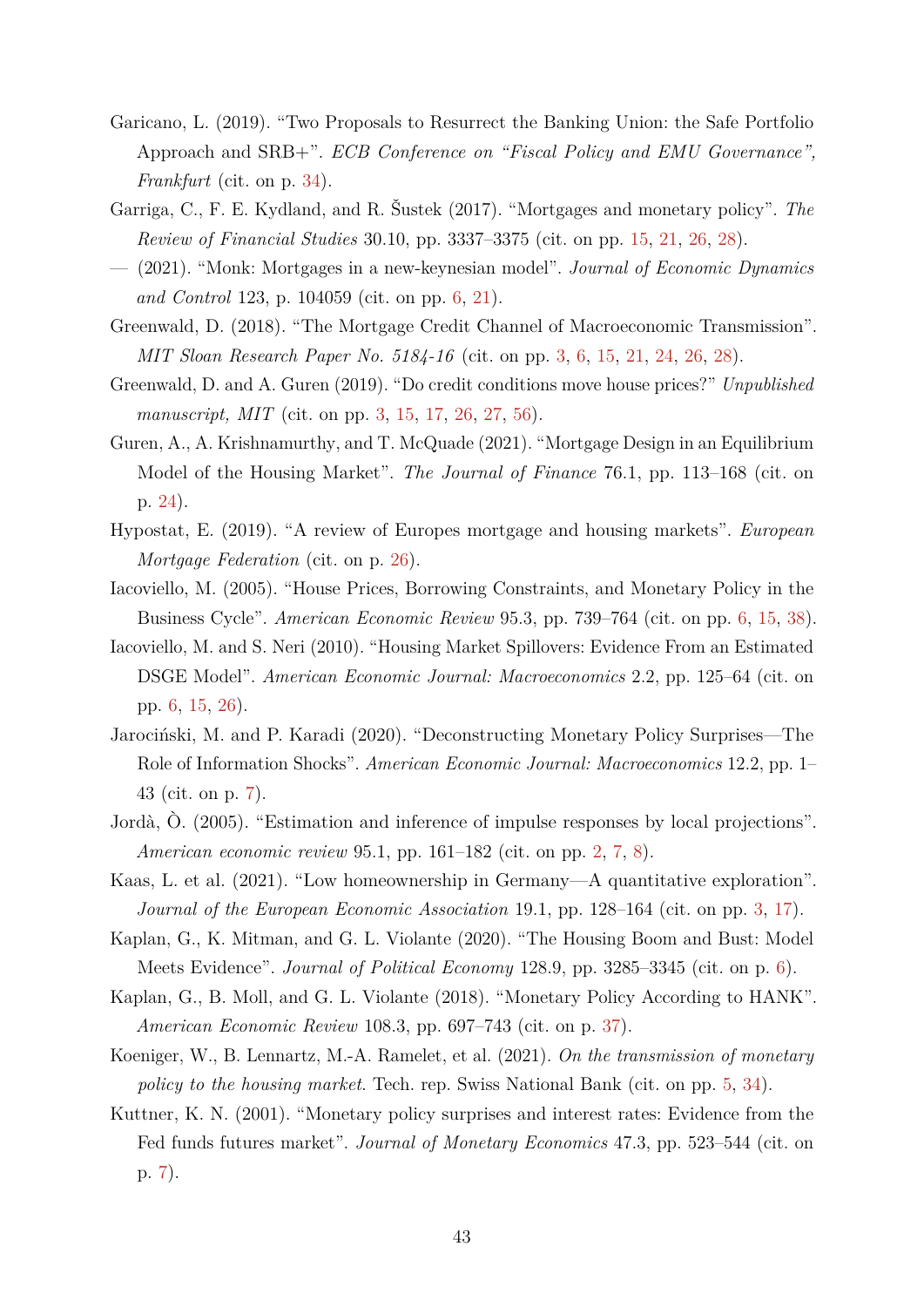- <span id="page-43-1"></span>Lenza, M. and J. Slacalek (2018). "How does monetary policy affect income and wealth inequality? Evidence from quantitative easing in the euro area" (cit. on p. [5\)](#page-4-0).
- <span id="page-43-2"></span>Rubio, M. (2011). "Fixed- and Variable-Rate Mortgages, Business Cycles, and Monetary Policy". *Journal of Money, Credit and Banking* 43.4, pp. 657–688 (cit. on pp. [6,](#page-5-0) [15\)](#page-14-0).
- <span id="page-43-6"></span>Schmitt-Grohé, S. and M. Uribe (2005). "Optimal fiscal and monetary policy in a mediumscale macroeconomic model". *NBER Macroeconomics Annual* 20, pp. 383–425 (cit. on p. [18\)](#page-17-0).
- <span id="page-43-0"></span>Slacalek, J., O. Tristani, and G. L. Violante (2020). "Household Balance Sheet Channels of Monetary Policy: A Back of the Envelope Calculation for the Euro Area". *Journal of Economic Dynamics and Control*, p. 103879 (cit. on pp. [2,](#page-1-0) [5,](#page-4-0) [7,](#page-6-0) [47\)](#page-46-2).
- <span id="page-43-5"></span>Van den Noord, P. (2005). "Tax incentives and house price volatility in the euro area: theory and evidence". *Économie internationale* 1, pp. 29–45 (cit. on p. [17\)](#page-16-0).
- <span id="page-43-4"></span>Voigtländer, M. (2009). "Why is the German homeownership rate so low?" *Housing Studies* 24.3, pp. 355–372 (cit. on p. [17\)](#page-16-0).
- <span id="page-43-3"></span>Wong, A. (2019). "Refinancing and the Transmission of Monetary Policy to Consumption". *Unpublished Manuscript* (cit. on p. [6\)](#page-5-0).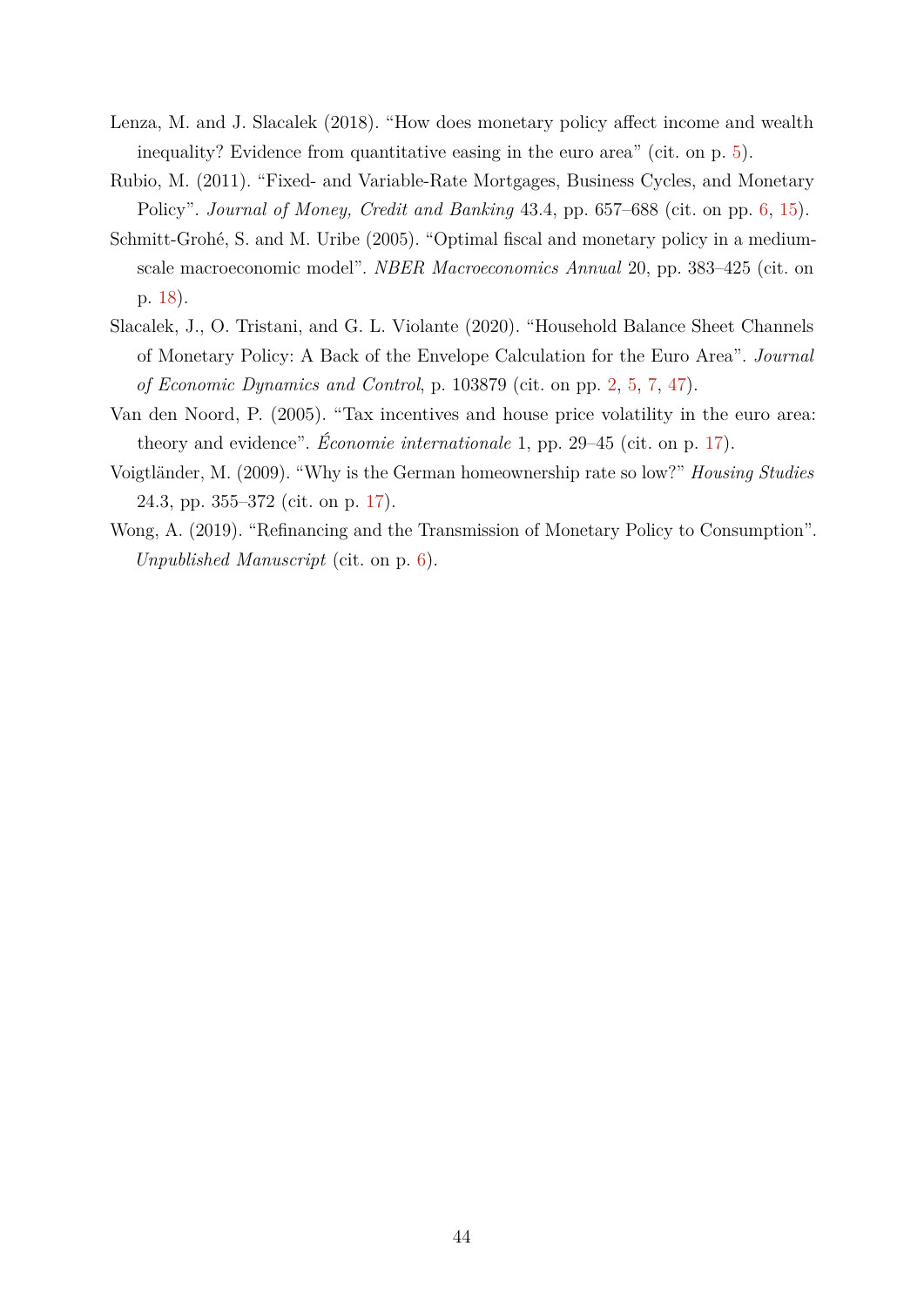# **Appendix A Additional Figures**

# <span id="page-44-0"></span>**A.1 Main Empirical Experiment: More Impulse Response Functions**

In this appendix I provide the impulse response functions for aggregate consumption (Figure [A.1\)](#page-44-1) and price-to-rent ratios (Figure [A.2\)](#page-45-0) from the main empirical experiment of Section [2.](#page-5-1) The results uncover important heterogeneity across euro area countries. An expansionary monetary policy shock of one standard deviation leads to an increase in aggregate consumption in Spain of about 0*.*5%, which is more than double the response of the euro area. The results point instead to a subdued response in Belgium, Germany, and Luxembourg. Portugal and Finland react almost as much as Spain.

Turning to price-to-rent ratios of Figure [A.2,](#page-45-0) the results are similar overall. The magnitudes of the impulse response functions are stronger, revealing that house prices react more severely than aggregate consumption. Confidence intervals are also wider, however, pointing to higher uncertainty associated with these responses.

<span id="page-44-1"></span>

**Figure A.1:** Impulse response functions of aggregate consumption to an expansionary monetary policy shock of one standard deviation.

*Note*: For each country, the response is estimated using equation [\(1\)](#page-7-0). The light blue shaded areas represent the 95% confidence intervals constructed using Newey-West standard errors. The estimation is performed over the period 2007 Q1 to 2019 Q3, with the 2Y OIS changes as identified monetary policy shocks.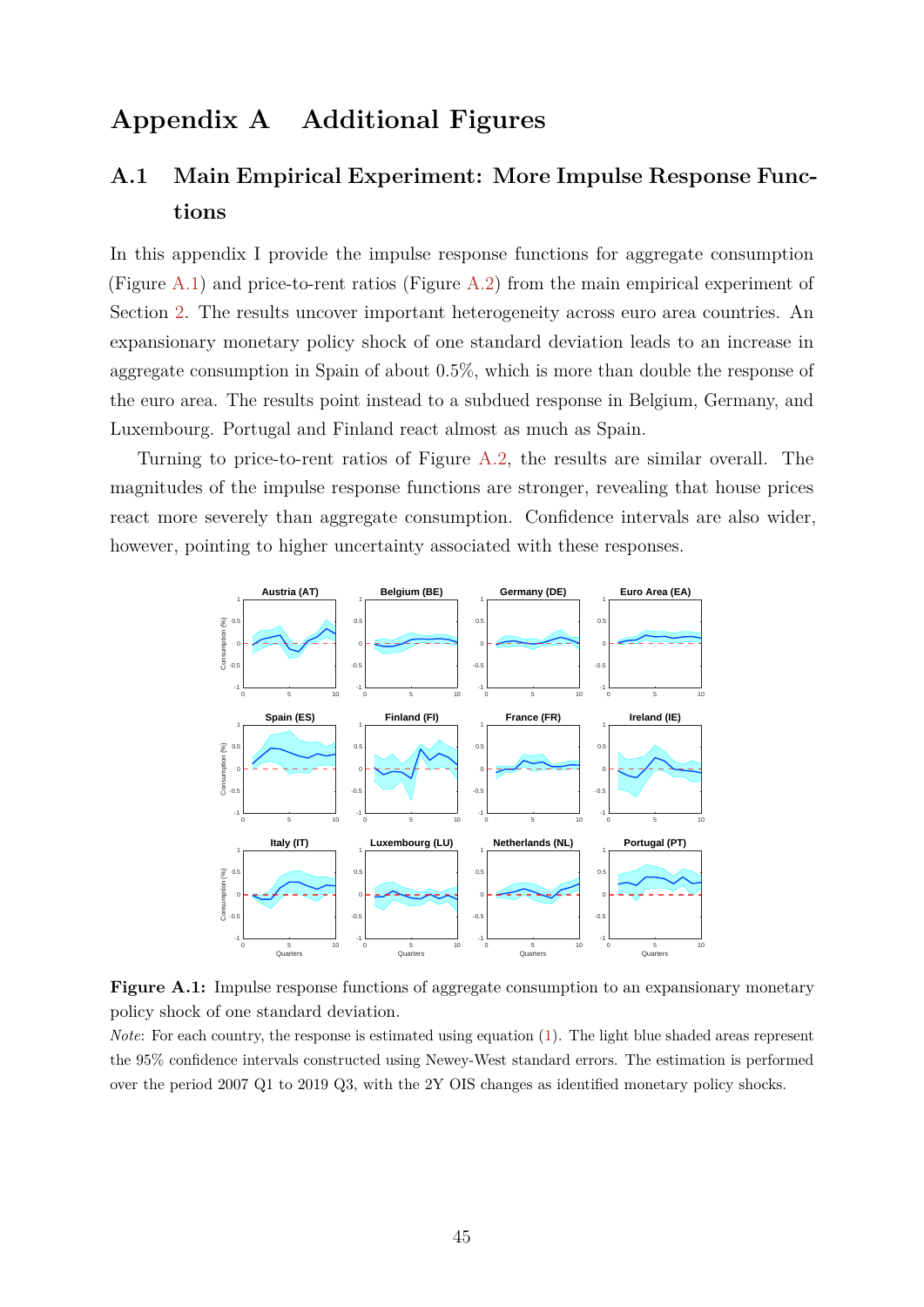<span id="page-45-2"></span><span id="page-45-0"></span>

**Figure A.2:** Impulse response functions of price-to-rent ratios to an expansionary monetary policy shock of one standard deviation.

*Note*: For each country, the response is estimated using equation [\(1\)](#page-7-0). The light blue shaded areas represent the 95% confidence intervals constructed using Newey-West standard errors. The estimation is performed over the period 2007 Q1 to 2019 Q3, with the 2Y OIS changes as identified monetary policy shocks.

# <span id="page-45-1"></span>**A.2 Calibration Figures**

Previous literature investigating LTV ratio differences across countries has reached mixed results. Based on a survey of banks, [ECB \(2009\)](#page-41-15) report a list of "typical" LTV ratios across euro area countries. These values have then been used by [Calza, Monacelli, and](#page-40-2) [Stracca \(2013\)](#page-40-2) to show empirically that countries with higher LTV ratios react more in terms of residential investment and house prices (but not consumption) to monetary policy shocks. On the other hand, [Corsetti, Duarte, and Mann \(2021\)](#page-41-0) find that those same LTV ratios do not correlate with cross-country monetary policy effectiveness.

In figure [A.3](#page-46-1) I plot the loan-to-value (LTV) ratios across the four biggest euro area countries since the early 2000s. I aggregate all household-level mortgages at each year of origination from the HFCS at the country level. The results show that LTV ratios have been quite stable over time and also very similar across countries. In the quantitative model, I therefore avoid to generate cross-country differences based off LTV ratios.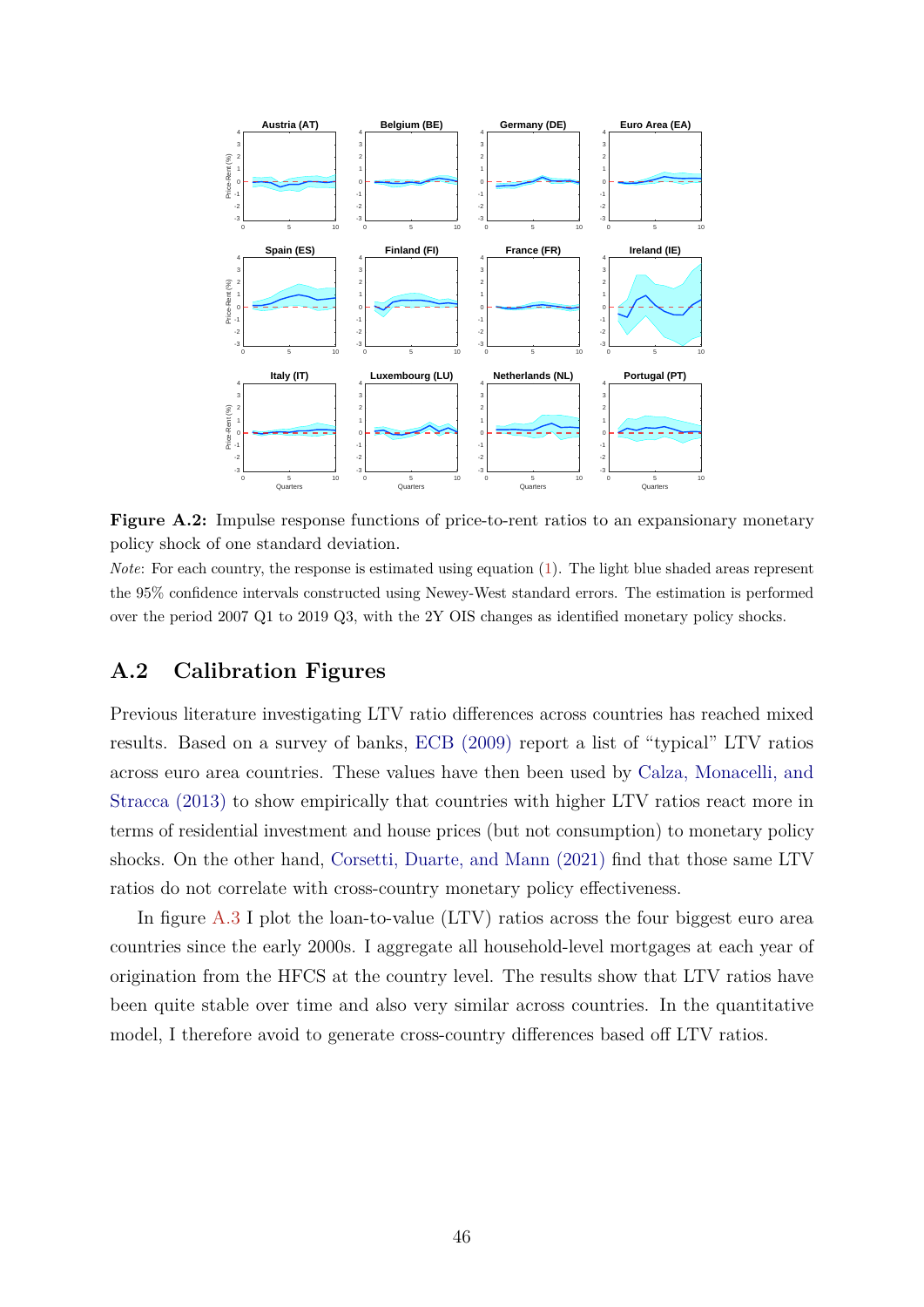<span id="page-46-2"></span><span id="page-46-1"></span>

**Figure A.3:** Median Loan-to-Value ratios for four euro area countries since the early 2000s. *Note*: Calculations are based on the Eurosystem Household Finance and Consumption Survey.

### <span id="page-46-0"></span>**A.3 Empirical Analysis of Conventional Monetary Policy**

This appendix extends the empirical exercise performed in Section [2.2](#page-7-3) by considering a more standard conventional monetary policy analysis. In this regard, I follow the identification of [Corsetti, Duarte, and Mann \(2021\).](#page-41-0) They run their analysis from 2000 Q1 to 2016 Q4 and make use of a shorter term OIS instrument than the one I use in my main analysis, namely the 1-year OIS rates.<sup>[3839](#page-0-0)</sup> Additionally, I use the 3-month short rate as the policy rate instead of the euro area-wide mortgage interest rate which I instead employ in the main policy experiment run in Section [2.2.](#page-7-3) I then estimate impulse response function using equation [\(1\)](#page-7-0).

Figure [A.4](#page-47-0) displays results for aggregate consumption, Figure [A.5](#page-48-0) for price-to-rent ratios, Figure [A.6](#page-48-1) for newly issued mortgages, and Figure [A.7](#page-49-0) for mortgage interest rates. The results are overall similar to the ones in Section [2.3.](#page-7-1) Impulse response functions are heterogeneous across countries, with countries like Spain and Portugal always reacting more strongly. Comparing the reactions to the conventional analysis of this section with

<sup>38</sup>In their appendix, [Corsetti, Duarte, and Mann \(2021\)](#page-41-0) show that for a small monthly VAR the best instrument strength is provided by the 3-month OIS, while for the quarterly VAR counterpart the best instrument is the 1-year OIS.

 $39$ Different scholars have used different OIS rate changes as their instrument for a conventional monetary policy analysis. For example, [Slacalek, Tristani, and Violante \(2020\)](#page-43-0) use the 1-month OIS, while [Almgren](#page-40-1) [et al. \(2019\)](#page-40-1) use the 3-month OIS. Results are similar when I assume different terms of OIS changes except for mortgage interest rates, which display higher pass-through for OIS changes to the longer end of the yield curve.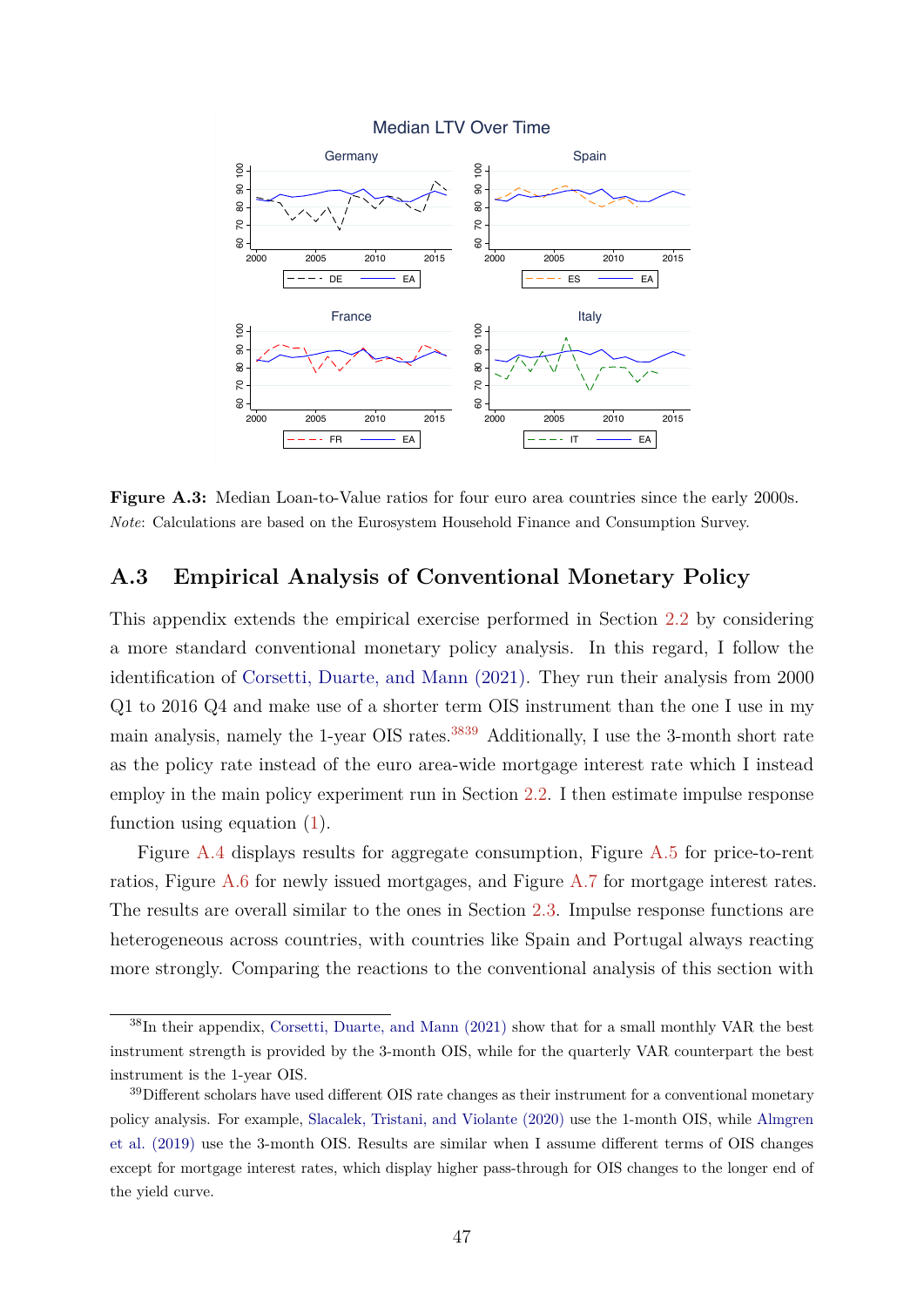the reactions to the unconventional analysis of Section [2.2](#page-7-3) shows some differences in magnitudes. In particular, countries react more following conventional policy shocks. This is true for all variables considered except mortgage interest rates, which instead tend to react more following shocks to the longer end of the yield curve.

Finally, Figures [A.8](#page-49-1) and [A.9](#page-50-1) show scatter plots of the relationship between the previously mentioned impulse response functions and the housing and mortgage market characteristics. The results line up with those of Section [2.4,](#page-9-1) uncovering strong correlations between impulse response function peaks (or troughs for mortgage interest rates) and the ARM shares as well as HoRs.

<span id="page-47-0"></span>

**Figure A.4:** Impulse response functions of aggregate consumption to an expansionary monetary policy shock of one standard deviation.

*Note*: For each country, the response is estimated using equation [\(1\)](#page-7-0). The light blue shaded areas represent the 95% confidence intervals constructed using Newey-West standard errors. The estimation is performed over the period 2000 Q1 to 2016 Q4, with the 1Y OIS changes as identified monetary policy shocks.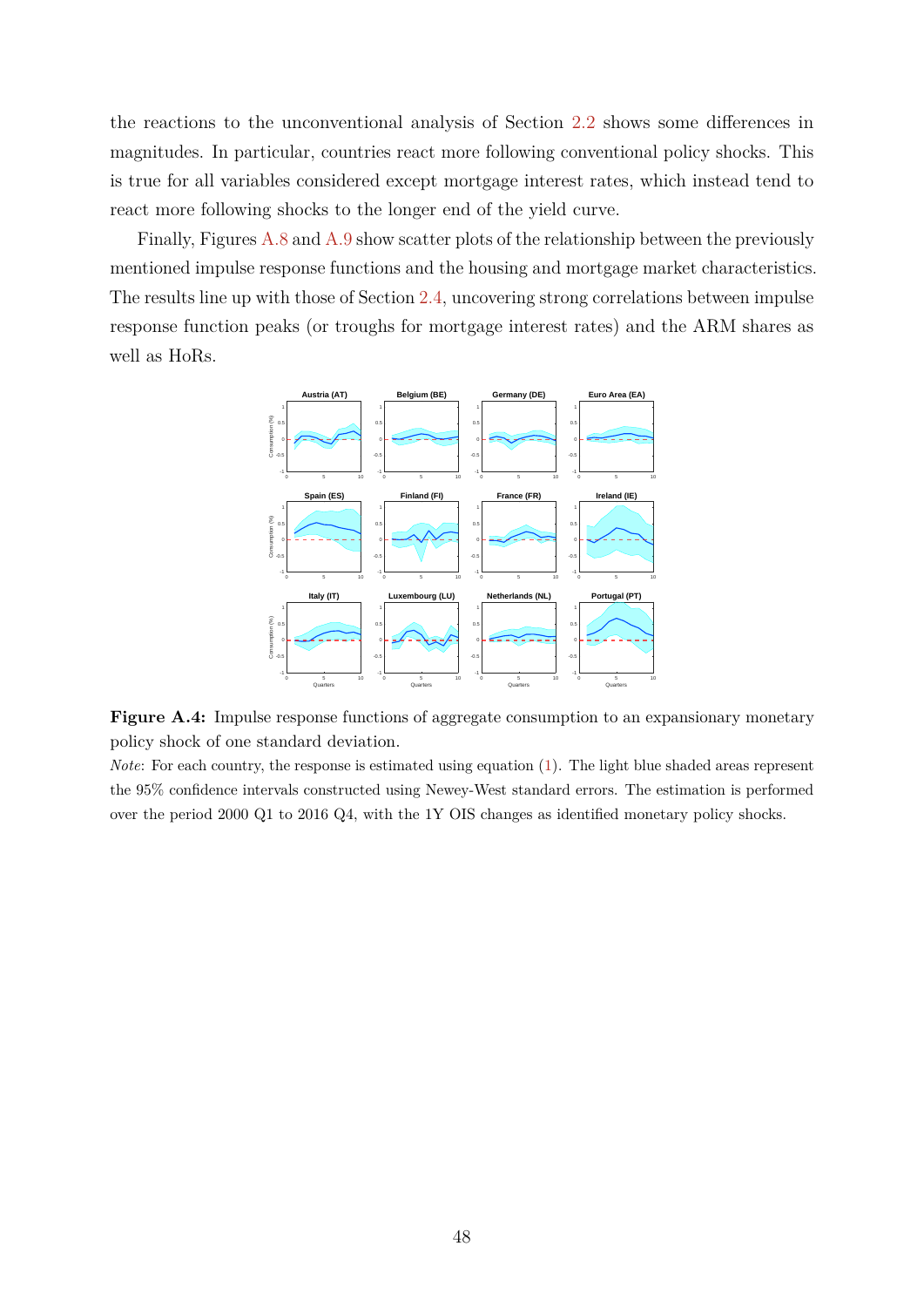<span id="page-48-0"></span>



<span id="page-48-1"></span>*Note*: For each country, the response is estimated using equation [\(1\)](#page-7-0). The light blue shaded areas represent the 95% confidence intervals constructed using Newey-West standard errors. The estimation is performed over the period 2000 Q1 to 2016 Q4, with the 1Y OIS changes as identified monetary policy shocks.



Figure A.6: Impulse response functions of newly issued mortgages to an expansionary monetary policy shock of one standard deviation.

*Note*: For each country, the response is estimated using equation [\(1\)](#page-7-0). The light blue shaded areas represent the 95% confidence intervals constructed using Newey-West standard errors. The estimation is performed over the period 2007 Q1 to 2016 Q4, with the 1Y OIS changes as identified monetary policy shocks. Notice I start the estimation in 2007 Q1 and not in 2000 Q1 because that is when the data starts.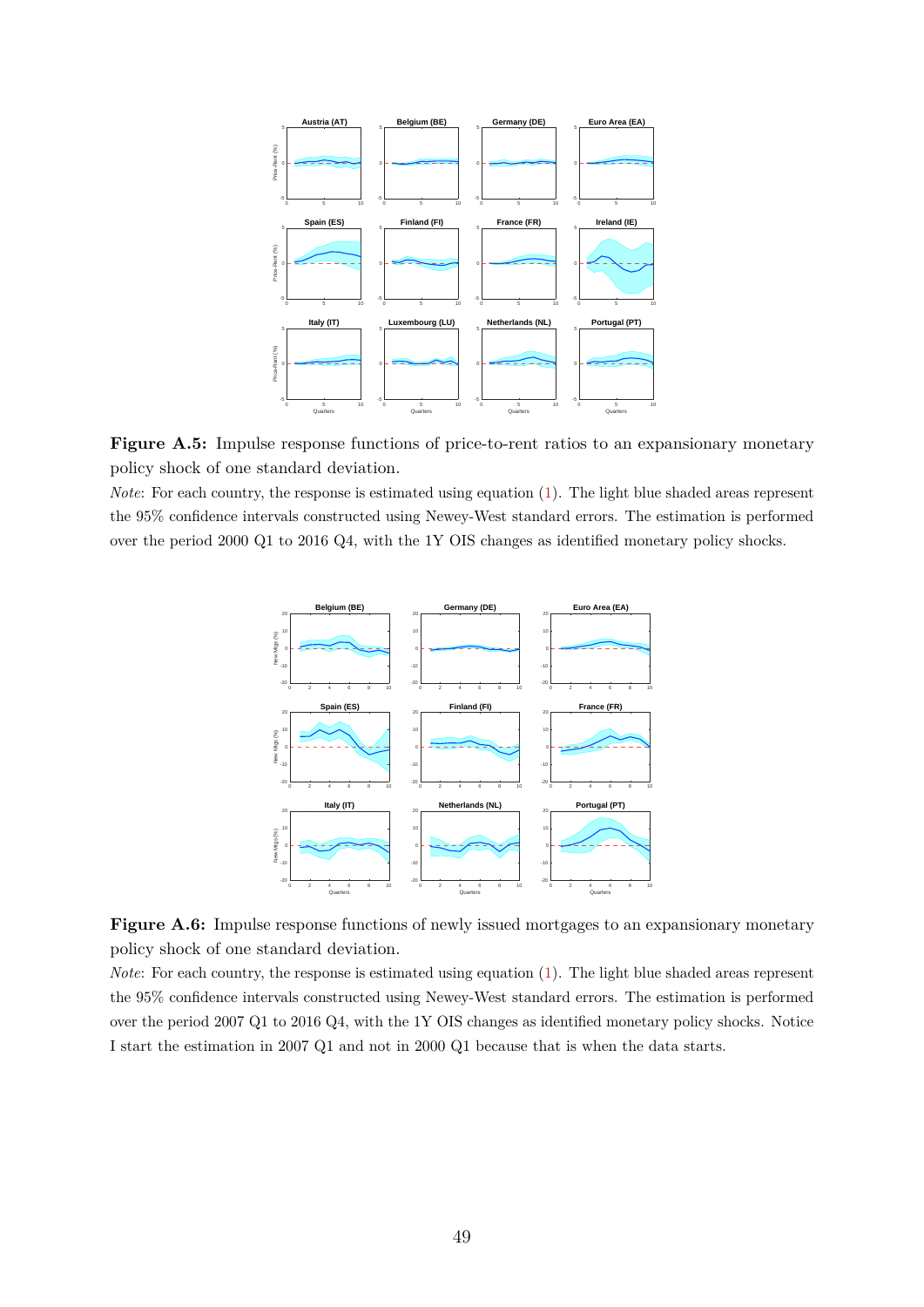<span id="page-49-0"></span>

Figure A.7: Impulse response functions of outstanding mortgage interest rates to an expansionary monetary policy shock of one standard deviation.

*Note*: For each country, the response is estimated using equation [\(1\)](#page-7-0). The light blue shaded areas represent the 95% confidence intervals constructed using Newey-West standard errors. The estimation is performed over the period 2003 Q1 to 2016 Q4, with the 1Y OIS changes as identified monetary policy shocks. Notice I start the estimation in 2003 Q1 and not in 2000 Q1 because that is when the data starts.

<span id="page-49-1"></span>

**Figure A.8:** Scatter plots of impulse response function intensities and housing and mortgage market characteristics.

*Note*: On the y-axis, I measure the strength of monetary policy by means of peak responses for both aggregate consumption and price-to-rent ratios. On the x-axis of each subplot, I make use of ARM shares and of various homeownership measures. For each country, the impulse response functions are estimated using equation [\(1\)](#page-7-0) over the period 2000 Q1 to 2016 Q4, with the 1Y OIS changes as identified monetary policy shocks. Calculations of housing and mortgage market characteristics are based on the Eurosystem Household Finance and Consumption Survey.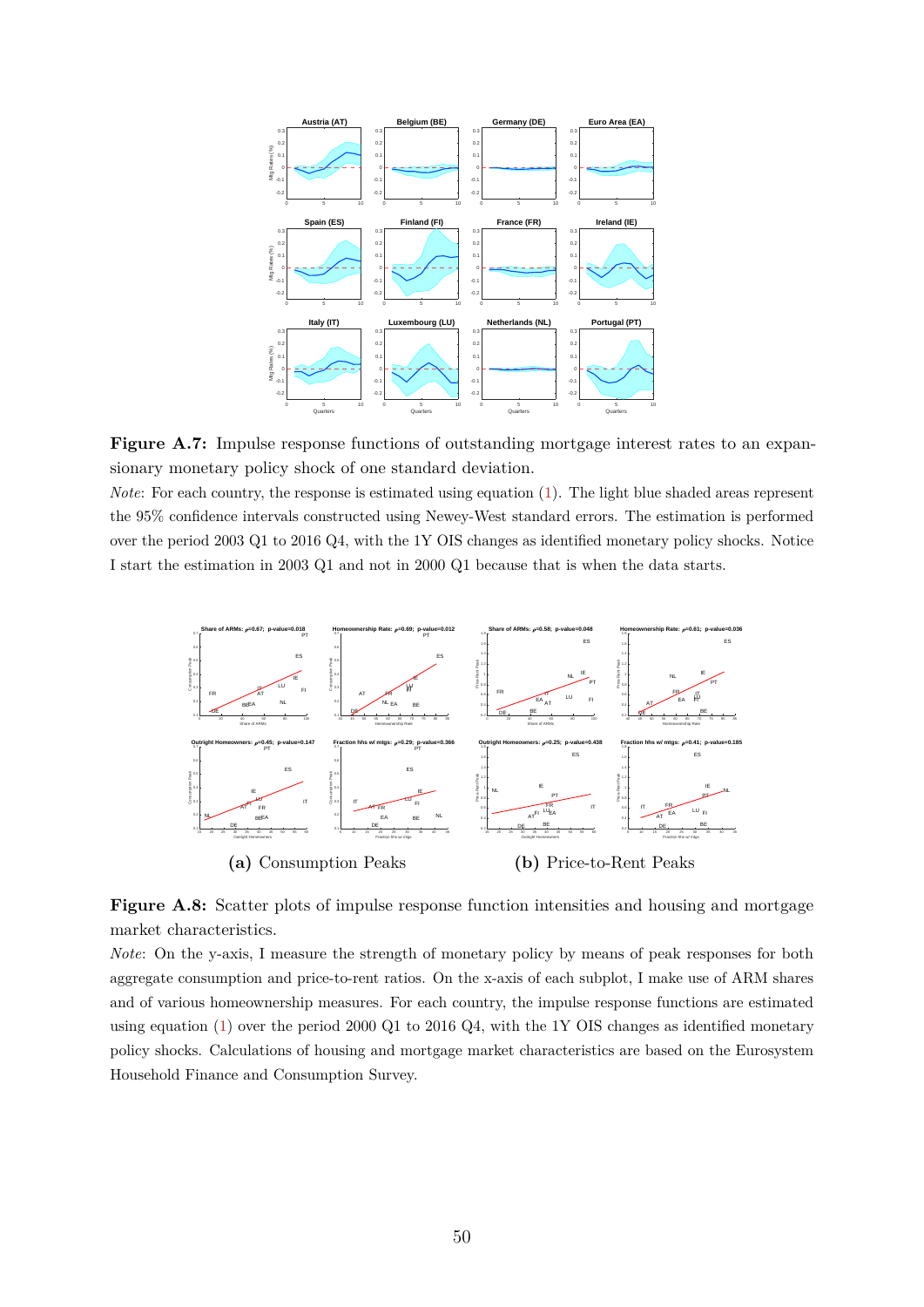<span id="page-50-1"></span>

**Figure A.9:** Scatter plots of impulse response function intensities and housing and mortgage market characteristics.

*Note*: On the y-axis, I measure the strength of monetary policy by means of peak responses for newly issued mortgages, and trough responses for mortgage interest rates. On the x-axis of each subplot, I make use of ARM shares and of various homeownership measures. For each country, the impulse response functions are estimated using equation [\(1\)](#page-7-0) over the period 2003 Q1 (2007 Q1 for newly issued mortgages) to 2016 Q4, with the 1Y OIS changes as identified monetary policy shocks. Calculations of housing and mortgage market characteristics are based on the Eurosystem Household Finance and Consumption Survey.

### <span id="page-50-0"></span>**A.4 Model Results to a Monetary Policy Shock**

In this section, I show the results of a standard monetary policy shock to the Taylor rule  $(8)$ . I normalize the shock to a 1% fall in the nominal interest rate, and plot in Figure [A.10](#page-51-1) the impulse responses for both Spain (ES) and the euro area (EA). Notice that for this exercise, and contrary to the inflation target shock considered in Section [4,](#page-28-0) the standard monetary policy shock is short-lived. The nominal interest rate quickly reverts to zero, with the real rate (not shown) displaying the same exact dynamics. Most notably, the pass-through to the average mortgage interest rate on new mortgages is weak even in ES, where most of the mortgages are adjustable-rate.

The magnitudes of the housing and mortgage market-related variables are smaller than the counterparts in the target shock experiment. This suggest that the monetary policy shock is too temporary for it to have an effect to the aggregate macroeconomy through the housing and mortgage markets. On the other hand, the standard inter-temporal substitution effects are now at play, whereby the savers increase their consumption as dictated by the Euler equation [\(13\)](#page-23-0). Consequently, aggregate consumption reacts more strongly and in line with standard economic activity responses as found in the literature. However, given the lack of sizable effects coming through the housing and mortgage markets highlighted in this paper, there is very little difference between ES and the EA in terms of consumption, as shown in the far right bottom panel of Figure [A.10.](#page-51-1)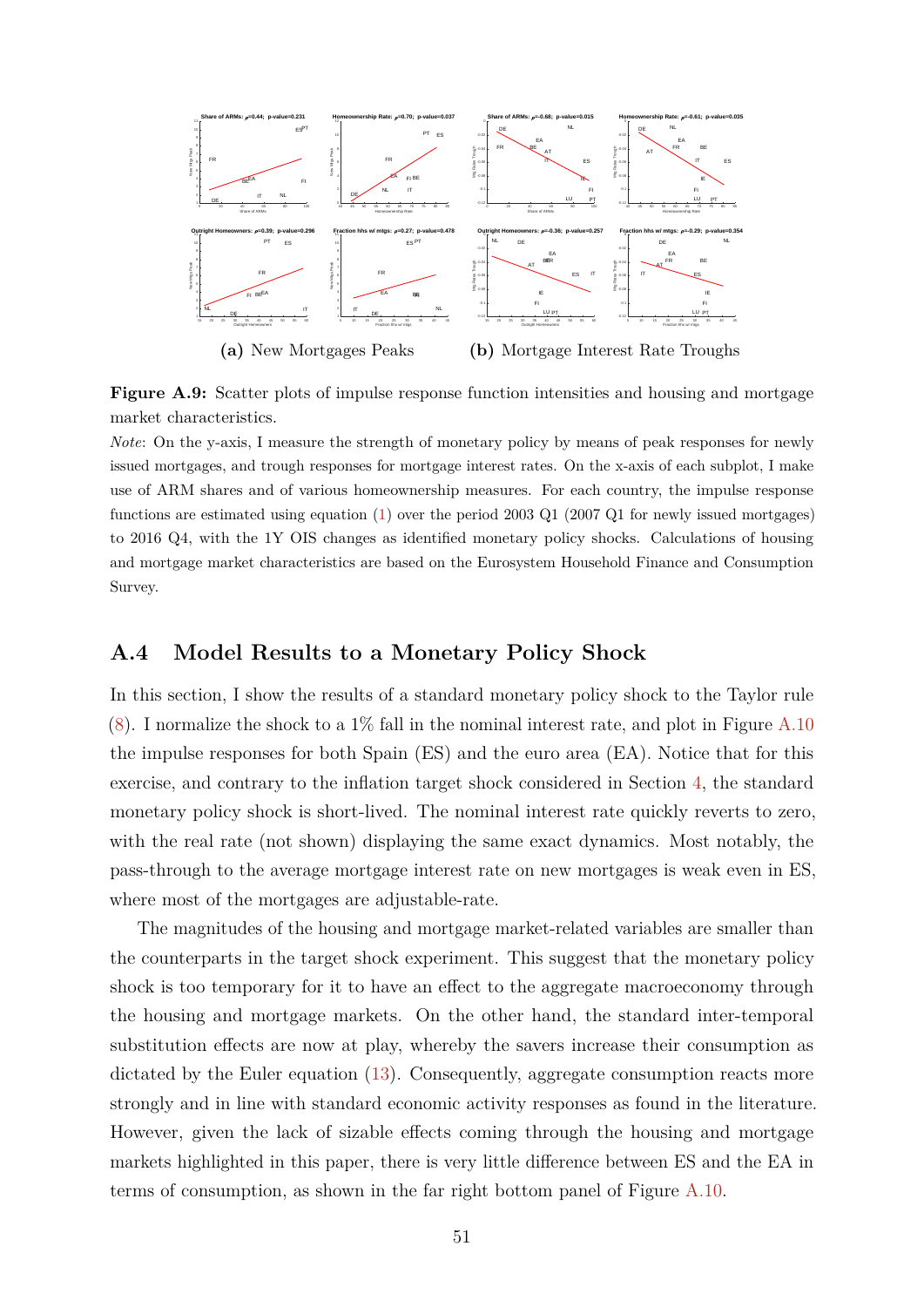<span id="page-51-1"></span>

**Figure A.10:** Impulse response functions to a monetary policy shock normalized to a 1% fall in the nominal interest rate, both for the euro area (EA) and Spain (ES).

*Note*: The y-axes measure a 1% deviation relative to steady state, except for the mortgage interest rates which are measured in percentage points. The x-axes measure time in quarters. The interest rates are annualized.

### <span id="page-51-0"></span>**A.5 The Role of Risk-Sharing in the ES-HoR Economy**

As argued in Section [4.2,](#page-30-0) the ES-HoR economy differs from the EA economy in two ways. Firstly, the ES-HoR economy displays a higher borrower average utility from owning housing (higher  $\mu_{\omega,b}$ ), with the corresponding effects of increasing the fraction of the housing stock that goes to mortgaged homeowners in steady state. This implies that more borrowers can ask for even more mortgages on their housing, an effect which I call the "borrower level effect". Secondly, the ES-HoR economy features a higher share of outright homeowners (higher  $\chi_s$ ), which has the effect of shrinking the size of the family of borrowers. As a consequence, the within-family risk sharing makes it easier for the mortgaged homeowners to distribute resources towards the renters who can now afford to switch tenure status and buy housing through newly issued mortgages. I call this effect the "borrower redistribution effect".

In Figure [A.11](#page-52-1) I show that the borrower level effect and the borrower redistribution effect reinforce each other so that the mortgaged homeowners in the ES-HoR economy – who are already in a greater proportion relative to the  $EA$  – actually increase in number and ask for even more mortgages in the aggregate. Relative to the EA, the ES- $\chi_b$  economy features a smaller family of borrowers but the same measure of mortgage homeowners. On the other hand, the ES-MR economy features the same size family of borrowers but the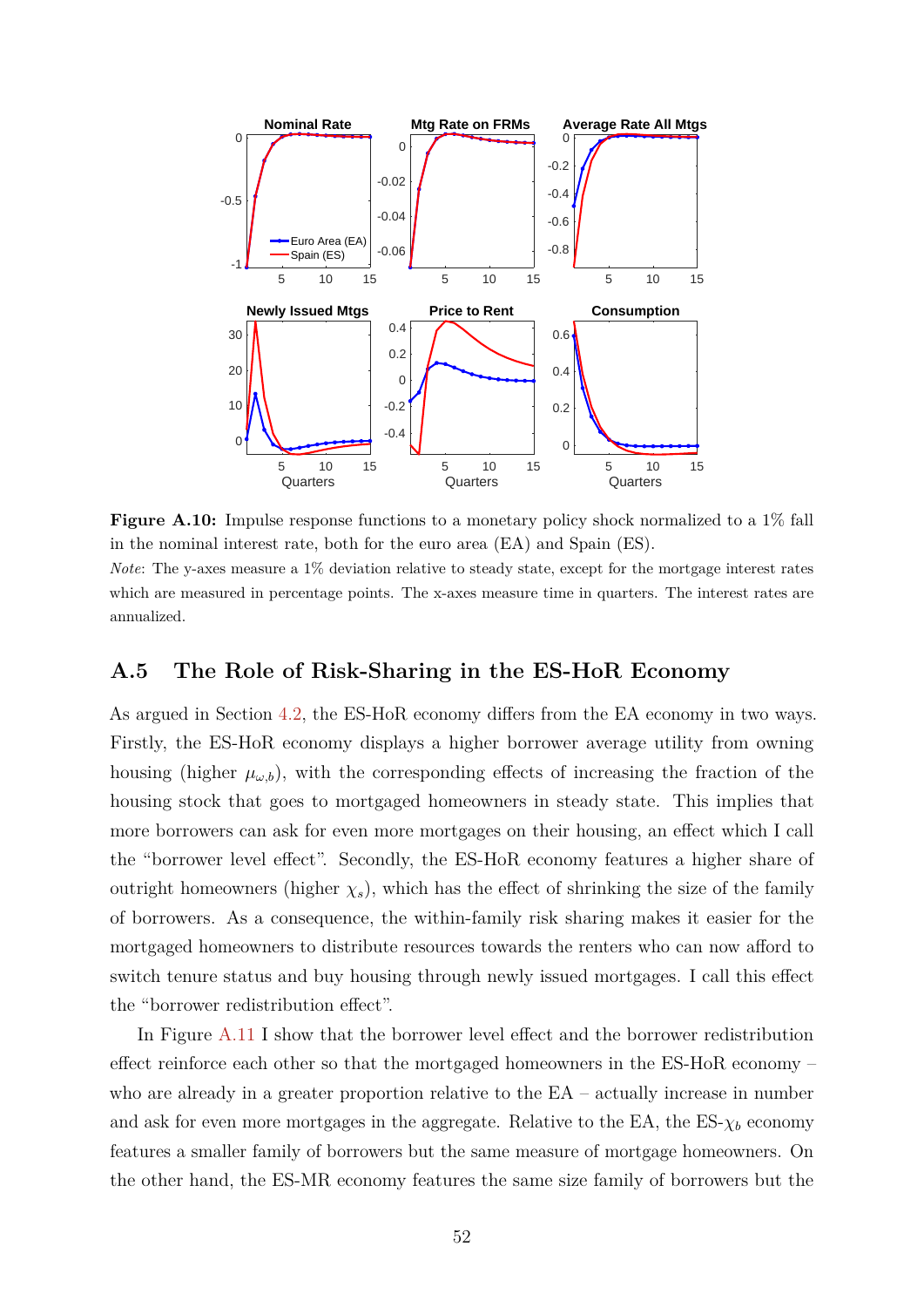ES-level measure of mortgage homeowners. Therefore, the former economy provides the quantification of the borrower level effect, while the latter economy quantifies the borrower redistribution effect.

<span id="page-52-1"></span>Most importantly, Figure [A.11](#page-52-1) shows that most of ES-HoR effect on higher newly issued mortgages and on the lower fraction of renters comes from the ES-MR economy. This speaks to the greater quantitative importance of the borrower level effect.



**Figure A.11:** Impulse response functions to an inflation target shock. Decomposition of the homeownership rate.

*Note*: The shock is normalized to a 1% fall in the nominal interest rate. I show results for the euro area (EA), Spain re-calibrated to the EA share of ARM "ES-HOR", Spain re-calibrated to the EA share of ARM and the EA measure of mortgage homeowners "ES- $\chi_b$ ", and Spain re-calibrated to the EA share of ARM and the EA measure of borrowers "ES-MR". The y-axes measure a 1% deviation relative to steady state, except for the mortgage interest rate on FRMs which is measured in percentage points. The x-axes measure time in quarters. The interest rates and the measure of renters are annualized.

### <span id="page-52-0"></span>**A.6 Trade-Offs Under Inflation Target Shocks**

Figure [A.12](#page-53-0) displays the output-inflation trade-off under an inflation target shock (Taylor rule [\(7\)](#page-21-0)). Differently from the monetary policy shock analyzed in Figure [12](#page-37-0) , in this case the monetary authority faces a less favorable trade-off between output and prices. Output is less stable in ES relative to the baseline policy, but goods inflation always increases its volatility. At the same time, while house price and rent inflation display less volatility (not shown), the house price and rent actually increase their volatility. Furthermore, responding to house prices instead then goods inflation is actually better because house prices are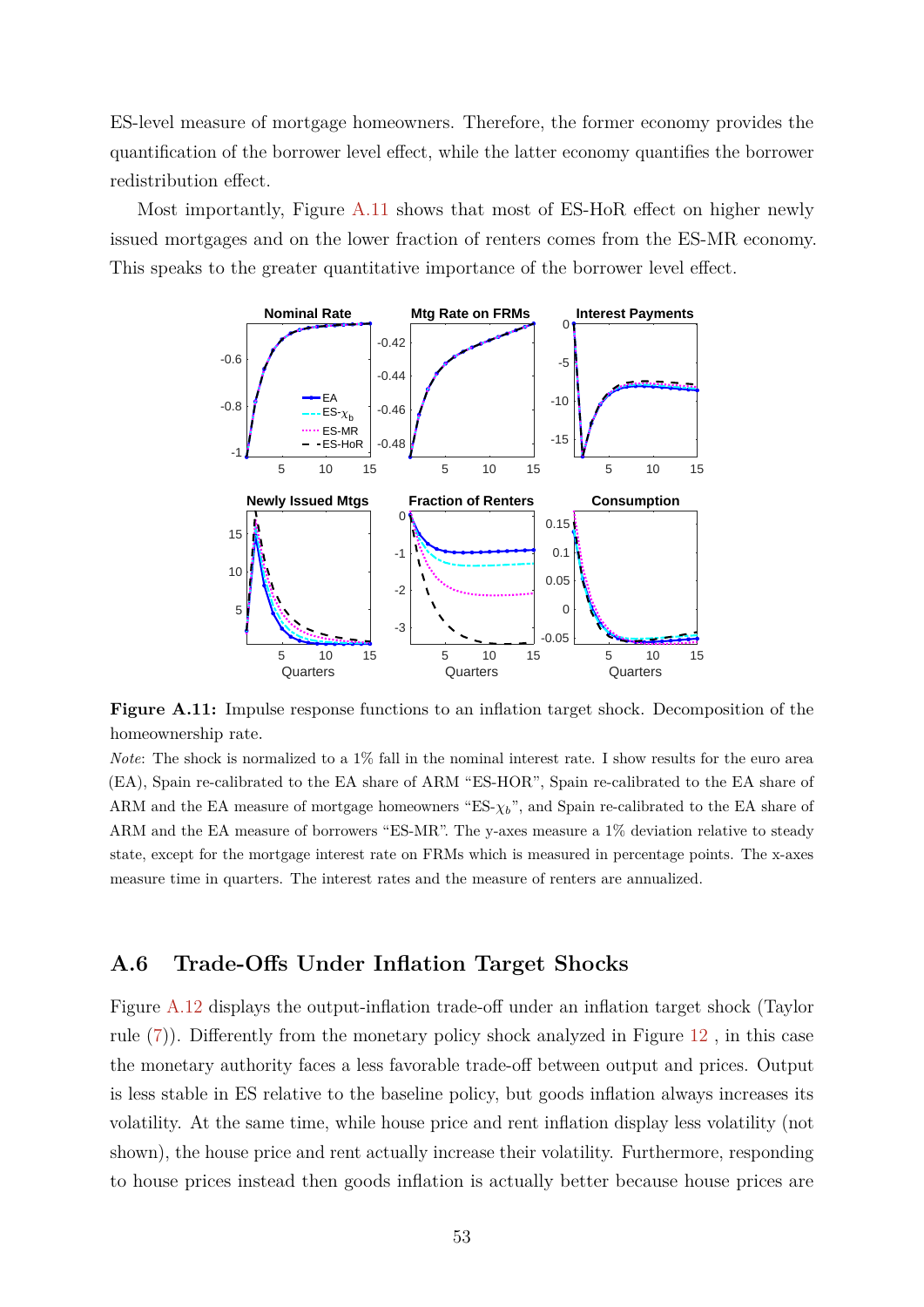<span id="page-53-0"></span>more volatile under inflation target shocks, thereby triggering the monetary authority to react less strongly and better stabilize the economy.



Figure A.12: Trade-offs between output, goods inflation, house price, and rent for different Taylor rules [\(7\)](#page-21-0) that include the term in equation [\(14\)](#page-36-0) under expansionary inflation target shocks of different sizes.

*Note*: The axes measure the standard deviation of the impulse response functions over 400Q and are all multiplied by 100. The shocks considered move the nominal interest rate on impact between −1*.*5% and  $-0.5\%$  under the baseline Taylor rule ( $\gamma = 0$ ).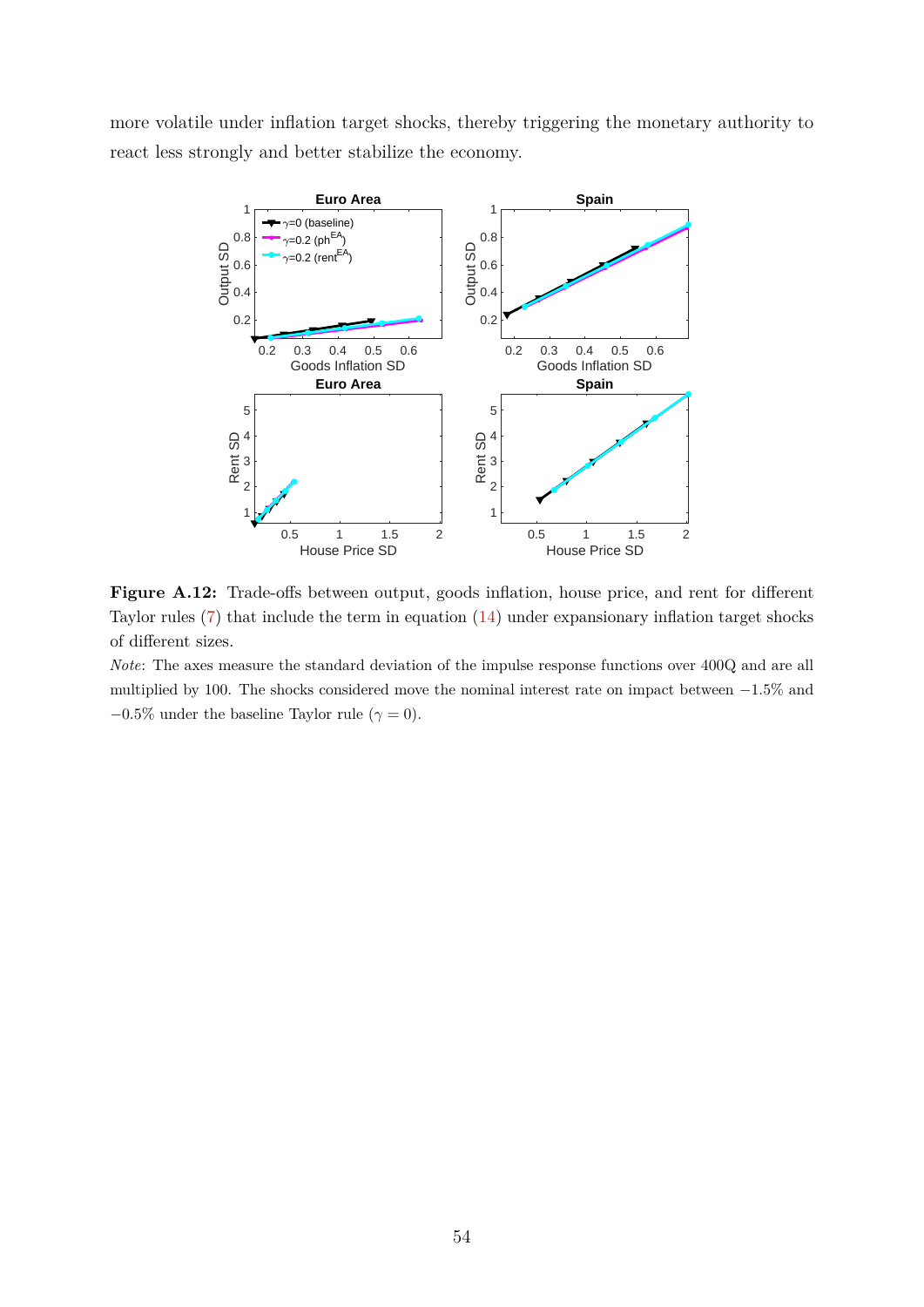# <span id="page-54-0"></span>**Appendix B Data Sources**

The following is a list of all of the data sources used in the aggregate-level empirical analysis.

**Aggregate Consumption:** *Household and NPISH final consumption expenditure, Chain linked volumes*. Seasonally adjusted, quarterly frequency. Source: Eurostat.

**Aggregate Output:** *Gross Domestic Product at market prices, Chain linked volumes*. Seasonally adjusted, quarterly frequency. Source: Eurostat.

**Harmonized Index of Consumer Prices (HICP):** *All-items HICP*. Seasonally adjusted, quarterly frequency. Source: Eurostat.

**Real House Prices/Rents/Price-to-Rents:** Seasonally adjusted, quarterly frequency. Source: OECD.

**Newly Issued Mortgages:** *Total amount of residential loans advanced during the period. Gross lending includes new mortgage loans and external remortgaging (i.e. remortgaging with another bank) in most countries*. Units are million euros, quarterly frequency. I deflate each country-level series by the HICP and I deseasonalize them leveraging the X-13-ARIMA-SEATS procedure. Source: European Mortgage Federation.

**Mortgage Interest Rates:** *Annualised agreed rate (AAR) / Narrowly defined effective rate (NDER), Credit and other institutions (MFI except MMFs and central banks) reporting sector - Lending for house purchase, Total original maturity, Outstanding amount business coverage, Households and non-profit institutions serving households (S.14 and S.15) sector, denominated in Euro*. Monthly frequency, which I average to quarterly. Source: ECB SDW.

**3-Month Short Rate:** *Euro area (changing composition) - Money Market - Euribor 3-month - Historical close, average of observations through period - Euro, provided by Reuters*. Monthly frequency, which I average to quarterly. Source: ECB SDW.

**OIS Changes:** *Change in the median quote from the window 13:25-13:35 before the press release to the median quote in the window 15:40-15:50 after the press conference (Monetary Event Window)*. Dates of policy event frequency (roughly monthly), which I sum up to quarterly. Source: Euro Area Monetary Policy event study Database (EA-MPD).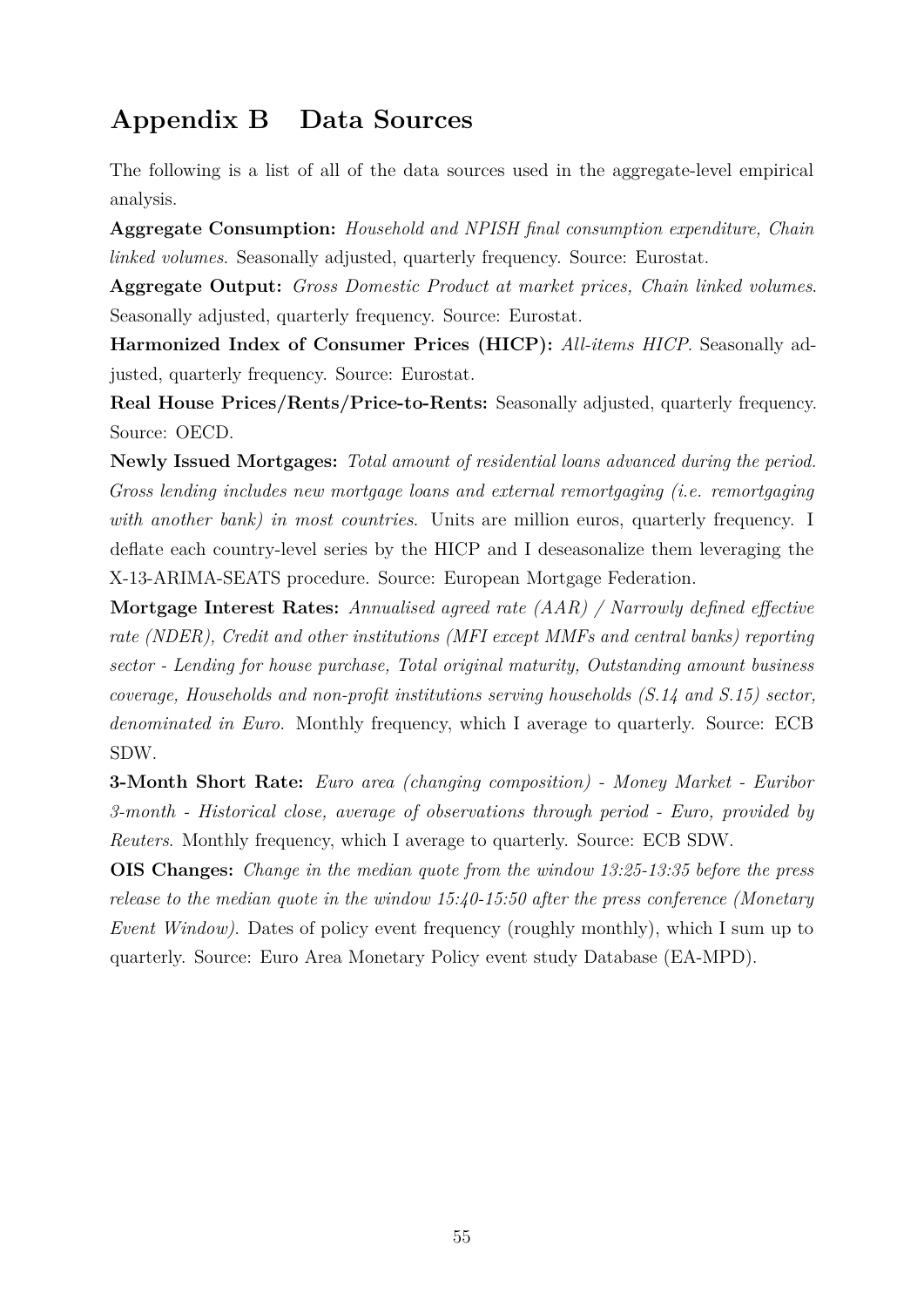# <span id="page-55-2"></span>**Appendix C Model Derivations and Solution**

This appendix is organized as follows. Section [C.1](#page-55-1) lists the optimality conditions of the agents of the model economy. I derive the wage Phillips curve in Section [C.2,](#page-56-0) and the main equations of the Home-Foreign structure in Section [C.3.](#page-57-0)

### <span id="page-55-1"></span>**C.1 Optimality Conditions**

#### <span id="page-55-0"></span>**C.1.1 Borrower Solution**

Optimality with respect to housing services implies that the rental price equals the marginal rate of substitution between housing services and consumption:

$$
p_{r,t} = \frac{u_{b,t}^h}{u_{b,t}^c}
$$
 (C.1)

Optimality with respect to new mortgages reads as:

$$
\mu_t + \Omega_{b,t}^m + q_t \Omega_{b,t}^x = 1 \tag{C.2}
$$

where  $\mu_t$  is the multiplier on the LTV constraint.  $\Omega_{b,t}^m$  and  $\Omega_{b,t}^x$  are, respectively, the marginal continuation costs to the borrower of taking an additional euro of face value debt, and of promising an additional euro of initial payments:

$$
\Omega_{b,t}^m = E_t \Lambda_{t,t+1}^b \pi_{t+1}^{-1} [(1-\tau)(1-\alpha)q_t + \rho(1-\nu) + \nu + (1-\rho)(1-\nu)\Omega_{b,t+1}^m] \tag{C.3}
$$

$$
\Omega_{b,t}^x = E_t \Lambda_{t,t+1}^b \pi_{t+1}^{-1} [(1-\tau)\alpha + (1-\rho)(1-\nu)\Omega_{b,t+1}^x] \tag{C.4}
$$

Notice the differences with the corresponding first order condition for new mortgages of the saver, equations  $(9)-(11)$  $(9)-(11)$  $(9)-(11)$ . Firstly, the borrowers are constrained by the LTV so that the rate at which they value the relaxation  $(\mu_t)$  shows up in the optimality trade-off. Secondly, the borrowers deduct their mortgage payments at rate  $\tau$ , decreasing all their future continuation costs.

Furthermore, the borrowers optimize with respect to new house size:

<span id="page-55-3"></span>
$$
p_t^h = \frac{\mathbb{E}_t \Lambda_{t,t+1}^b \{p_{r,t+1} + \bar{\omega}_{b,t} + p_{h,t+1}[(1-\delta) - (1-\rho)\mathcal{C}_{t+1}]\}}{1-\mathcal{C}_t}.
$$
 (C.5)

The term  $\mathcal{C}_t$  is the marginal collateral of housing, representing the benefit to the borrowers from investing into housing thus relaxing the LTV constraint. Notice that  $\mathcal{C}_t \equiv \mu_t \theta_{LTV}$ , where  $\mu_t$  is the multiplier on the LTV constraint. The term  $\Lambda_{t,t+1}^b = \beta_b \frac{u_{b,t+1}^c}{u_{b,t}^c}$ is the borrower stochastic discount factor.

Equation [\(C.5\)](#page-55-3) states that the marginal benefits from investing one more euro in housing includes the foregone rental cost next period *pr,t*+1, the utility benefit from owning  $\bar{\omega}_{b,t}$  as in [Greenwald and Guren \(2019\),](#page-42-2) and the housing value next period.

Finally, the relevant normalization for the ownership utility term in the borrower budget constraint is:  $A_{b,t} = \frac{(H_{b,t} + H_{l,t})^2}{H_{l,t}}$  $\frac{t+H_{l,t})^+}{H_{l,t}}$ .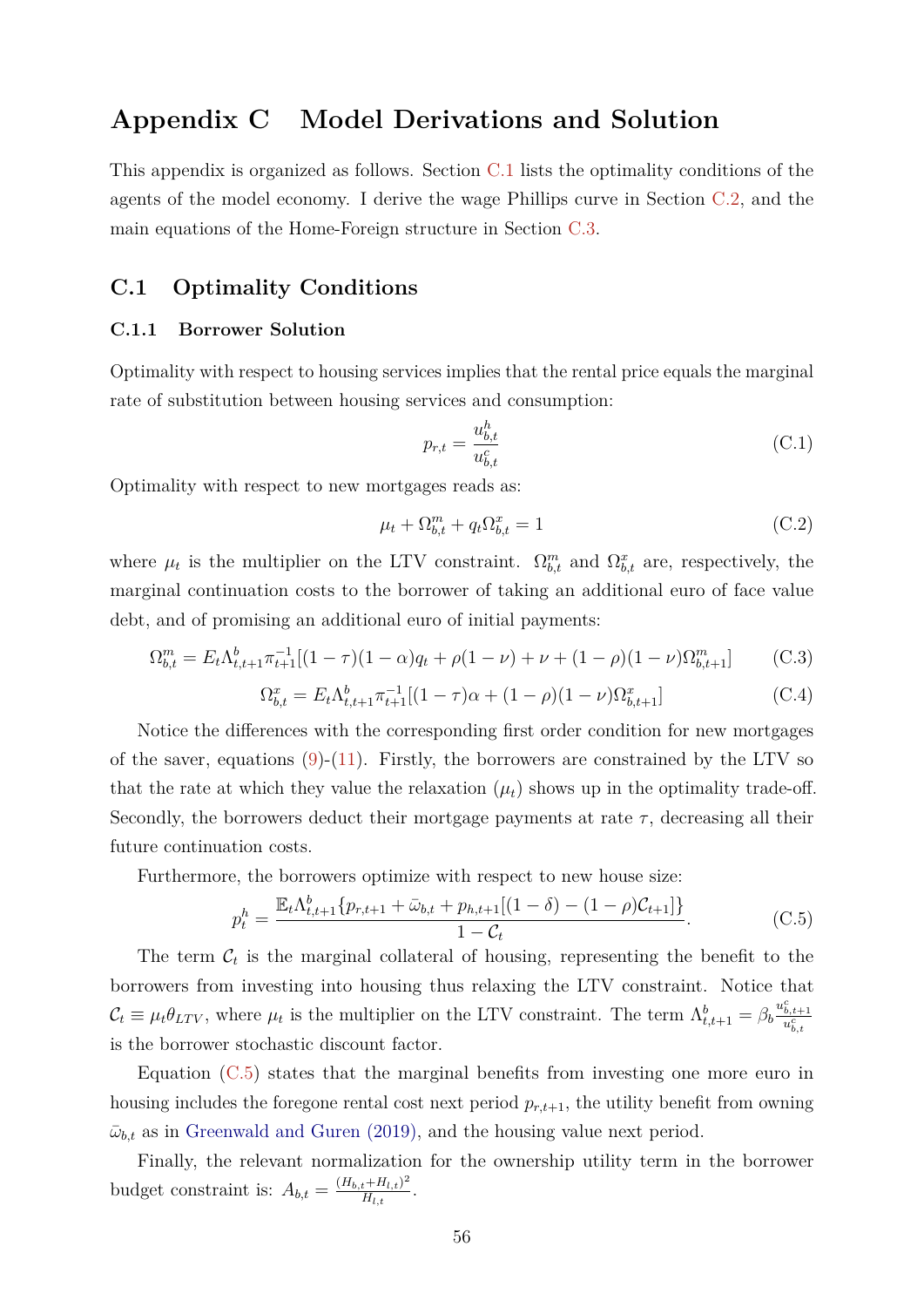#### <span id="page-56-1"></span>**C.1.2 Saver Solution**

In Section [3.2](#page-21-2) I discuss the optimality conditions of the savers with respect to bonds (the Euler equation  $(13)$  and with respect to newly issued mortgages (equations  $(9)-(11)$  $(9)-(11)$  $(9)-(11)$ ). The optimality with respect to house size implies:

$$
p_{h,t} = \frac{u_{s,t}^h}{u_{s,t}^c} + E_t \left[ \Lambda_{t,t+1}^s p_{h,t+1} (1 - \delta) \right]
$$
 (C.6)

#### **C.1.3 Landlord Solution**

The landlords only optimize with respect to new house size, leading to:

$$
p_{h,t} = E_t \Lambda_{t,t+1}^s [p_{r,t+1} + \bar{\omega}_{l,t} + p_{h,t+1}(1 - \delta)] \tag{C.7}
$$

where the relevant normalization for the ownership utility term in the landlord budget constraint is:  $A_{l,t} = \frac{(H_{b,t} + H_{l,t})^2}{H_{b,t}}$  $\frac{t+H_{l,t})^{-}}{H_{b,t}}$ .

# <span id="page-56-0"></span>**C.2 The Labor Market and The Wage Phillips Curve**

In deriving the wage Phillips curve, I follow [Auclert, Rognlie, and Straub \(2018\)](#page-40-9) and extend their result to households with different discount factors.

Each household  $i$  provides hours of work  $n_{ikt}$  to a continuum of unions indexed by *k* ∈ [0, 1]. Therefore, household *i* provides a total of  $n_{it}$  ≡  $\int_k n_{ikt}$ *dk* hours of work. Unions aggregate hours of work into tasks:  $N_{kt} = \int n_{ikt}di$ . A competitive labor packer packages these tasks into aggregate labor demand using the technology:

$$
N_t=\left(\int_kN^{\frac{\varphi-1}{\varphi}}_{kt}dk\right)^{\frac{\varphi}{\varphi-1}}
$$

and sell these services to perfectly competitive producers in the final good sector introduced in Section [3](#page-13-0) at price *W<sup>t</sup>* .

Next, each union *k* that adjusts the nominal wage *Wkt* determines a quadratic utility cost to households. Specifically, each household utility [\(2\)](#page-14-1) features an additive cost *ψ*  $\frac{\psi}{2} \int_{k} \left( \frac{W_{kt}}{W_{kt-}} \right)$  $\frac{W_{kt}}{W_{kt-1}}$  − 1)<sup>2</sup> dk. In a symmetric equilibrium, unions set equal wages and ask households to supply the same hours of labor, implying:

$$
\frac{N_{b,t}}{\chi_b} = \frac{N_{s,t}}{\chi_s} = N_t
$$

Finally, I follow the derivation in [Auclert, Rognlie, and Straub \(2018\)](#page-40-9) and show that in my setting the wage Phillips curve takes the form:

$$
\pi_t^W(\pi_t^W - 1) = \frac{\varphi}{\psi} N_t \left( u^N(N_t) - \frac{\varphi - 1}{\varphi} (1 - \tau) \frac{W_t}{P_t} \tilde{u}^c \right) + \tilde{\beta} \pi_{t+1}^W(\pi_{t+1}^W - 1)
$$

where  $\tilde{u}^c = \chi_b u^c (C_{b,t}/\chi_b) + \chi_s u^c (C_{s,t}/\chi_s)$  is the average marginal utility, and  $\tilde{\beta} = \chi_b * \beta_b + \chi_s u^c C_{b,t}/\chi_b$  $\chi_s * \beta_s$  is the average discount factor in the economy.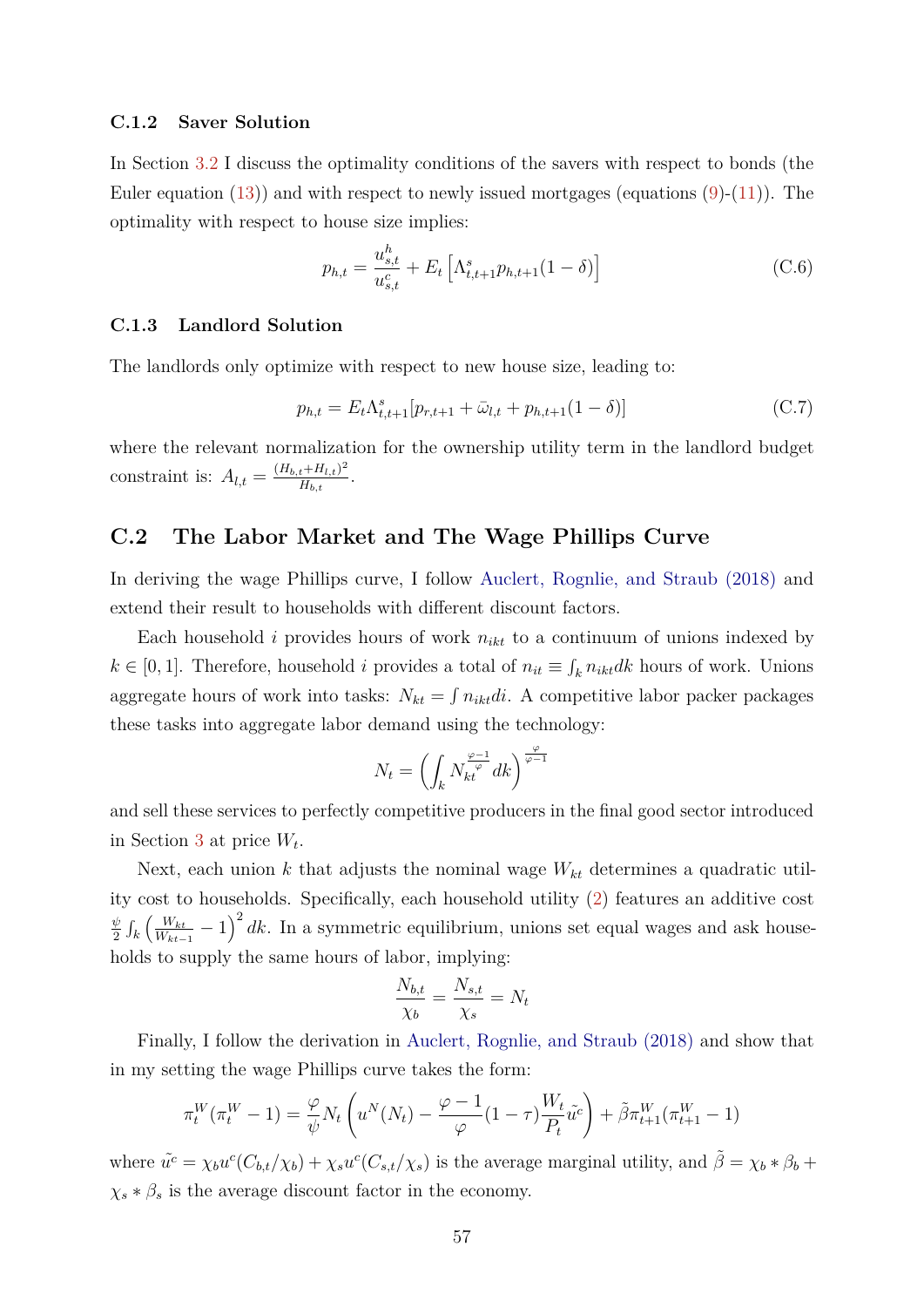# <span id="page-57-1"></span><span id="page-57-0"></span>**C.3 The Home-Foreign Structure**

The world economy has unitary measure, with Home having measure *n* and Foreign  $(1 - n)$ . The Home-Foreign structure closely follows [Faia and Monacelli \(2008\)](#page-41-1) with some adjustment related to housing expenditures.

Aggregate consumption in the Home economy (which includes non-durables as well as expenditures on housing) is described by the following index of domestic and imported bundles of goods:

$$
AC_t \equiv \left[ (1 - \gamma)^{\frac{1}{\eta}} C_{H,t}^{\frac{\eta - 1}{\eta}} + \gamma^{\frac{1}{\eta}} C_{F,t}^{\frac{\eta - 1}{\eta}} \right]^{\frac{\eta}{\eta - 1}},
$$

where  $\eta > 0$  is the elasticity of substitution between domestic and foreign goods, and  $\gamma \equiv (1 - n)\lambda$  denotes the weight of imported goods in the Home consumption. This weight depends on  $(1 - n)$ , the relative size of Home, and on  $\lambda$ , the degree of trade openness of Home. Analogously, consumption preferences in Foreign are defined as:

$$
AC_t^* \equiv \left[ (1 - \gamma^*)^{\frac{1}{\eta}} C_{F,t}^{*\frac{\eta - 1}{\eta}} + \gamma^* {\frac{1}{\eta}} C_{H,t}^{*\frac{\eta - 1}{\eta}} \right]^{\frac{\eta}{\eta - 1}}.
$$

where  $\gamma^* \equiv n\lambda^*$ .

Each consumption bundle  $C_{H,t}$  and  $C_{F,t}$  is composed of imperfectly substitutable varieties:

$$
C_{H,t} \equiv \left[ \left( \frac{1}{n} \right)^{\frac{1}{\epsilon}} \int_0^n C_{H,t}(i)^{\frac{\epsilon-1}{\epsilon}} di \right]^{\frac{\epsilon}{\epsilon-1}}; \quad C_{F,t} \equiv \left[ \left( \frac{1}{1-n} \right)^{\frac{1}{\epsilon}} \int_n^1 C_{F,t}(i)^{\frac{\epsilon-1}{\epsilon}} di \right]^{\frac{\epsilon}{\epsilon-1}};
$$

$$
C_{H,t}^* \equiv \left[ \left( \frac{1}{n} \right)^{\frac{1}{\epsilon}} \int_0^n C_{H,t}^*(i)^{\frac{\epsilon-1}{\epsilon}} di \right]^{\frac{\epsilon}{\epsilon-1}}; \quad C_{F,t}^* \equiv \left[ \left( \frac{1}{1-n} \right)^{\frac{1}{\epsilon}} \int_n^1 C_{F,t}^*(i)^{\frac{\epsilon-1}{\epsilon}} di \right]^{\frac{\epsilon}{\epsilon-1}}.
$$

where  $\epsilon > 1$  is the elasticity of substitution across the differentiated products.

The consumption-based price indices that correspond to the above specifications of preferences are given by:

$$
P_t = \left[ (1-\gamma) P_{H,t}^{1-\eta} + \gamma P_{F,t}^{1-\eta} \right]^{\frac{1}{1-\eta}}; \quad P_t^* = \left[ (1-\gamma^*) P_{F,t}^{*1-\eta} + \gamma^* P_{H,t}^{*1-\eta} \right]^{\frac{1}{1-\eta}}.
$$

 $P_{H,t}$  is the price sub-index for home-produced goods expressed in the domestic currency,  $P_{F,t}$  is the price sub-index for foreign-produced goods expressed in the domestic currency,  $P_{H,t}^*$  is the price sub-index for home-produced goods expressed in the foreign currency, and  $P_{F,t}^*$  is the price sub-index for foreign-produced goods expressed in the foreign currency. The price sub-indices are defined as follows:

$$
P_{H,t} = \left[ \left( \frac{1}{n} \right) \int_0^n P_{H,t}(i)^{1-\epsilon} di \right]^{\frac{1}{1-\epsilon}}; \quad P_{F,t} = \left[ \left( \frac{1}{1-n} \right) \int_n^1 P_{F,t}(i)^{1-\epsilon} di \right]^{\frac{1}{1-\epsilon}};
$$
  

$$
P_{H,t}^* = \left[ \left( \frac{1}{n} \right) \int_0^n P_{H,t}^*(i)^{1-\epsilon} di \right]^{\frac{1}{1-\epsilon}}; \quad P_{F,t}^* = \left[ \left( \frac{1}{1-n} \right) \int_n^1 P_{F,t}^*(i)^{1-\epsilon} di \right]^{\frac{1}{1-\epsilon}}.
$$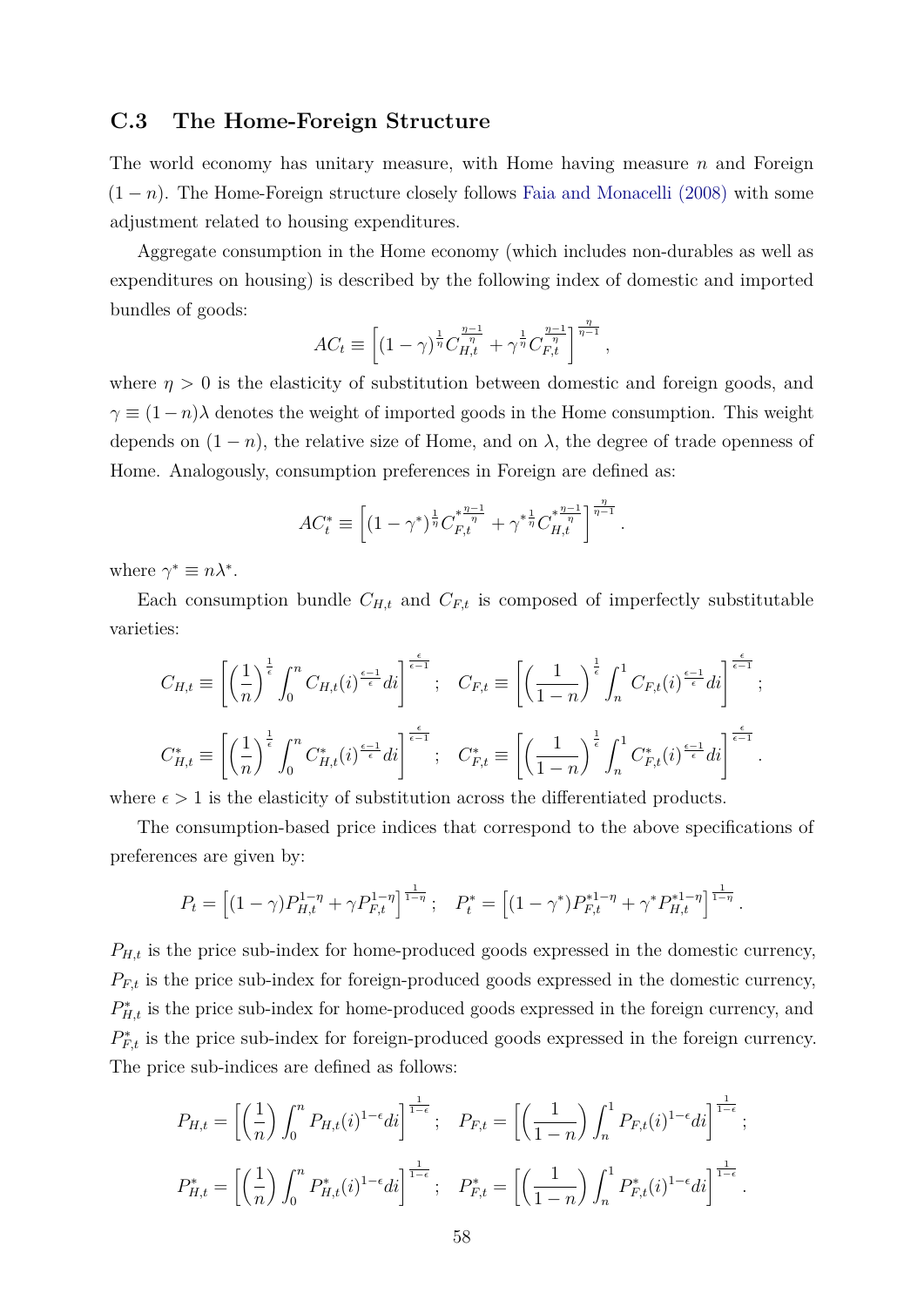For notational convenience, I impose the goods-market clearing conditions of each country:  $AC_t \equiv C_t + \delta p_t^h \overline{H} = Y_t$ ;  $AC_t^* \equiv C_t^* + \delta p_t^{*,h} \overline{H}^* = Y_t^*$ . We can additionally express the consumption bundles  $C_{H,t}$  and  $C_{F,t}$  as function of aggregate country-level output:

$$
C_{H,t} = \left(\frac{P_{H,t}}{P_t}\right)^{-\eta} (1 - \gamma) Y_t; \quad C_{F,t} = \left(\frac{P_{F,t}}{P_t}\right)^{-\eta} \gamma Y_t;
$$

$$
C_{H,t}^* = \left(\frac{P_{H,t}^*}{P_t^*}\right)^{-\eta} \gamma^* Y_t^*; \quad C_{F,t}^* = \left(\frac{P_{F,t}^*}{P_t^*}\right)^{-\eta} (1 - \gamma^*) Y_t^*;
$$

Finally, we can derive the intermediate good-level demand of each consumption bundle:

$$
C_{H,t}(i) = \left(\frac{P_{H,t}(i)}{P_{H,t}}\right)^{-\epsilon} \left(\frac{1}{n}\right) C_{H,t}; \quad C_{F,t}(i) = \left(\frac{P_{F,t}(i)}{P_{F,t}}\right)^{-\epsilon} \left(\frac{1}{1-n}\right) C_{F,t};
$$
  

$$
C_{H,t}^*(i) = \left(\frac{P_{H,t}^*(i)}{P_{H,t}^*}\right)^{-\epsilon} \left(\frac{1}{n}\right) C_{H,t}^*; \quad C_{F,t}^*(i) = \left(\frac{P_{F,t}^*(i)}{P_{F,t}^*}\right)^{-\epsilon} \left(\frac{1}{1-n}\right) C_{F,t}^*;
$$

**Law of one price.** I assume that the law of one price holds, meaning that  $P_{H,t}(i)$  =  $\zeta_t P_{H,t}^*(i)$  and  $P_{F,t}(i) = \zeta_t P_{F,t}^*(i)$ , where  $\zeta_t$  is the nominal exchange rate. Notice that by plugging the previous expressions into the corresponding price-subindices formulae, we can derive that  $P_{H,t} = \zeta_t P_{H,t}^*$  and  $P_{F,t} = \zeta_t P_{F,t}^*$ . That is, the law of one price also holds at the price of the consumption bundles. However, given the presence of home bias, purchasing power parity does not hold, that is,  $P_t \neq \zeta_t P_t^*$ . Hence, I denote the real exchange rate as  $Q_t \equiv \frac{\zeta_t P_t^*}{P_t}.$ 

**Total variety demands.** Market clearing for domestic variety *i* must satisfy:

$$
Y_t(i) = nC_{H,t}(i) + (1 - n)C_{H,t}^*(i)
$$
  
=  $\left(\frac{P_{H,t}(i)}{P_{H,t}}\right)^{-\epsilon} \left(\frac{P_{H,t}}{P_t}\right)^{-\eta} \left[(1 - \gamma)Y_t + \frac{1 - n}{n}\gamma^*Q_t^{\eta}Y_t^*\right]$ 

Accordingly, market clearing for foreign variety *i* must satisfy:

$$
Y_t^*(i) = nC_{F,t}(i) + (1 - n)C_{F,t}^*(i)
$$
  
= 
$$
\left(\frac{P_{F,t}^*(i)}{P_{F,t}^*}\right)^{-\epsilon} \left(\frac{P_{F,t}^*}{P_t^*}\right)^{-\eta} \left[\frac{n}{1 - n} \gamma^* Q_t^{-\eta} Y_t + (1 - \gamma^*) Y_t^*\right]
$$

Next, we substitute in the expressions  $\gamma \equiv (1 - n)\lambda$  and  $\gamma^* \equiv n\lambda^*$ . Further, to portray our small open economy we take  $n \to 0$  to get:

$$
Y_t(i) = \left(\frac{P_{H,t}(i)}{P_{H,t}}\right)^{-\epsilon} \left(\frac{P_{H,t}}{P_t}\right)^{-\eta} [(1-\lambda)Y_t + \lambda^* Q_t^{\eta} Y_t^*]
$$

$$
Y_t^*(i) = \left(\frac{P_t^*(i)}{P_t^*}\right)^{-\epsilon} Y_t^*
$$